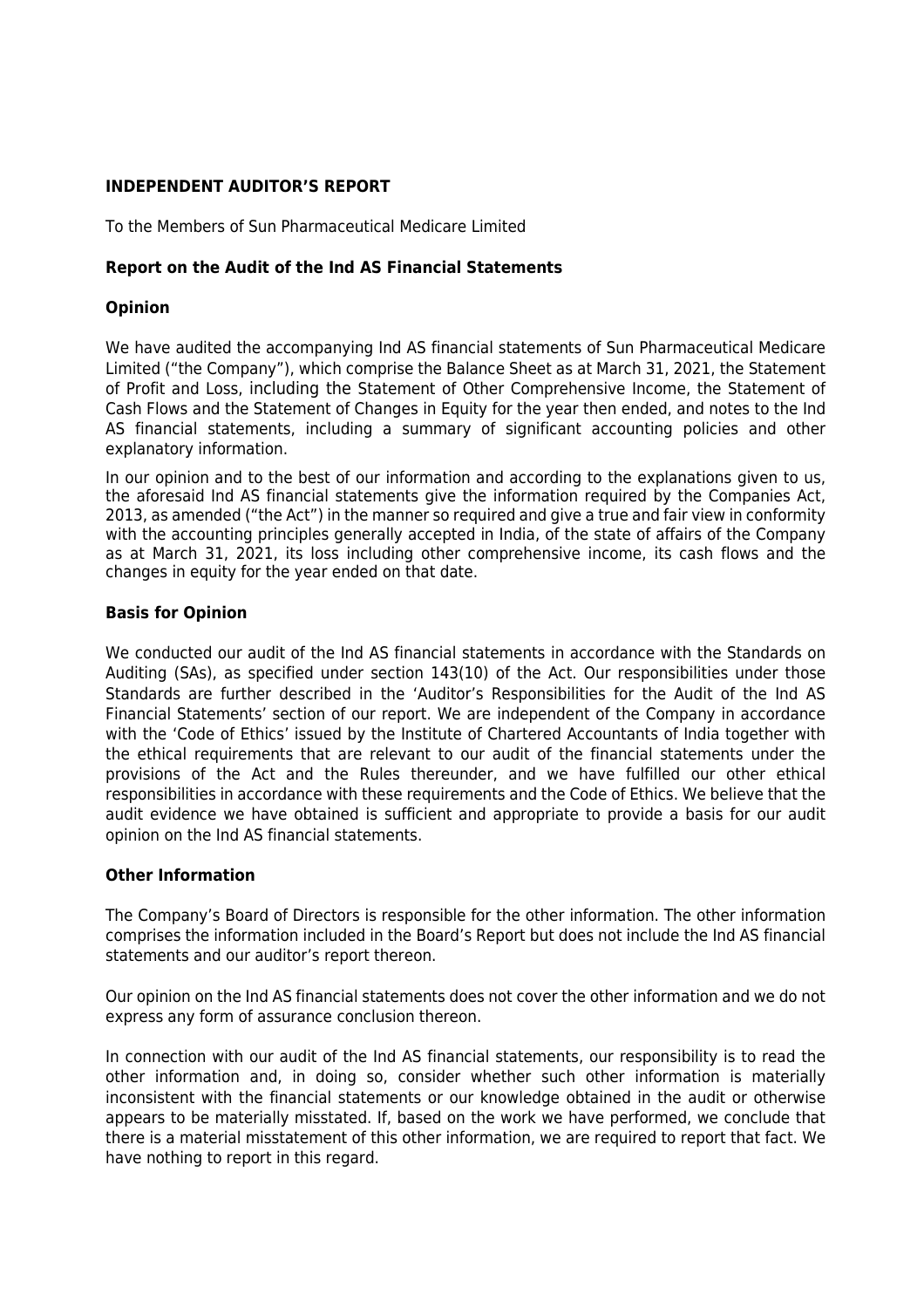# **Responsibility of Management for the Ind AS Financial Statements**

The Company's Board of Directors is responsible for the matters stated in section 134(5) of the Act with respect to the preparation of these Ind AS financial statements that give a true and fair view of the financial position, financial performance including other comprehensive income, cash flows and changes in equity of the Company in accordance with the accounting principles generally accepted in India, including the Indian Accounting Standards (Ind AS) specified under section 133 of the Act read with the Companies (Indian Accounting Standards) Rules, 2015, as amended. This responsibility also includes maintenance of adequate accounting records in accordance with the provisions of the Act for safeguarding of the assets of the Company and for preventing and detecting frauds and other irregularities; selection and application of appropriate accounting policies; making judgments and estimates that are reasonable and prudent; and the design, implementation and maintenance of adequate internal financial controls, that were operating effectively for ensuring the accuracy and completeness of the accounting records, relevant to the preparation and presentation of the Ind AS financial statements that give a true and fair view and are free from material misstatement, whether due to fraud or error.

In preparing the Ind AS financial statements, management is responsible for assessing the Company's ability to continue as a going concern, disclosing, as applicable, matters related to going concern and using the going concern basis of accounting unless management either intends to liquidate the Company or to cease operations, or has no realistic alternative but to do so.

The Board of Directors are also responsible for overseeing the Company's financial reporting process.

# Auditor's Responsibilities for the Audit of the Ind AS Financial Statements

Our objectives are to obtain reasonable assurance about whether the Ind AS financial statements as a whole are free from material misstatement, whether due to fraud or error, and to issue an auditor's report that includes our opinion. Reasonable assurance is a high level of assurance but is not a quarantee that an audit conducted in accordance with SAs will always detect a material misstatement when it exists. Misstatements can arise from fraud or error and are considered material if, individually or in the aggregate, they could reasonably be expected to influence the economic decisions of users taken on the basis of these Ind AS financial statements.

As part of an audit in accordance with SAs, we exercise professional judgment and maintain professional skepticism throughout the audit. We also:

- Identify and assess the risks of material misstatement of the Ind AS financial statements, whether due to fraud or error, design and perform audit procedures responsive to those risks. and obtain audit evidence that is sufficient and appropriate to provide a basis for our opinion. The risk of not detecting a material misstatement resulting from fraud is higher than for one resulting from error, as fraud may involve collusion, forgery, intentional omissions, misrepresentations, or the override of internal control.
- Obtain an understanding of internal control relevant to the audit in order to design audit procedures that are appropriate in the circumstances. Under section 143(3)(i) of the Act, we are also responsible for expressing our opinion on whether the Company has adequate internal financial controls with reference to financial statements in place and the operating effectiveness of such controls.
- Evaluate the appropriateness of accounting policies used and the reasonableness of accounting estimates and related disclosures made by management.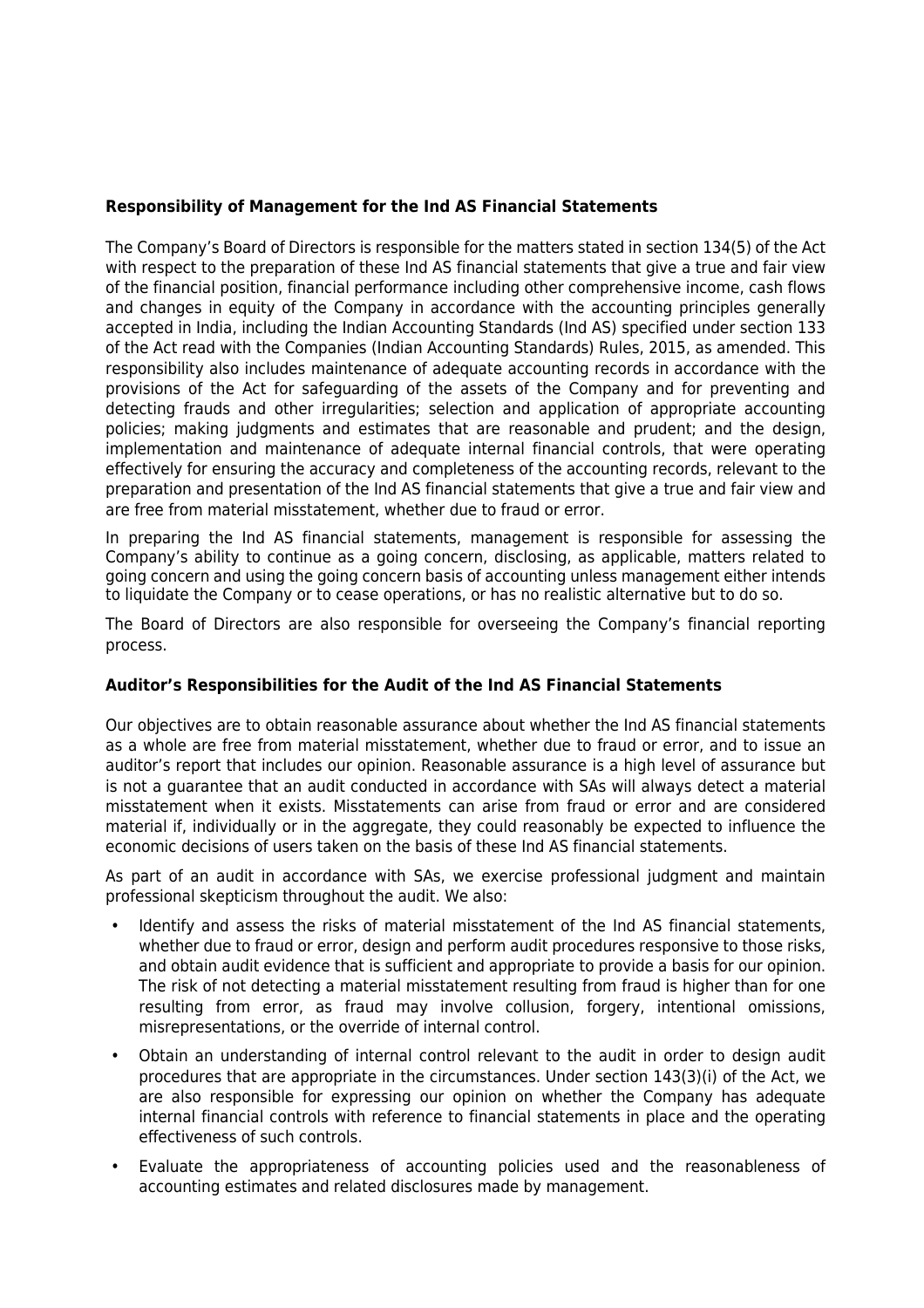- Conclude on the appropriateness of management's use of the going concern basis of accounting and, based on the audit evidence obtained, whether a material uncertainty exists related to events or conditions that may cast significant doubt on the Company's ability to continue as a going concern. If we conclude that a material uncertainty exists, we are required to draw attention in our auditor's report to the related disclosures in the financial statements or, if such disclosures are inadequate, to modify our opinion. Our conclusions are based on the audit evidence obtained up to the date of our auditor's report. However, future events or conditions may cause the Company to cease to continue as a going concern.
- Evaluate the overall presentation, structure and content of the Ind AS financial statements, including the disclosures, and whether the Ind AS financial statements represent the underlying transactions and events in a manner that achieves fair presentation.

We communicate with those charged with governance regarding, among other matters, the planned scope and timing of the audit and significant audit findings, including any significant deficiencies in internal control that we identify during our audit.

We also provide those charged with governance with a statement that we have complied with relevant ethical requirements regarding independence, and to communicate with them all relationships and other matters that may reasonably be thought to bear on our independence, and where applicable, related safeguards.

# **Report on Other Legal and Regulatory Requirements**

- 1. As required by the Companies (Auditor's Report) Order, 2016 ("the Order"), issued by the Central Government of India in terms of sub-section (11) of section 143 of the Act, we give in the "Annexure 1" a statement on the matters specified in paragraphs 3 and 4 of the Order.
- 2. As required by Section 143(3) of the Act, we report that:
	- (a) We have sought and obtained all the information and explanations which to the best of our knowledge and belief were necessary for the purposes of our audit;
	- (b) In our opinion, proper books of account as required by law have been kept by the Company so far as it appears from our examination of those books;
	- (c) The Balance Sheet, the Statement of Profit and Loss including the Statement of Other Comprehensive Income, the Statement of Cash Flows and Statement of Changes in Equity dealt with by this Report are in agreement with the books of account;
	- (d) In our opinion, the aforesaid Ind AS financial statements comply with the Accounting Standards specified under Section 133 of the Act, read with Companies (Indian Accounting Standards) Rules, 2015, as amended:
	- (e) On the basis of the written representations received from the directors as on March 31, 2021 taken on record by the Board of Directors, none of the directors is disqualified as on March 31, 2021 from being appointed as a director in terms of Section 164 (2) of the Act;
	- (f) With respect to the adequacy of the internal financial controls over financial reporting of the Company with reference to these Ind AS financial statements and the operating effectiveness of such controls, refer to our separate Report in "Annexure 2" to this report;
	- (g) In our opinion, provisions of section 197 read with Schedule V of the Act are applicable to the Company for the year ended March 31, 2021. However, no managerial remuneration has been paid/provided by the Company to its directors during the year;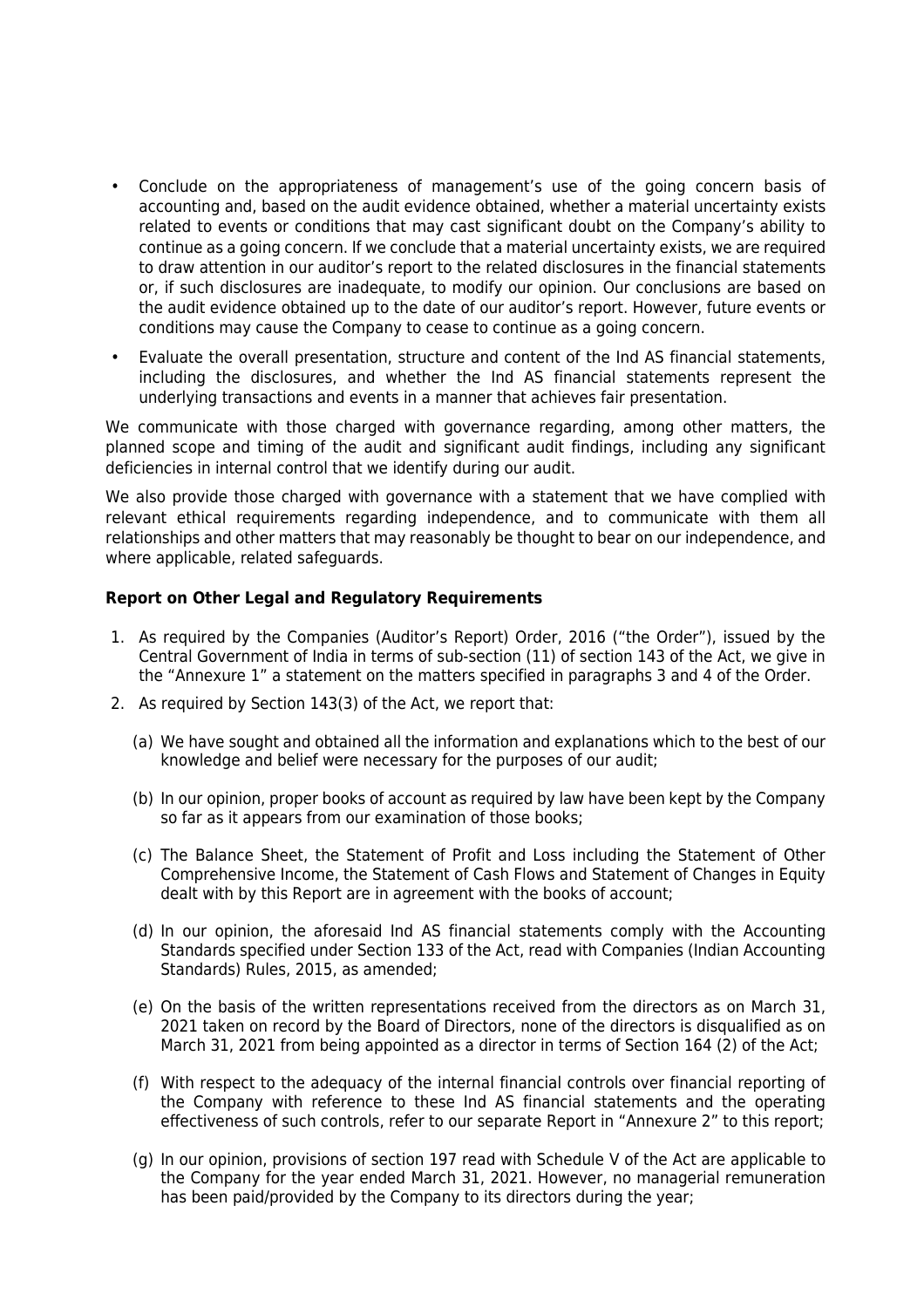- (h) With respect to the other matters to be included in the Auditor's Report in accordance with Rule 11 of the Companies (Audit and Auditors) Rules, 2014, as amended in our opinion and to the best of our information and according to the explanations given to us:
	- The Company has disclosed the impact of pending litigations on its financial position i. in its Ind AS financial statements- Refer Note 29 to the Ind AS financial statements;
	- ii. The Company did not have any long-term contracts including derivative contracts for which there were any material foreseeable losses;
	- iii. There were no amounts which were required to be transferred to the Investor Education and Protection Fund by the Company.

# For S R B C & CO LLP

**Chartered Accountants** ICAI Firm Registration Number: 324982E/E300003

per Nishant Mankodi Partner Membership Number: 107515 UDIN: 21107515AAAAAP5008 Place of Signature: Mumbai Date: May 25, 2021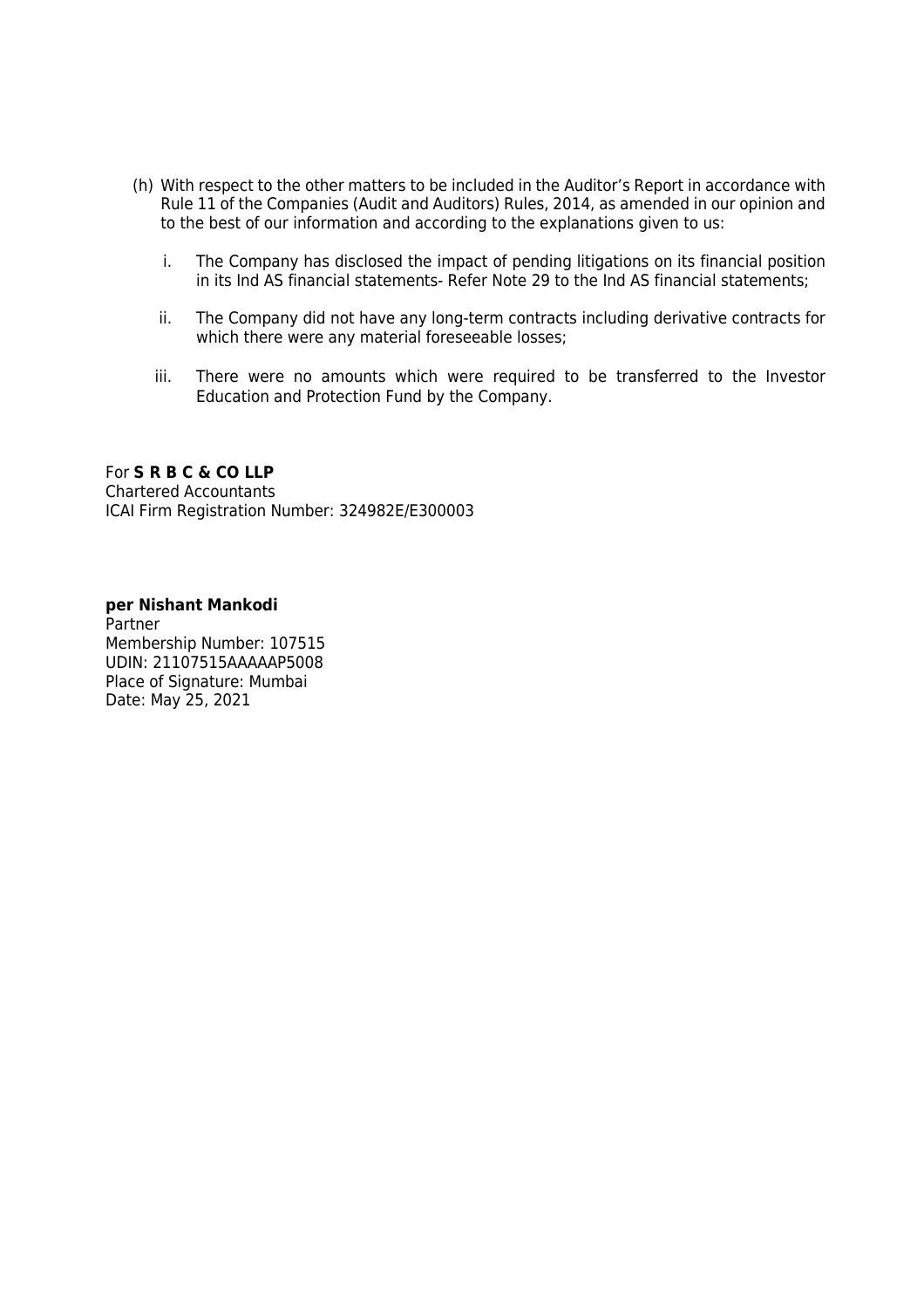# Annexure 1 referred to in paragraph 1 of our report of even date under the heading "Report on Other Legal and Regulatory Requirements"

# **Re: Sun Pharmaceutical Medicare Limited ("the Company")**

- $(i)$ The Company has maintained proper records showing full particulars, including  $(a)$ quantitative details and situation of fixed assets.
	- $(b)$ All fixed assets have not been physically verified by management during the year but there is a regular programme of verification which, in our opinion, is reasonable having regard to the size of the Company and the nature of its assets. No material discrepancies were noticed on such verification.
	- According to the information and explanations given by the management and  $(c)$ audit procedures performed by us, the title deeds of immovable properties included in property, plant and equipment are held in the name of the Company.
- $(iii)$ The inventory has been physically verified by management during the year. In our opinion, the frequency of verification is reasonable. No material discrepancies were noticed on such physical verification.
- $(iii)$ According to the information and explanations given to us, the Company has not granted any loans, secured or unsecured to companies, firms, Limited Liability Partnerships or other parties covered in the register maintained under section 189 of the Companies Act, 2013. Accordingly, the provisions of clause 3(iii)(a), (b) and (c) of the Order are not applicable to the Company and hence not commented upon.
- In our opinion and according to the information and explanations given to us, there  $(iv)$ are no loans, investments, quarantees, and securities given in respect of which provisions of section 185 and 186 of the Companies Act 2013 are applicable. Accordingly, the provisions of clause 3(iv) of the Order is not applicable and hence not commented upon.
- $(v)$ The Company has not accepted any deposits within the meaning of Sections 73 to 76 of the Act and the Companies (Acceptance of Deposits) Rules, 2014 (as amended). Accordingly, the provisions of clause  $3(v)$  of the Order are not applicable to the Company and hence not commented upon.
- $(vi)$ We have broadly reviewed the books of account maintained by the Company pursuant to the rules made by the Central Government for the maintenance of cost records under section 148(1) of the Companies Act, 2013, related to the manufacture of pharmaceutical products, and are of the opinion that prima facie, the specified accounts and records have been made and maintained. We have not, however, made a detailed examination of the same.
- (vii) (a) Undisputed statutory dues including provident fund, employees' state insurance, income-tax, sales-tax, service tax, custom duty, excise duty, value added tax, goods and services tax, cess and other statutory dues, wherever applicable, have generally been regularly deposited with the appropriate authorities though there has been a slight delay in a few cases.
	- According to the information and explanations given to us, undisputed dues in (b) respect of provident fund, employees' state insurance, income-tax, service tax,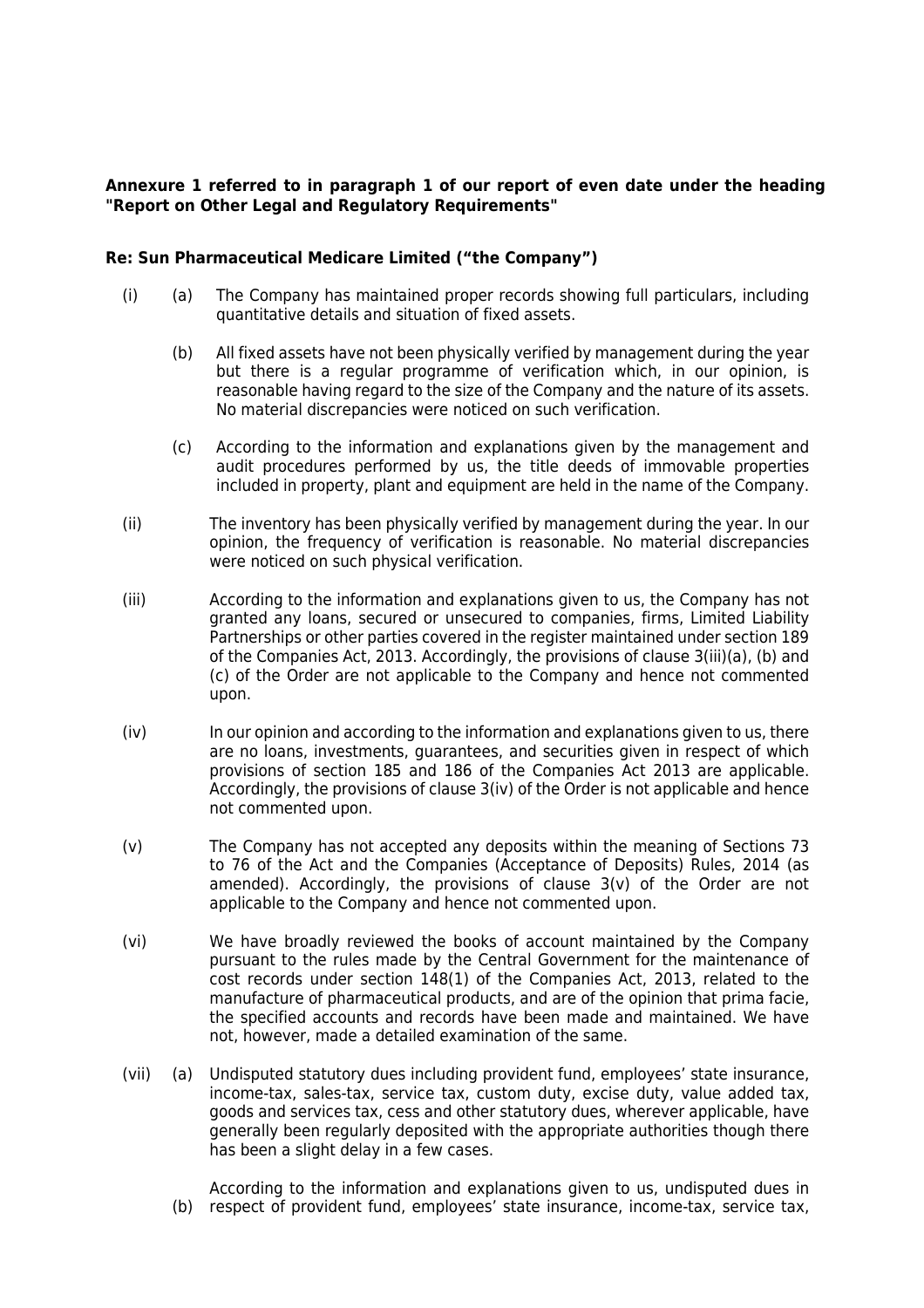sales-tax, custom duty, excise duty, value added tax, goods and services tax, cess and other statutory dues, wherever applicable, which were outstanding, at the year end, for a period of more than six months from the date they became payable, are as follows:

| Name of the<br><b>Statute</b>              | <b>Nature</b><br>of the<br><b>Dues</b> | <b>Amount</b><br>(Rs.) | <b>Period</b><br>to<br>which<br>the<br>amount<br>relates | <b>Due</b><br><b>Date</b> | <b>Date</b><br>of<br><b>Payment</b> |
|--------------------------------------------|----------------------------------------|------------------------|----------------------------------------------------------|---------------------------|-------------------------------------|
| The Gujarat<br>Profession Tax Act,<br>1976 | Profession<br>Tax                      | 2,500                  | FY.<br>2019-20                                           | March<br>31,<br>2020      | Unpaid                              |

Statement of Arrears of Statutory Dues Outstanding for More than Six Months

(c) According to the records of the Company, the dues of income tax, sales tax, service tax, custom duty, excise duty, value added tax, goods and services tax and cess, wherever applicable and which have not been deposited on account of any dispute, are as follows:

| of <sub>l</sub><br><b>Name</b><br>the<br>statute | Nature of $ $<br>dues                   | Amount*<br>(Rs.<br>million) | Period to<br>which it<br>pertains        | Forum<br>where the<br>dispute is pending                                      |
|--------------------------------------------------|-----------------------------------------|-----------------------------|------------------------------------------|-------------------------------------------------------------------------------|
| Central<br>Excise Act,<br>1944                   | <b>Excise</b><br>Duty<br>and<br>Penalty | 472.17                      | $2007 -$<br>FY<br>to FY<br>08<br>2016-17 | The Customs Excise<br>Service<br>and<br>Tax<br>Appellate Tribunal<br>(CESTAT) |
| Central<br>Excise Act,<br>1944                   | Excise<br>Duty<br>and<br>Penalty        | 4.40                        | 2003-<br><b>FY</b><br>04                 | Commissioner (RB)                                                             |

<u>Letter that the set of advances</u> paid/adjusted under protest

- $(viii)$ The Company did not have any outstanding loans or borrowing dues in respect of a financial institution or bank or to government or dues to debenture holders during the year.
- $(ix)$ According to the information and explanations given by management, the Company has not raised any money way of initial public offer / further public offer / debt instruments and term loans hence, reporting under clause (ix) is not applicable to the Company and hence not commented upon.
- $(x)$ Based upon the audit procedures performed for the purpose of reporting the true and fair view of the financial statements and according to the information and explanations given by management, we report that no fraud by the Company or no fraud on the Company by the officers and employees of the Company has been noticed or reported during the year.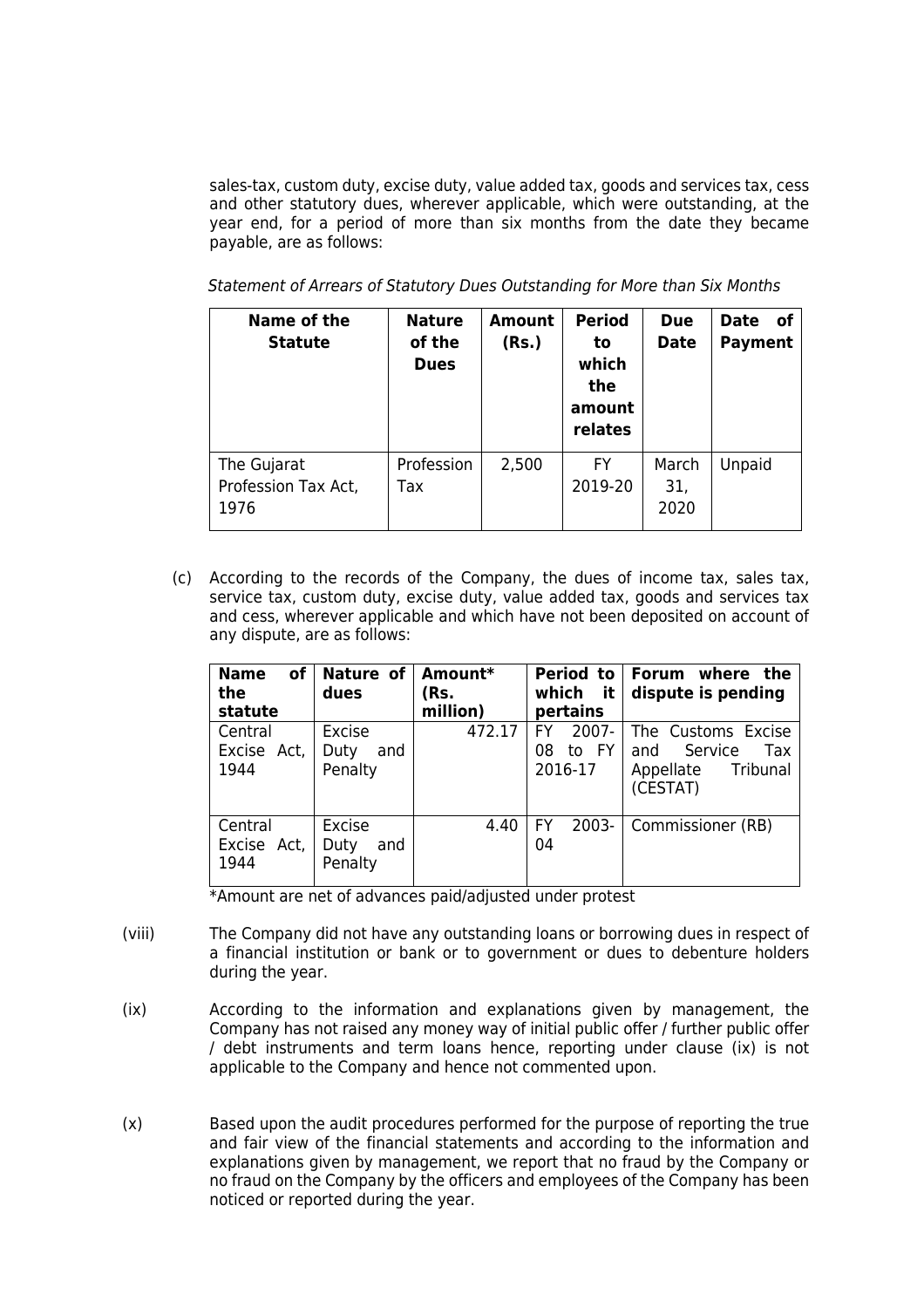- $(x<sub>i</sub>)$ In our opinion, provisions of section 197 read with Schedule V of the Act are applicable to the Company for the year ended March 31, 2021. However, no managerial remuneration has been paid/provided by the Company to its directors during the year.
- $(xii)$ In our opinion, the Company is not a nidhi company. Therefore, the provisions of clause 3(xii) of the Order are not applicable to the Company and hence not commented upon.
- According to the information and explanations given by management,  $(xiii)$ transactions with the related parties are in compliance with section 188 of Companies Act, 2013 where applicable and the details have been disclosed in the notes to the financial statements, as required by the applicable accounting standards. The provisions of section 177 are not applicable to the Company and accordingly reporting under clause 3(xiii) insofar as it relates to section 177 of the Act is not applicable to the Company and hence not commented upon.
- $(xiv)$ According to the information and explanations given to us and on an overall examination of the balance sheet, the Company has not made any preferential allotment or private placement of shares or fully or partly convertible debentures during the year and hence, reporting requirements under clause  $3(xiv)$  of the Order is not applicable to the Company and hence not commented upon.
- $(xv)$ According to the information and explanations given by the management, the Company has not entered into any non-cash transactions with directors or persons connected with him as referred to in section 192 of Companies Act, 2013.
- According to the information and explanations given to us, the provisions of  $(xvi)$ section 45-IA of the Reserve Bank of India Act, 1934 are not applicable to the Company and hence not commented upon.

For S R B C & CO LLP **Chartered Accountants** ICAI Firm Registration Number: 324982E/E300003

per Nishant Mankodi

Partner Membership Number: 107515 UDIN: 21107515AAAAAP5008 Place of Signature: Mumbai Date: May 25, 2021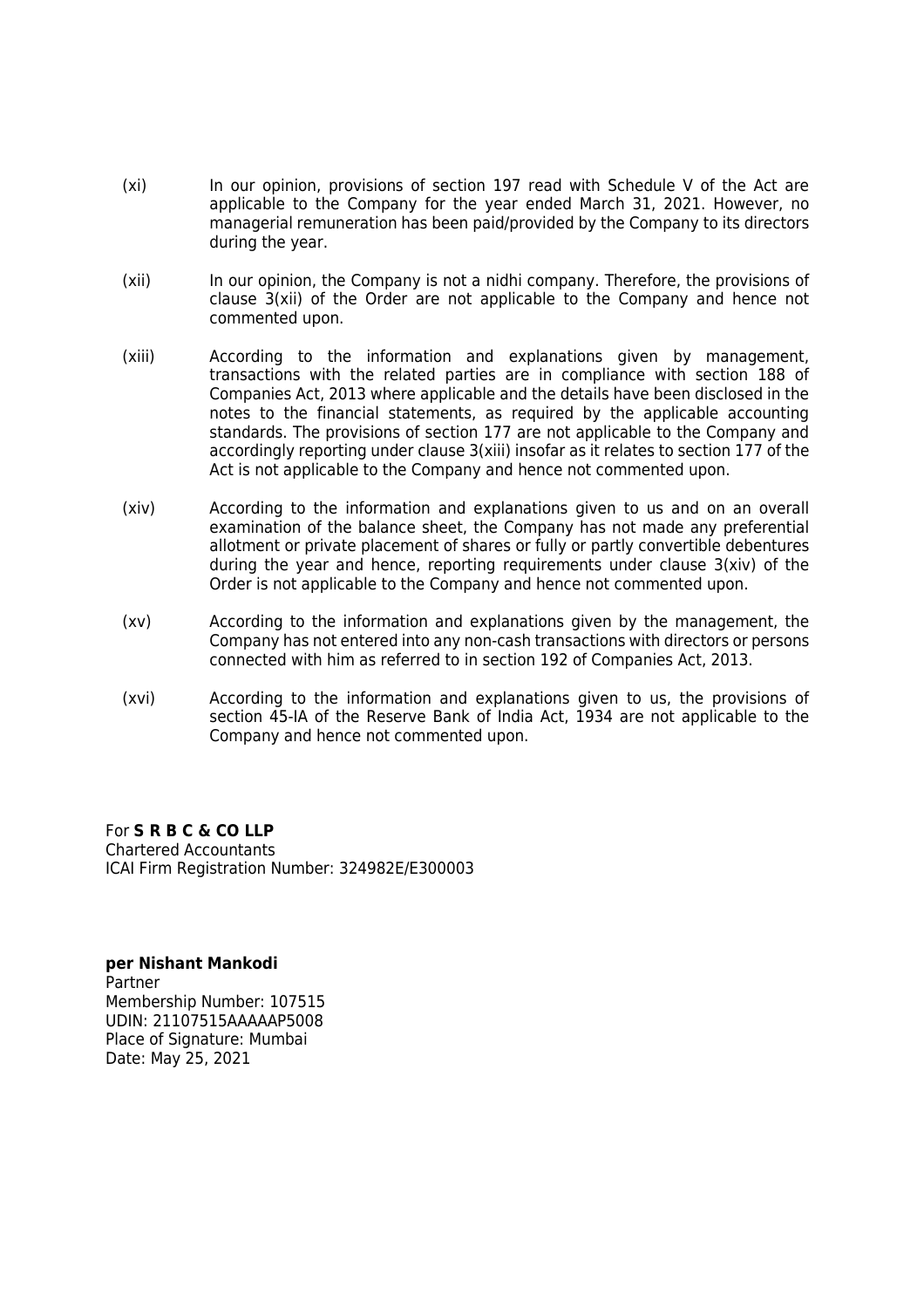# Annexure 2 to the Independent Auditor's Report of even date on the Ind AS financial statements of Sun Pharmaceutical Medicare Limited

# Report on the Internal Financial Controls under Clause (i) of Sub-section 3 of Section 143 of the Companies Act. 2013 ("the Act")

We have audited the internal financial controls over financial reporting of Sun Pharmaceutical Medicare Limited ("the Company") as of March 31, 2021 in conjunction with our audit of the Ind AS financial statements of the Company for the year ended on that date.

# **Management's Responsibility for Internal Financial Controls**

The Company's Management is responsible for establishing and maintaining internal financial controls based on the internal control over financial reporting criteria established by the Company considering the essential components of internal control stated in the Guidance Note on Audit of Internal Financial Controls Over Financial Reporting issued by the Institute of Chartered Accountants of India. These responsibilities include the design, implementation and maintenance of adequate internal financial controls that were operating effectively for ensuring the orderly and efficient conduct of its business, including adherence to the Company's policies, the safeguarding of its assets, the prevention and detection of frauds and errors, the accuracy and completeness of the accounting records, and the timely preparation of reliable financial information, as required under the Companies Act. 2013.

# **Auditor's Responsibility**

Our responsibility is to express an opinion on the Company's internal financial controls over financial reporting with reference to these Ind AS financial statements based on our audit. We conducted our audit in accordance with the Guidance Note on Audit of Internal Financial Controls Over Financial Reporting (the "Guidance Note") and the Standards on Auditing as specified under section 143(10) of the Companies Act, 2013, to the extent applicable to an audit of internal financial controls and, both issued by the Institute of Chartered Accountants of India. Those Standards and the Guidance Note require that we comply with ethical requirements and plan and perform the audit to obtain reasonable assurance about whether adequate internal financial controls over financial reporting with reference to these Ind AS financial statements was established and maintained and if such controls operated effectively in all material respects.

Our audit involves performing procedures to obtain audit evidence about the adequacy of the internal financial controls over financial reporting with reference to these Ind AS financial statements and their operating effectiveness. Our audit of internal financial controls over financial reporting included obtaining an understanding of internal financial controls over financial reporting with reference to these Ind AS financial statements, assessing the risk that a material weakness exists, and testing and evaluating the design and operating effectiveness of internal control based on the assessed risk. The procedures selected depend on the auditor's judgement, including the assessment of the risks of material misstatement of the financial statements, whether due to fraud or error.

We believe that the audit evidence we have obtained is sufficient and appropriate to provide a basis for our audit opinion on the internal financial controls over financial reporting with reference to these Ind AS financial statements.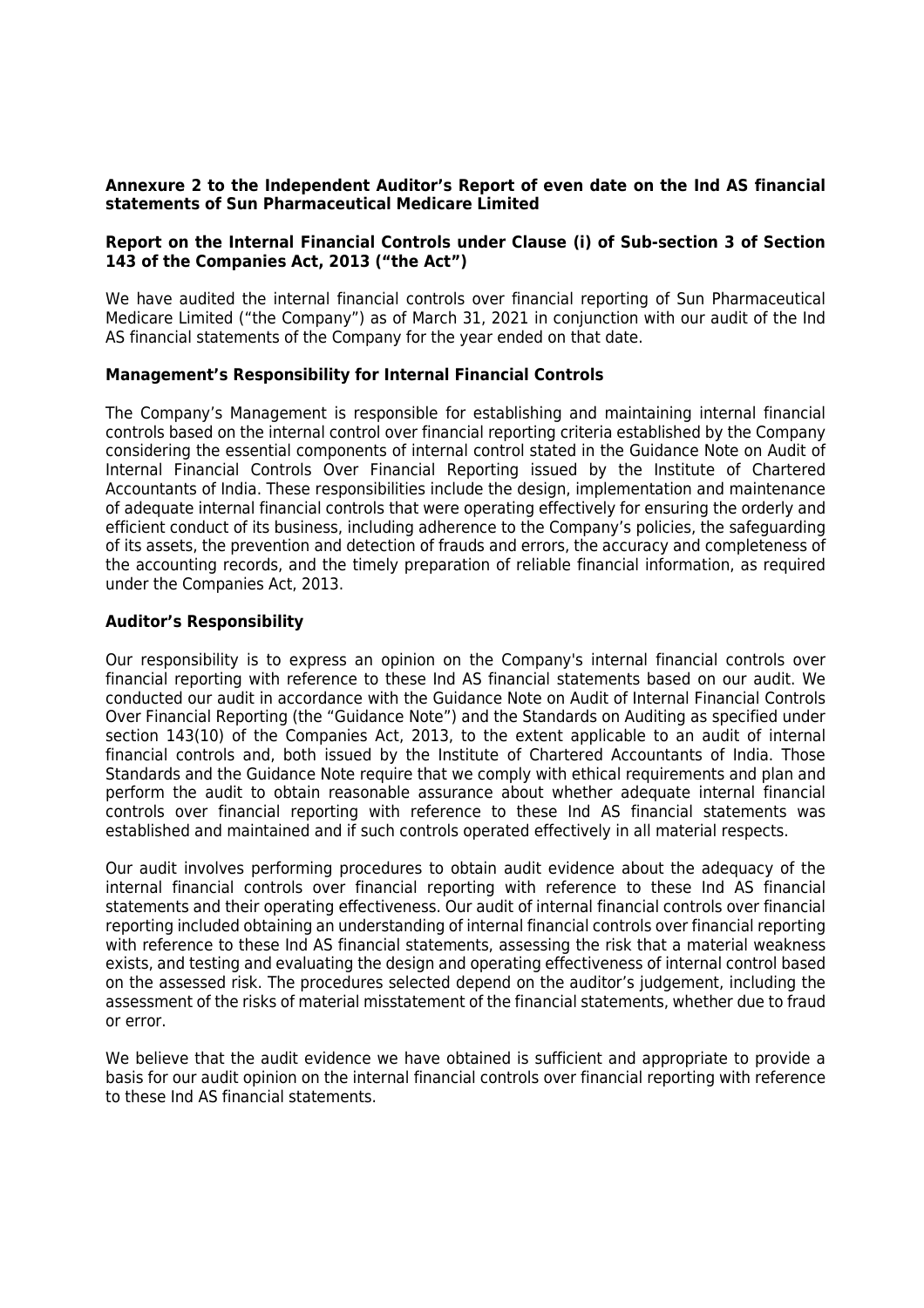# Meaning of Internal Financial Controls Over Financial Reporting with Reference to Ind **AS these Financial Statements**

A company's internal financial control over financial reporting with reference to these Ind AS financial statements is a process designed to provide reasonable assurance regarding the reliability of financial reporting and the preparation of financial statements for external purposes in accordance with generally accepted accounting principles. A company's internal financial control over financial reporting with reference to these Ind AS financial statements includes those policies and procedures that (1) pertain to the maintenance of records that, in reasonable detail, accurately and fairly reflect the transactions and dispositions of the assets of the company; (2) provide reasonable assurance that transactions are recorded as necessary to permit preparation of financial statements in accordance with generally accepted accounting principles, and that receipts and expenditures of the company are being made only in accordance with authorisations of management and directors of the company; and (3) provide reasonable assurance regarding prevention or timely detection of unauthorised acquisition, use, or disposition of the company's assets that could have a material effect on the financial statements.

# Inherent Limitations of Internal Financial Controls Over Financial Reporting with Reference to these Ind AS Financial Statements

Because of the inherent limitations of internal financial controls over financial reporting with reference to these Ind AS financial statements, including the possibility of collusion or improper management override of controls, material misstatements due to error or fraud may occur and not be detected. Also, projections of any evaluation of the internal financial controls over financial reporting with reference to these Ind AS financial statements to future periods are subject to the risk that the internal financial control over financial reporting with reference to these Ind AS financial statements may become inadequate because of changes in conditions, or that the degree of compliance with the policies or procedures may deteriorate.

# **Opinion**

In our opinion, the Company has, in all material respects, adequate internal financial controls over financial reporting with reference to these Ind AS financial statements and such internal financial controls over financial reporting with reference to these Ind AS financial statements were operating effectively as at March 31, 2021, based on the internal control over financial reporting criteria established by the Company considering the essential components of internal control stated in the Guidance Note on Audit of Internal Financial Controls Over Financial Reporting issued by the Institute of Chartered Accountants of India.

# For S R B C & CO LLP

**Chartered Accountants** ICAI Firm Registration Number: 324982E/E300003

per Nishant Mankodi Partner Membership Number: 107515 UDIN: 21107515AAAAAP5008 Place of Signature: Mumbai Date: May 25, 2021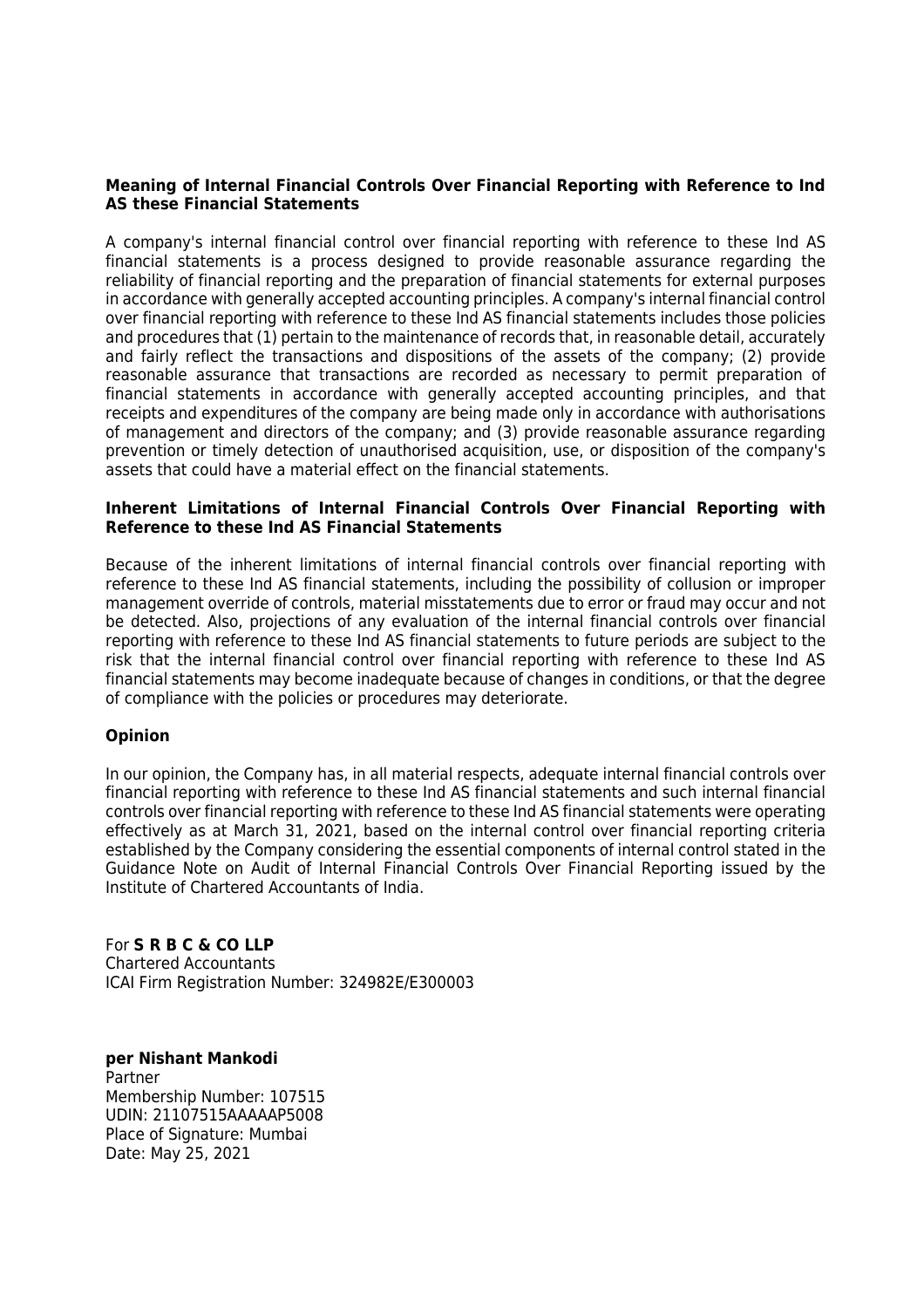### **SUN PHARMACEUTICAL MEDICARE LIMITED BALANCE SHEET AS AT MARCH 31, 2021**

|                                                                                |                |                         | ₹ in Million            |
|--------------------------------------------------------------------------------|----------------|-------------------------|-------------------------|
| <b>Particulars</b>                                                             | <b>Notes</b>   | As at<br>March 31, 2021 | As at<br>March 31, 2020 |
| <b>ASSETS</b>                                                                  |                |                         |                         |
| (1) Non-current assets                                                         |                |                         |                         |
| (a) Property, plant and equipment                                              | 3(a) 8 3(b)    | 2,334.0                 | 2,395.3                 |
| (b) Capital work-in-progress                                                   |                | 435.3                   | 296.0                   |
| (c) Goodwill                                                                   |                | 1.0                     | 1.0                     |
| (d) Financial assets                                                           |                |                         |                         |
| (i) Other financial assets                                                     | 4              | 11.9                    | 11.9                    |
| (e) Deferred tax assets (net)                                                  | 5              |                         |                         |
| (f) Income tax assets                                                          | 6              | 24.9                    | 16.6                    |
| (g) Other non-current assets                                                   | $\overline{7}$ | 3.9                     | 29.3                    |
| <b>Total non-current assets</b>                                                |                | 2,811.0                 | 2,750.1                 |
| (2) Current assets                                                             |                |                         |                         |
| (a) Inventories                                                                | 8              | 626.6                   | 325.6                   |
| (b) Financial assets                                                           |                |                         |                         |
| (i) Trade receivables                                                          | 9              | 450.0                   | 74.8                    |
| (ii) Cash and cash equivalents                                                 | 10             | 6.9                     | 5.7                     |
| (iii) Loans                                                                    | 11             | 4.2                     | 2.9                     |
| (c) Other current assets                                                       | 12             | 712.6                   | 675.0                   |
| <b>Total current assets</b>                                                    |                | 1,800.3                 | 1,084.0                 |
| <b>TOTAL ASSETS</b>                                                            |                | 4,611.3                 | 3,834.1                 |
| <b>EQUITY AND LIABILITIES</b>                                                  |                |                         |                         |
| Equity                                                                         |                |                         |                         |
| (a) Equity share capital                                                       | 13             | 2.5                     | 2.5                     |
| (b) Other equity                                                               | 14             | (2,751.2)               | (1,883.9)               |
| <b>Total equity</b>                                                            |                | (2,748.7)               | (1,881.4)               |
| <b>Liabilities</b>                                                             |                |                         |                         |
| (1) Non-current liabilities                                                    |                |                         |                         |
| (a) Financial liabilities                                                      |                |                         |                         |
| (i) Borrowings                                                                 | 15             | 6,882.3                 | 133.5                   |
| (b) Provisions                                                                 | 16             | 25.7                    | 26.8                    |
| <b>Total non-current liabilities</b>                                           |                | 6,908.0                 | 160.3                   |
|                                                                                |                |                         |                         |
| (2) Current liabilities                                                        |                |                         |                         |
| (a) Financial liabilities                                                      |                |                         |                         |
| (i) Borrowings                                                                 | 17             |                         | 5,195.2                 |
| (ii) Trade payables                                                            |                |                         |                         |
| (a) total outstanding dues of micro and small enterprises                      | 33             | 58.8                    | 40.5                    |
| (b) total outstanding dues of creditors other than micro and small enterprises |                | 276.2                   | 177.2                   |
| (iii) Other financial liabilities                                              | 18             | 59.5                    | 80.7                    |
| (b) Other current liabilities                                                  | 19             | 43.2                    | 51.3                    |
| (c) Provisions                                                                 | 20             | 14.3                    | 10.3                    |
| <b>Total current liabilities</b>                                               |                | 452.0                   | 5,555.2                 |
| <b>TOTAL LIABILITIES</b>                                                       |                | 7,360.0                 | 5,715.5                 |
|                                                                                |                |                         |                         |
| <b>TOTAL EQUITY AND LIABILITIES</b>                                            |                | 4,611.3                 | 3,834.1                 |
|                                                                                |                |                         |                         |

The accompanying notes are an integral part of the financial statements

As per our report of even date

ICAI Firm Registration No. : 324982E/E300003

Partner Director Membership no.: 107515 DIN: 00005443 Date: May 25, 2021

**For S R B C & CO LLP For and on behalf of the Board of Directors of** Chartered Accountants **SUN PHARMACEUTICAL MEDICARE LIMITED**

**Sailesh Trambaklal Desai**<br>Director

**Ashok Indulal Bhuta** Director DIN: 00065307

**Rakeshchandra Jagdishprasad Sinha** Director DIN: 07340998 Date: May 25, 2021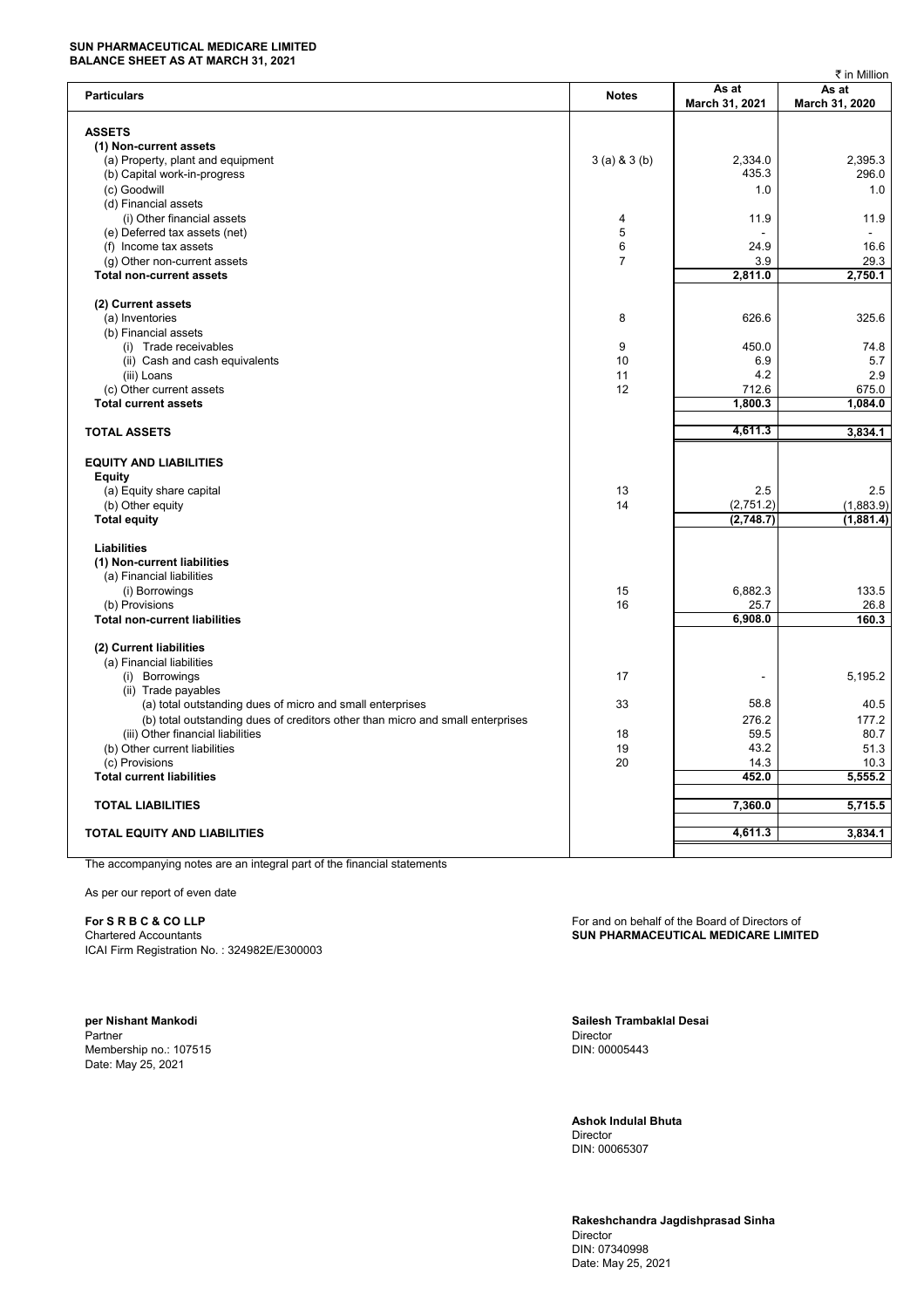### **SUN PHARMACEUTICAL MEDICARE LIMITED STATEMENT OF PROFIT AND LOSS FOR THE YEAR ENDED MARCH 31, 2021**

|                                                                            |              |                | ₹ in Million   |
|----------------------------------------------------------------------------|--------------|----------------|----------------|
|                                                                            |              | Year ended     | Year ended     |
| <b>Particulars</b>                                                         | <b>Notes</b> | March 31, 2021 | March 31, 2020 |
|                                                                            |              |                |                |
| (I) Revenue from operations                                                | 21           | 1,387.4        | 799.2          |
| (II) Other income                                                          | 22           | 8.0            | 3.1            |
|                                                                            |              |                |                |
| (III) Total income $(I + II)$                                              |              | 1,395.4        | 802.3          |
|                                                                            |              |                |                |
| (IV) Expenses                                                              |              |                |                |
| Cost of materials consumed                                                 | 23           | 467.1          | 512.9          |
| Changes in inventories of finished goods and work-in-progress              | 24           | (137.8)        | (4.9)          |
| Employee benefits expense                                                  | 25           | 380.6          | 339.3          |
| Finance costs                                                              | 26           | 466.6          | 360.0          |
| Depreciation expense                                                       | 3(a) 8 3(b)  | 228.0          | 191.4          |
| Other expenses                                                             | 27           | 864.5          | 799.8          |
|                                                                            |              |                |                |
| <b>Total expenses (IV)</b>                                                 |              | 2,269.0        | 2,198.5        |
|                                                                            |              |                |                |
| (V) Loss before tax (III-IV)                                               |              | (873.6)        | (1, 396.2)     |
|                                                                            |              |                |                |
| (VI) Tax expense                                                           |              |                |                |
| Current tax                                                                | 28           |                |                |
| Deferred tax                                                               | 28           | (1.6)          | 0.1            |
| Total tax expenses (VI)                                                    |              | (1.6)          | 0.1            |
|                                                                            |              |                |                |
| (VII) Loss for the year (V - VI)                                           |              | (872.0)        | (1, 396.3)     |
|                                                                            |              |                |                |
| (VIII) Other comprehensive income                                          |              |                |                |
| A) Items that will not be reclassified to the statement of profit and loss |              |                |                |
| Remeasurements of the defined benefit plans                                |              | 6.3            | (0.5)          |
| Income tax on above                                                        |              | (1.6)          | 0.1            |
| Total other comprehensive income / (loss) (VIII)                           |              | 4.7            | (0.4)          |
|                                                                            |              |                |                |
| (IX) Total comprehensive loss for the year (VII+VIII)                      |              | (867.3)        | (1, 396.7)     |
| Loss per equity share (face value per equity share - ₹10)                  |              |                |                |
| Basic and Diluted (in ₹)                                                   | 34           | (3,488.0)      | (5,585.4)      |

The accompanying notes are an integral part of the financial statements

As per our report of even date

ICAI Firm Registration No. : 324982E/E300003

Partner Director Communication and the communication of the communication of the Director Membership no. : 107515 **Dinnership no. : 107515** Date: May 25, 2021

**For S R B C & CO LLP**<br>
Chartered Accountants<br>
Chartered Accountants **SUN PHARMACEUTICAL MEDICARE LIMITED** 

**per Nishant Mankodi Sailesh Trambaklal Desai**

**Ashok Indulal Bhuta** Director DIN: 00065307

**Rakeshchandra Jagdishprasad Sinha** Director DIN: 07340998 Date: May 25, 2021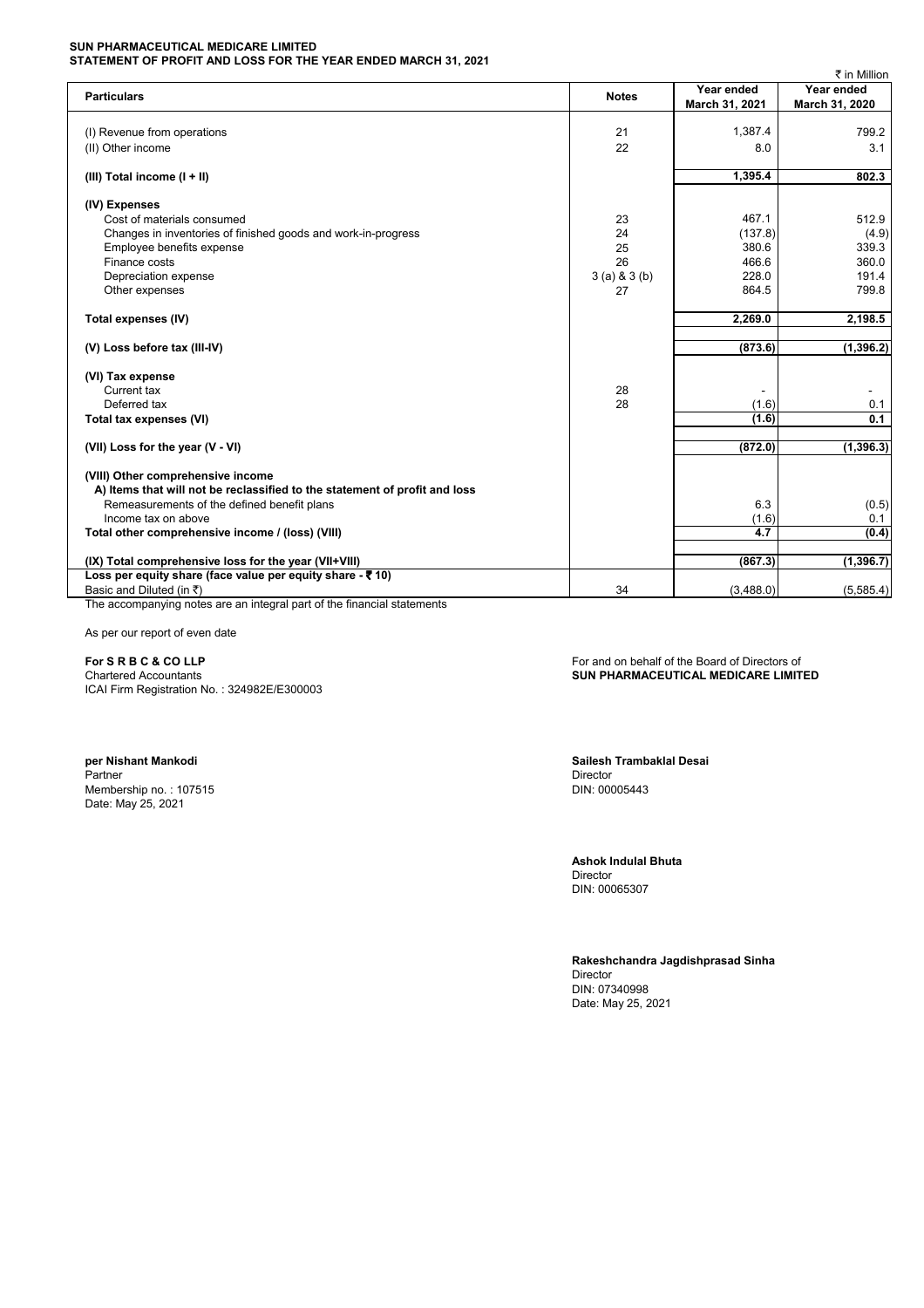### **SUN PHARMACEUTICAL MEDICARE LIMITED STATEMENT OF CHANGES IN EQUITY FOR THE YEAR ENDED MARCH 31, 2021**

|                                         |                          |                            | ₹ in Million |
|-----------------------------------------|--------------------------|----------------------------|--------------|
|                                         | Equity share             | Other equity               | <b>Total</b> |
| <b>Particulars</b>                      | capital                  | <b>Reserve and surplus</b> |              |
|                                         |                          | <b>Retained earnings</b>   |              |
| Balance as at April 01, 2019            | 2.5                      | (487.2)                    | (484.7)      |
|                                         |                          |                            |              |
| Loss for the year                       | -                        | (1,396.3)                  | (1,396.3)    |
| Other comprehensive loss for the year   | $\overline{\phantom{0}}$ | $^{\wedge}$ (0.4)          | (0.4)        |
| Total comprehensive loss for the year   |                          | (1, 396.7)                 | (1, 396.7)   |
|                                         |                          |                            |              |
| Balance as at March 31, 2020            | 2.5                      | (1,883.9)                  | (1,881.4)    |
|                                         |                          |                            |              |
| Loss for the year                       | -                        | (872.0)                    | (872.0)      |
| Other comprehensive income for the year | -                        | $^{\wedge}$ 4.7            | 4.7          |
| Total comprehensive loss for the year   |                          | (867.3)                    | (867.3)      |
|                                         |                          |                            |              |
| Balance as at March 31, 2021            | 2.5                      | $(2,751.\overline{2})$     | (2,748.7)    |

^ Represents remeasurements of the defined benefit plans

The accompanying notes are an integral part of the financial statements

As per our report of even date

ICAI Firm Registration No. : 324982E/E300003

Partner Director Communication and the communication of the communication of the Director Membership no.: 107515 DIN: 00005443 Date: May 25, 2021

**For S R B C & CO LLP** For and on behalf of the Board of Directors of Chartered Accountants **For and SUN PHARMACEUTICAL MEDICARE LIMIT SUN PHARMACEUTICAL MEDICARE LIMITED** 

**per Nishant Mankodi Sailesh Trambaklal Desai**

**Ashok Indulal Bhuta** Director DIN: 00065307

**Rakeshchandra Jagdishprasad Sinha** Director

DIN: 07340998 Date: May 25, 2021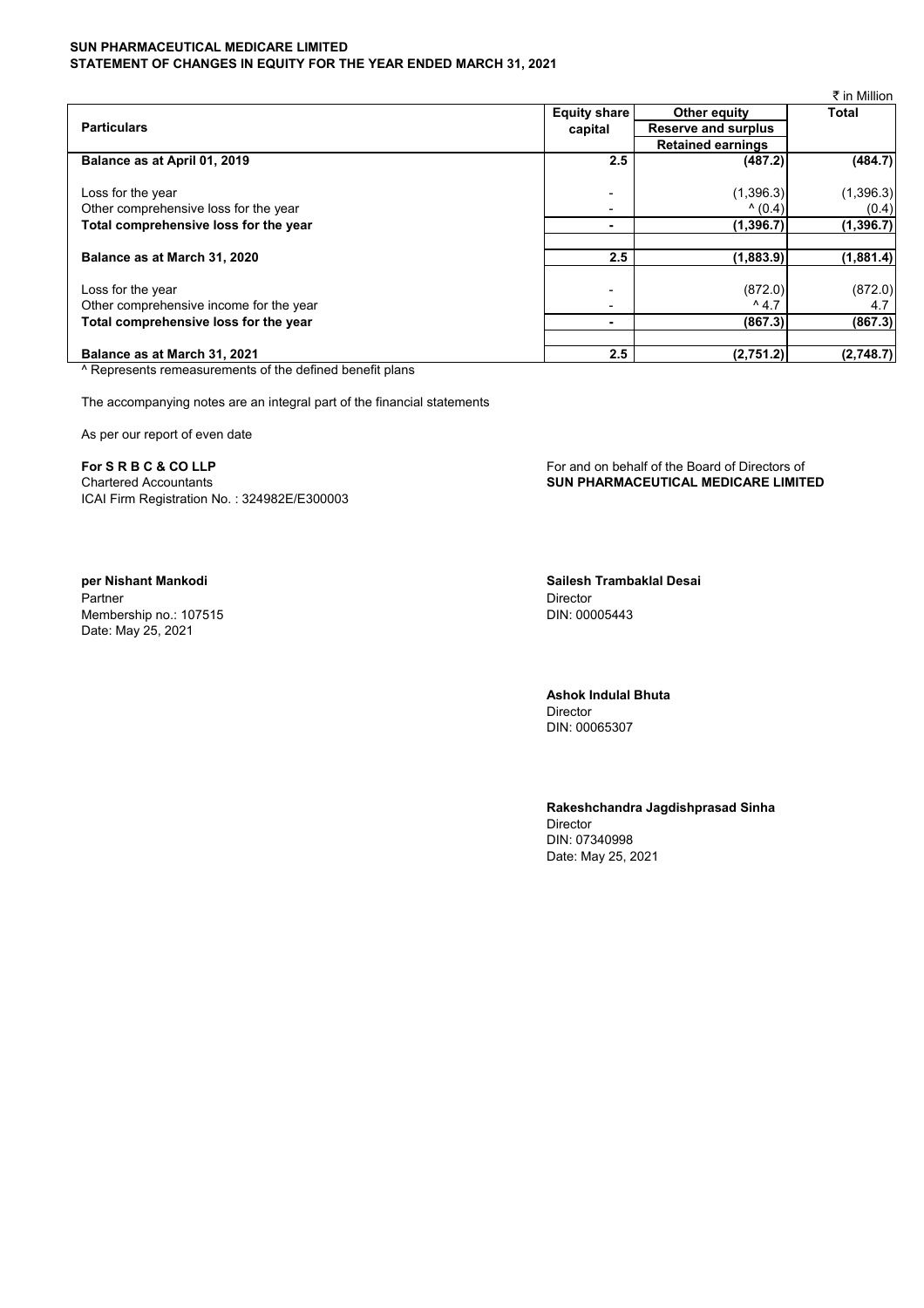### **SUN PHARMACEUTICAL MEDICARE LIMITED STATEMENT OF CASH FLOWS FOR THE YEAR ENDED MARCH 31, 2021**

|                                                                                           |                | ₹ in Million   |
|-------------------------------------------------------------------------------------------|----------------|----------------|
| <b>Particulars</b>                                                                        | Year ended     | Year ended     |
|                                                                                           | March 31, 2021 | March 31, 2020 |
| A. Cash flow from operating activities                                                    |                |                |
| Loss before tax                                                                           | (873.6)        | (1,396.2)      |
| Adjustments for:                                                                          |                |                |
| Depreciation expense                                                                      | 228.0          | 191.4          |
| Finance costs                                                                             | 466.6          | 360.0          |
| Net loss / (gain) on disposal of property, plant and equipment                            | 2.0            | (2.4)          |
| Sundry balances written off, net                                                          | 0.2            | 0.9            |
| Provision for doubtful trade receivables                                                  | 21.4           |                |
| Net unrealised foreign exchange loss / (gain)                                             | (2.8)          | 5.4            |
| Operating loss before working capital changes                                             | (158.2)        | (840.9)        |
| Movements in working capital:                                                             |                |                |
| (Increase) / decrease in inventories                                                      | (301.0)        | 121.1          |
| (Increase) / decrease in trade receivables                                                | (396.7)        | 267.3          |
| Increase in other assets                                                                  | (38.9)         | (118.2)        |
| Increase in trade payables                                                                | 120.0          | 18.7           |
| Decrease in other liabilities                                                             | (6.1)          | (281.4)        |
| Increase / (decrease) in provisions                                                       | 9.2            | (3.3)          |
| Cash used in operations                                                                   | (771.7)        | (836.7)        |
| Income taxes paid (net of refund)                                                         | (8.3)          | (1.7)          |
| Net cash used in operating activities (A)                                                 | (780.0)        | (838.4)        |
| B. Cash flow from investing activities                                                    |                |                |
| Purchase of property, plant and equipment                                                 | (324.8)        | (303.1)        |
| Proceeds from sale of property, plant and equipment                                       | 18.1           | 10.3           |
| Net cash used in investing activities (B)                                                 | (306.7)        | (292.8)        |
| C. Cash flow from financing activities                                                    |                |                |
| Proceeds from borrowings                                                                  | 7,978.0        | 1,398.5        |
| Repayment of borrowings @                                                                 | (6, 436.2)     | (275.8)        |
| Interest paid [March 31, 2020 ₹ (14150)]                                                  | (453.9)        | 0.0            |
| Net cash generated from financing activities (C)                                          | 1,087.9        | 1,122.7        |
| Net increase / (decrease) in cash and cash equivalents (A+B+C)                            | 1.2            | (8.5)          |
| Cash and cash equivalents at the beginning of the year                                    | 5.7            | 14.2           |
| Cash and cash equivalents at the end of the year                                          | 6.9            | 5.7            |
| @ includes payment of lease obligation (for movement of lease liabilities, refer note 36) |                |                |

**Notes:**

| .<br>1. Cash and cash equivalents comprises of : (refer note 10) |                         | ₹ in Million                   |
|------------------------------------------------------------------|-------------------------|--------------------------------|
| <b>Particulars</b>                                               | As at<br>March 31, 2021 | As at<br><b>March 31, 2020</b> |
| <b>Balances with banks</b>                                       |                         |                                |
| In current accounts                                              | 6.8                     | 5.5                            |
| Cash on hand                                                     | 0.1                     | 0.2                            |
|                                                                  | 6.9                     | 5.7                            |

The accompanying notes are an integral part of the financial statements

As per our report of even date

ICAI Firm Registration No. : 324982E/E300003

Partner Director Communication and the communication of the communication of the Director Membership no.: 107515 DIN: 00005443 Date: May 25, 2021

**For S R B C & CO LLP**<br>
Chartered Accountants<br>
Chartered Accountants<br>
Chartered Accountants **SUN PHARMACEUTICAL MEDICARE LIMITED** 

**per Nishant Mankodi Sailesh Trambaklal Desai**

**Ashok Indulal Bhuta** Director DIN: 00065307

**Rakeshchandra Jagdishprasad Sinha** Director DIN: 07340998 Date: May 25, 2021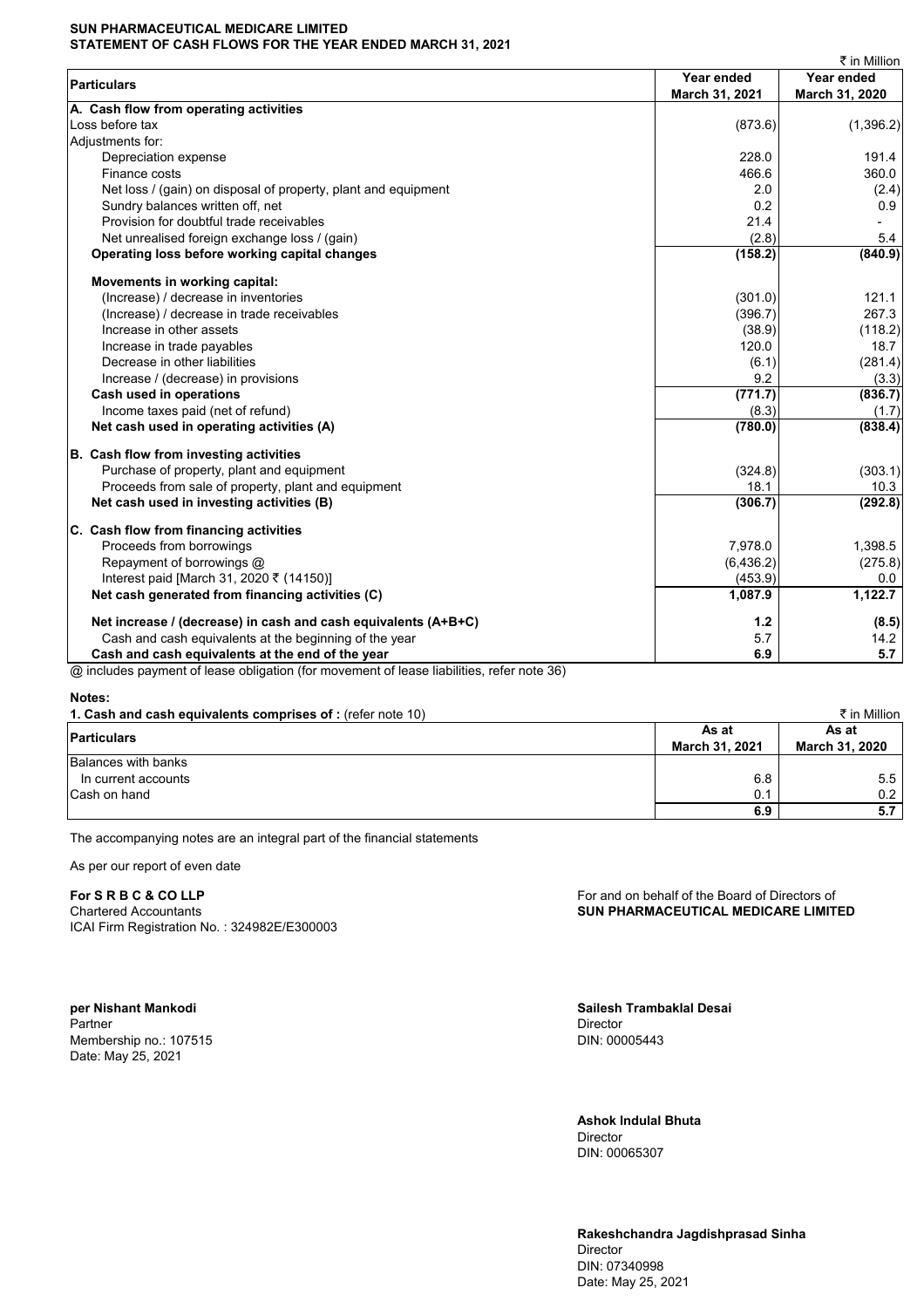#### **1. General information**

Sun Pharmaceutical Medicare Limited ["the Company" - (CIN U36900GJ2017PLC095132)] is a public limited company domiciled in India and incorporated under provisions of the Companies Act, 2013 applicable in India, having it's registered office at SPARC, Tandalja, Vadodara - 390012, Gujarat, India. The Company is in the business of manufacturing, a wide range of branded and generic formulations. The Company has one manufacturing location at Baska, Gujarat.

The Financial statements were approved for issue in accordance with a resolution of the directors on May 25, 2021.

#### **2. Summary of significant accounting policies**

## 2.1 Statement of compliance

The Company has prepared financial statements for the year ended March 31, 2021 in accordance with Indian Accounting Standards (Ind AS) notified under Section 133 of the Companies Act, 2013 ('the Act'), as amended, read with the Companies (Indian Accounting Standards) Rules, 2015, as amended and other relevant provisions of the Act together with the comparative period data as at and for the year ended March 31, 2020.

## 2.2 Basis of preparation and presentation

The financial statements have been prepared on the historical cost basis, except for:

(i) certain financial instruments that are measured at fair values at the end of each reporting period;

(ii) Non-current assets classified as held for sale which are measured at the lower of their carrying amount and fair value less costs to sell;

(iii) defined benefit plans – plan assets that are measured at fair values at the end of each reporting period, as explained in the accounting policies below.

Historical cost is generally based on the fair value of the consideration given in exchange for goods and services.

The financial statements are presented in  $\bar{\tau}$  and all values are rounded to the nearest million ( $\bar{\tau}$  000,000) upto one decimal, except when otherwise indicated.

#### *a. Fair Value Measurement*

Fair value is the price that would be received to sell an asset or paid to transfer a liability in an orderly transaction between market participants at the measurement date, regardless of whether that price is directly observable or estimated using another valuation technique. In estimating the fair value of an asset or a liability, the Company takes into account the characteristics of the asset or liability if market participants would take those characteristics into account when pricing the asset or liability at the measurement date. Fair value for measurement and/or disclosure purposes in these financial statements is determined on such a basis, except for share-based payment transactions that are within the scope of Ind AS 102, leasing transactions that are within the scope of Ind AS 116, and measurements that have some similarities to fair value but are not fair value, such as net realisable value in Ind AS 2 or value in use in Ind AS 36.

In addition, for financial reporting purposes, fair value measurements are categorised into Level 1, 2, or 3 based on the degree to which the inputs to the fair value measurements are observable and the significance of the inputs to the fair value measurement in its entirety, which are described as follows:

- **·** Level 1 inputs are quoted prices (unadjusted) in active markets for identical assets or liabilities that the entity can access at the measurement date;
- **·** Level 2 inputs are inputs, other than quoted prices included within Level 1, that are observable for the asset or liability, either directly or indirectly; and
- Level 3 inputs are unobservable inputs for the asset or liability.

The Company has consistently applied the following accounting policies to all periods presented in these financial statements.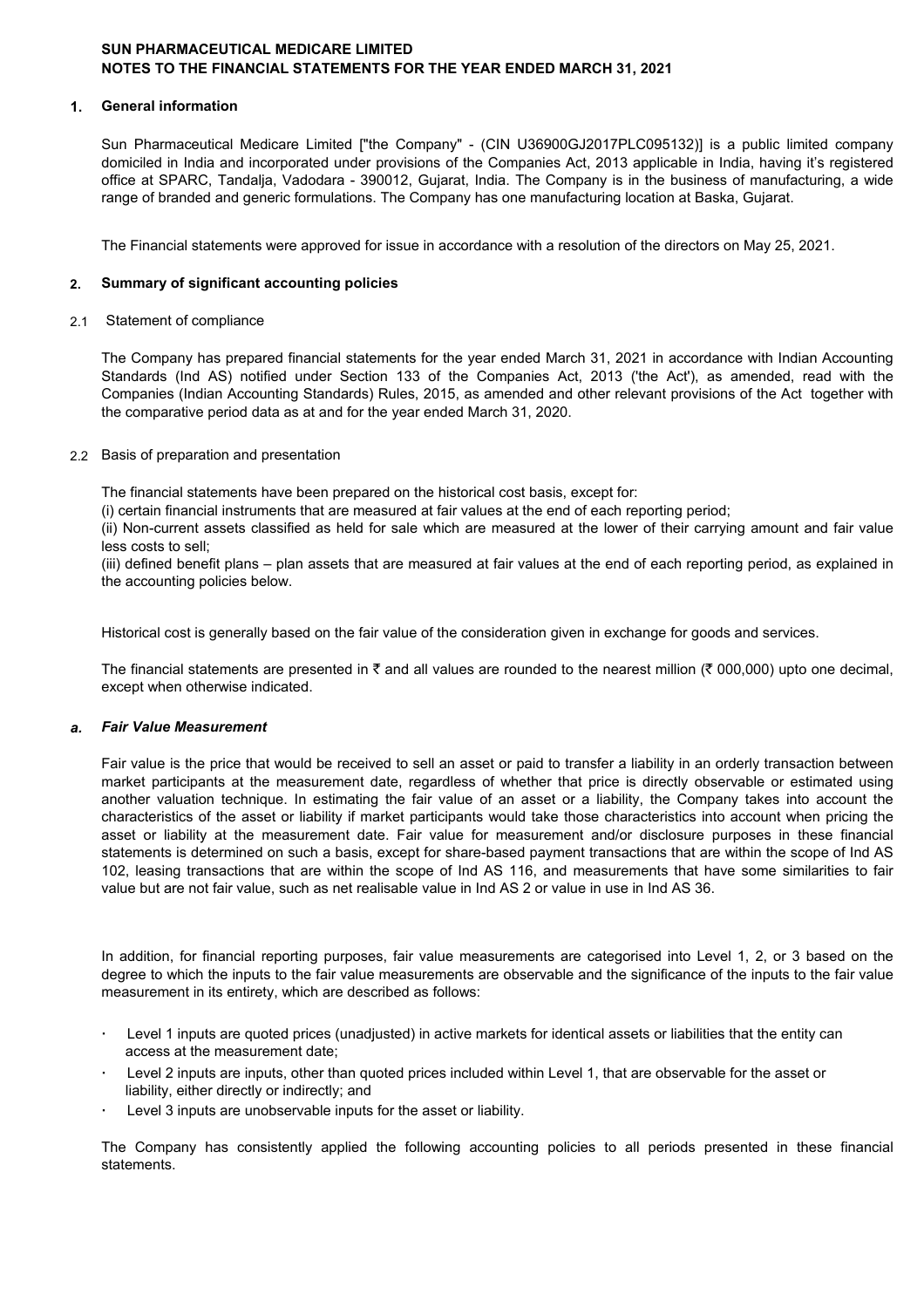#### *b. Current versus non-current classification*

The Company presents assets and liabilities in the balance sheet based on current / non-current classification. An asset is treated as current when it is:

- Expected to be realised or intended to be sold or consumed in normal operating cycle
- **·** Held primarily for the purpose of trading
- **·** Expected to be realised within twelve months after the reporting period, or
- **·** Cash or cash equivalent unless restricted from being exchanged or used to settle a liability for at least twelve months after the reporting period.

All other assets are classified as non-current.

A liability is current when:

- **·** It is expected to be settled in normal operating cycle
- **·** It is held primarily for the purpose of trading
- **·** It is due to be settled within twelve months after the reporting period, or
- **·** There is no unconditional right to defer the settlement of the liability for at least twelve months after the reporting period

The Company classifies all other liabilities as non-current.

Deferred tax assets and liabilities are classified as non-current assets and liabilities.

The operating cycle is the time between the acquisition of assets for processing and their realisation in cash and cash equivalents. The Company has identified twelve months as its operating cycle.

# *c. Foreign currency*

On initial recognition, transactions in currencies other than the Company's functional currency (foreign currencies) are translated at exchange rates on the date of the transactions. Monetary assets and liabilities denominated in foreign currencies at the reporting date are translated into the functional currency at the exchange rate on that date. Exchange differences arising on the settlement of monetary items or on translating monetary items at rates different from those at which they were translated on initial recognition during the period or in previous period are recognised in profit or loss in the period in which they arise.

Non-monetary items that are measured in terms of historical cost in foreign currency are measured using the exchange rates at the date of initial transaction.

#### *d. Segment reporting*

Operating segments are reported in a manner consistent with the internal reporting provided to the chief operating decision maker. The chief operating decision maker of the Company is responsible for allocating resources and assessing performance of the operating segments.

# *e. Property, plant and equipment*

Items of property, plant and equipment are stated in balance sheet at cost less accumulated depreciation and accumulated impairment losses, if any. Freehold land is not depreciated.

Assets in the course of construction for production, supply or administrative purposes are carried at cost, less any recognised impairment loss. Cost includes purchase price, borrowing costs if capitalisation criteria are met and directly attributable cost of bringing the asset to its working condition for the intended use. Subsequent expenditures are capitalised only when they increase the future economic benefits embodied in the specific asset to which they relate. Such assets are classified to the appropriate categories of property, plant and equipment when completed and ready for intended use. Depreciation of these assets, on the same basis as other assets, commences when the assets are ready for their intended use.

When parts of an item of property, plant and equipment have different useful lives, they are accounted for as separate items (major components) of property, plant and equipment.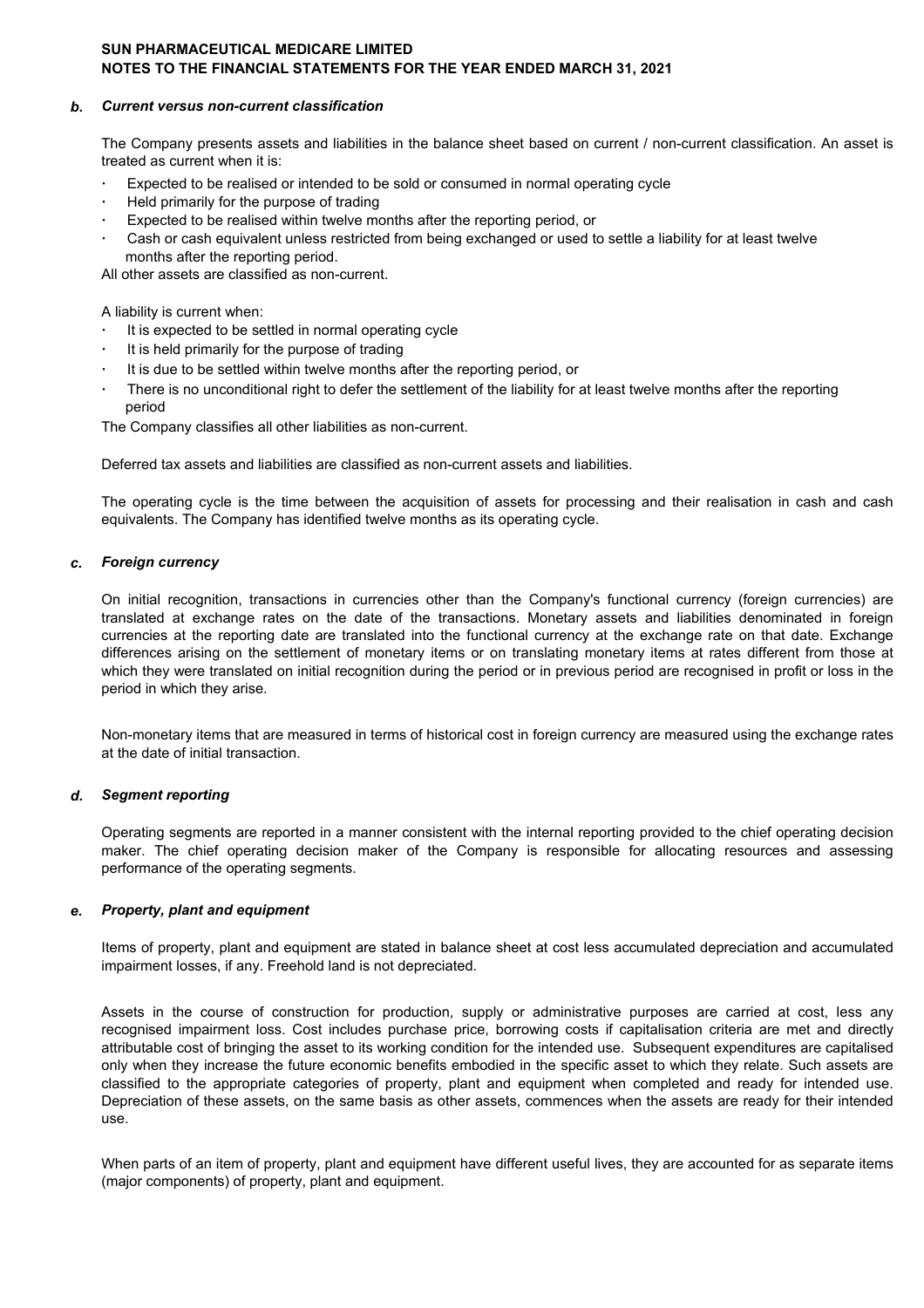An item of property, plant and equipment is derecognised upon disposal or when no future economic benefits are expected to arise from the continued use of the asset. Any gain or loss arising on the disposal or retirement of an item of property, plant and equipment is determined as the difference between the sales proceeds and the carrying amount of property, plant and equipment and is recognised in profit or loss.

Items of property, plant and equipment acquired through exchange of non-monetary assets are measured at fair value, unless the exchange transaction lacks commercial substance or the fair value of either the asset received or asset given up is not reliably measurable, in which case the acquired asset is measured at the carrying amount of the asset given up.

Depreciation is recognised on the cost of assets (other than freehold land and Capital work-in-progress) less their residual values on straight-line method over their useful lives as indicated in Part C of Schedule II of the Companies Act, 2013. Leasehold improvements are depreciated over period of the lease agreement or the useful life, whichever is shorter. Depreciation methods, useful lives and residual values are reviewed at the end of each reporting period, with the effect of any changes in estimate accounted for on a prospective basis.

The estimated useful lives are as follows:

| <b>Asset Category</b>          | No. of years |
|--------------------------------|--------------|
| Plant and equipment            | $3 - 20$     |
| <b>Vehicles</b>                | $5 - 10$     |
| Office equipment               | $2 - 5$      |
| <b>IFurniture and fixtures</b> | 10           |

Software for internal use, which is primarily acquired from third-party vendors and which is an integral part of a tangible asset, including consultancy charges for implementing the software, is capitalised as part of the related tangible asset. Subsequent costs associated with maintaining such software are recognised as expense as incurred. The capitalised costs are amortised over the lower of the estimated useful life of the software and the remaining useful life of the tangible fixed asset.

#### *f. Goodwill*

Goodwill represents the excess of consideration transferred, together with the amount of non-controlling interest in the acquire, over the fair value of the Company's share of identifiable net assets acquired. Goodwill is measured at cost less accumulated impairment losses. Goodwill is tested for impairment annually.

#### *g. Impairment of non-financial assets*

The carrying amounts of the Company's non-financial assets are reviewed at each reporting date to determine whether there is any indication of impairment. If any such indication exists, then the asset's recoverable amount is estimated in order to determine the extent of the impairment loss, if any.

The recoverable amount of an asset or cash-generating unit (as defined below) is the greater of its value in use and its fair value less costs to sell. In assessing value in use, the estimated future cash flows are discounted to their present value using a pre-tax discount rate that reflects current market assessments of the time value of money and the risks specific to the asset or the cash-generating unit for which the estimates of future cash flows have not been adjusted. For the purpose of impairment testing, assets are grouped together into the smallest group of assets that generates cash inflows from continuing use that are largely independent of the cash inflows of other assets or groups of assets (the "cash-generating unit").

An impairment loss is recognised in the profit or loss if the estimated recoverable amount of an asset or its cash generating unit is lower than its carrying amount. Impairment losses recognised in respect of cash-generating units are allocated to reduce the carrying amount of the other assets in the unit on a pro-rata basis.

In respect of other asset, impairment losses recognised in prior periods are assessed at each reporting date for any indications that the loss has decreased or no longer exists. An impairment loss is reversed if there has been a change in the estimates used to determine the recoverable amount. An impairment loss is reversed only to the extent that the asset's carrying amount does not exceed the carrying amount that would have been determined, net of depreciation or amortisation, if no impairment loss had been recognised.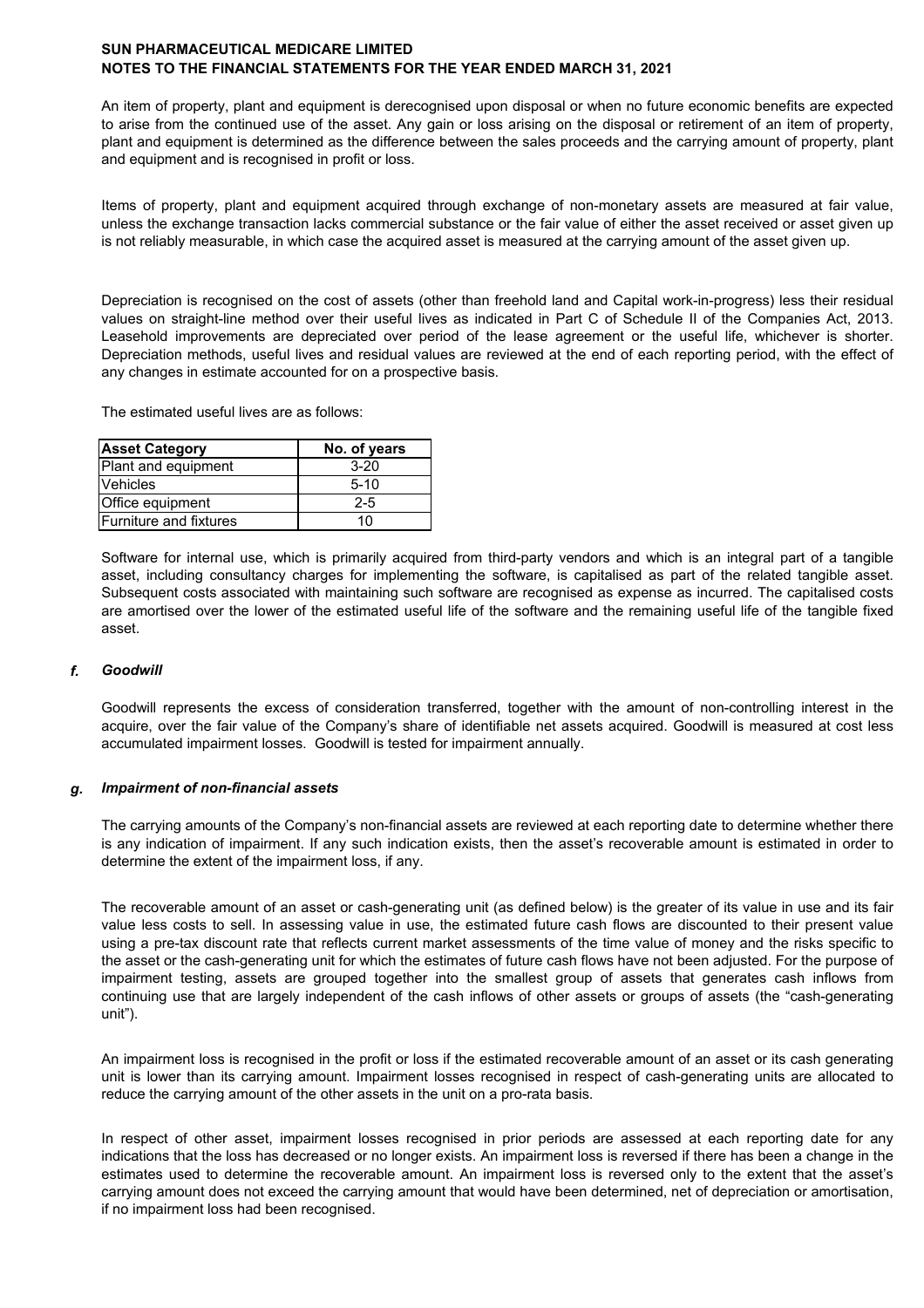## *h. Financial instruments*

A financial instrument is any contract that gives rise to a financial asset of one entity and a financial liability or equity instrument of another entity.

### *Financial assets*

### *Initial recognition and measurement*

All financial assets are recognised initially at fair value plus, in the case of financial assets not recorded at fair value through profit or loss, transaction costs that are attributable to the acquisition of the financial asset. Purchases or sales of financial assets that require delivery of assets within a time frame established by regulation or convention in the market place (regular way trades) are recognised on the date the Company commits to purchase or sale the financial assets.

## *Subsequent measurement*

For purposes of subsequent measurement, financial assets are classified in four categories:

- **·** Debt instruments at amortised cost
- **·** Debt instruments at fair value through other comprehensive income (FVTOCI)
- **·** Debt instruments and equity instruments at fair value through profit or loss (FVTPL)
- **·** Equity instruments measured at fair value through other comprehensive income (FVTOCI)

### *Debt instruments at amortised cost*

A 'debt instrument' is measured at the amortised cost if both the following conditions are met:

- a) The asset is held within a business model whose objective is to hold assets for collecting contractual cash flows, and
- b) Contractual terms of the asset give rise on specified dates to cash flows that are solely payments of principal and interest (SPPI) on the principal amount outstanding.

After initial measurement, such financial assets are subsequently measured at amortised cost using the effective interest rate (EIR) method. Amortised cost is calculated by taking into account any discount or premium on acquisition and fees or costs that are an integral part of the EIR. The EIR amortisation is included in Other Income in the profit or loss. The losses arising from impairment are recognised in the profit or loss.

# *Debt instrument at FVTOCI*

A 'debt instrument' is measured as at FVTOCI if both of the following criteria are met:

- a) The objective of the business model is achieved both by collecting contractual cash flows and selling the financial assets, and
- b) The contractual terms of the instrument give rise on specified dates to cash flows that are SPPI on the principal amount outstanding.

Debt instruments included within the FVTOCI category are measured initially as well as at each reporting date at fair value. Fair value movements are recognised in the other comprehensive income (OCI). However, the Company recognises interest income, impairment losses & reversals and foreign exchange gain or loss in the profit or loss. On derecognition of the asset, cumulative gain or loss previously recognised in OCI is reclassified from the equity to profit or loss. Interest earned whilst holding FVTOCI debt instrument is reported as interest income using the EIR method.

# *Debt instrument at FVTPL*

FVTPL is a residual category for debt instruments. Any debt instrument, which does not meet the criteria for categorisation as at amortised cost or as FVTOCI, is classified as at FVTPL.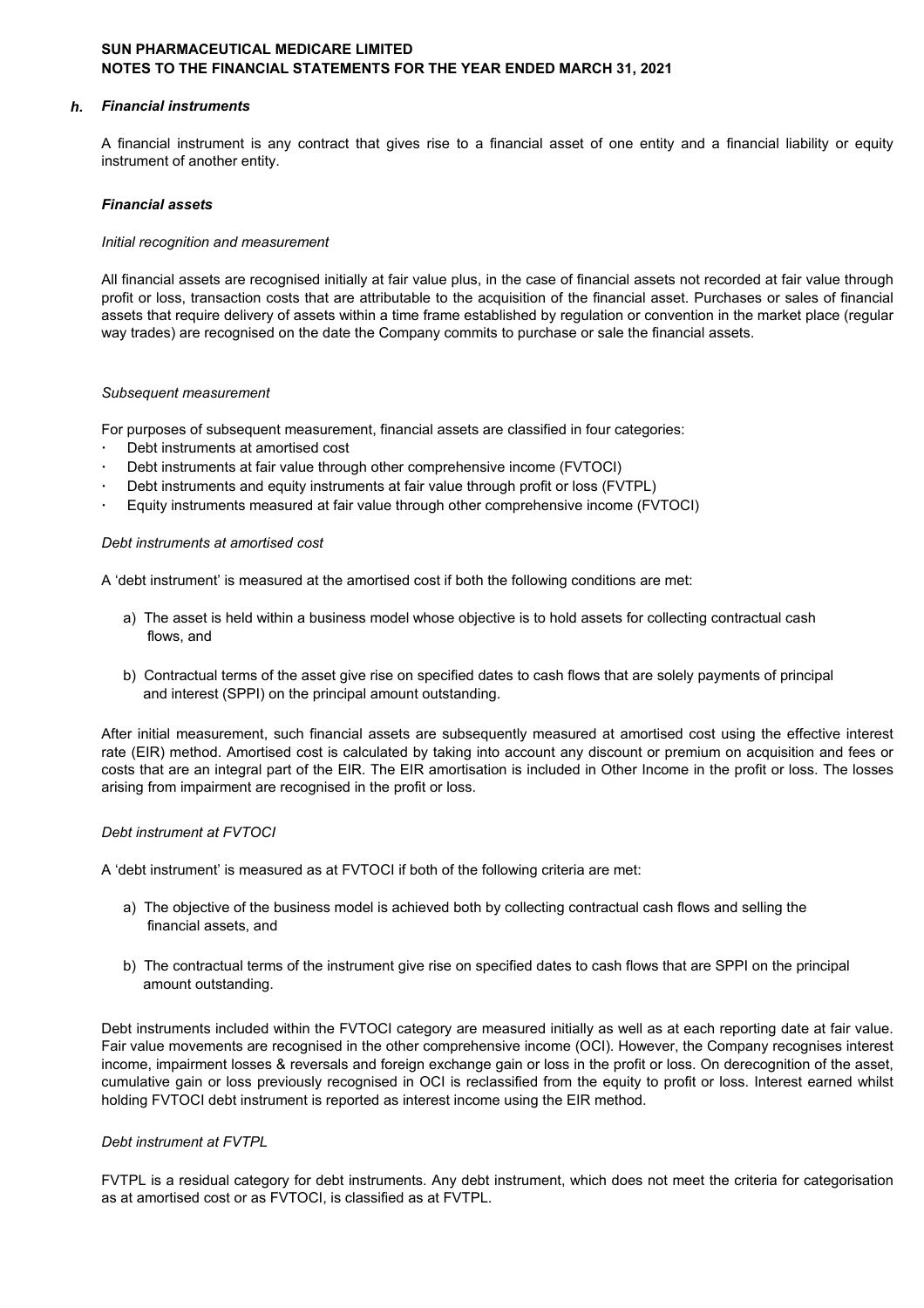In addition, the Company may elect to designate a debt instrument, which otherwise meets amortised cost or FVTOCI criteria, as at FVTPL. However, such election is allowed only if doing so reduces or eliminates a measurement or recognition inconsistency (referred to as 'accounting mismatch').

Debt instruments included within the FVTPL category are measured at fair value with all the changes in the profit or loss.

### *Equity instruments*

All equity instruments in scope of Ind AS 109 are measured at fair value. Equity instruments which are held for trading are classified as at FVTPL. For all other equity instruments, the Company may make an irrevocable election to present subsequent changes in the fair value in OCI. The Company makes such election on an instrument-by-instrument basis. The classification is made on initial recognition and is irrevocable.

If the Company decides to classify an equity instrument as at FVTOCI, then all fair value changes on the instrument, including foreign exchange gain or loss and excluding dividends, are recognised in the OCI. There is no recycling of the amounts from OCI to profit or loss, even on sale of investment. However, the Company may transfer the cumulative gain or loss within equity.

Equity instruments included within the FVTPL category are measured at fair value with all changes recognised in the profit or loss.

### *Derecognition*

A financial asset (or, where applicable, a part of a financial asset or part of a group of similar financial assets) is primarily derecognised (i.e. removed from the Company's balance sheet) when:

**·** The contractual rights to receive cash flows from the asset have expired, or

**·** The Company has transferred its rights to receive contractual cash flows from the asset or has assumed an obligation to pay the received cash flows in full without material delay to a third party under a 'pass-through' arrangement, and either (a) the Company has transferred substantially all the risks and rewards of the asset, or (b) the Company has neither transferred nor retained substantially all the risks and rewards of the asset, but has transferred control of the asset.

When the Company has transferred its rights to receive cash flows from an asset or has entered into a pass-through arrangement, it evaluates if and to what extent it has retained the risks and rewards of ownership. When it has neither transferred nor retained substantially all of the risks and rewards of the asset, nor transferred control of the asset, the Company continues to recognise the transferred asset to the extent of the Company's continuing involvement. In that case, the Company also recognises an associated liability. The transferred asset and the associated liability are measured on a basis that reflects the rights and obligations that the Company has retained.

On derecognition of a financial asset in its entirety, the difference between the asset's carrying amount and the sum of the consideration received and receivable and the cumulative gain or loss that had been recognised in OCI and accumulated in equity is recognised in profit or loss if such gain or loss would have otherwise been recognised in profit or loss on disposal of that financial asset.

### *Impairment of financial assets*

In accordance with Ind AS 109, the Company applies expected credit loss (ECL) model for measurement and recognition of impairment loss on the Trade receivables or any contractual right to receive cash or another financial asset that result from transactions that are within the scope of Ind AS 115.

The Company follows 'simplified approach' for recognition of impairment loss allowance on trade receivables or any contractual right to receive cash or another financial asset.

The application of simplified approach does not require the Company to track changes in credit risk. Rather, it recognises impairment loss allowance based on lifetime ECLs at each reporting date, right from its initial recognition. As a practical expedient, the Company uses a provision matrix to determine impairment loss allowance on portfolio of its trade receivables. The provision matrix is based on its historically observed default rates over the expected life of the trade receivables and is adjusted for forward-looking estimates. At every reporting date, the historical observed default rates are updated and changes in the forward-looking estimates are analysed.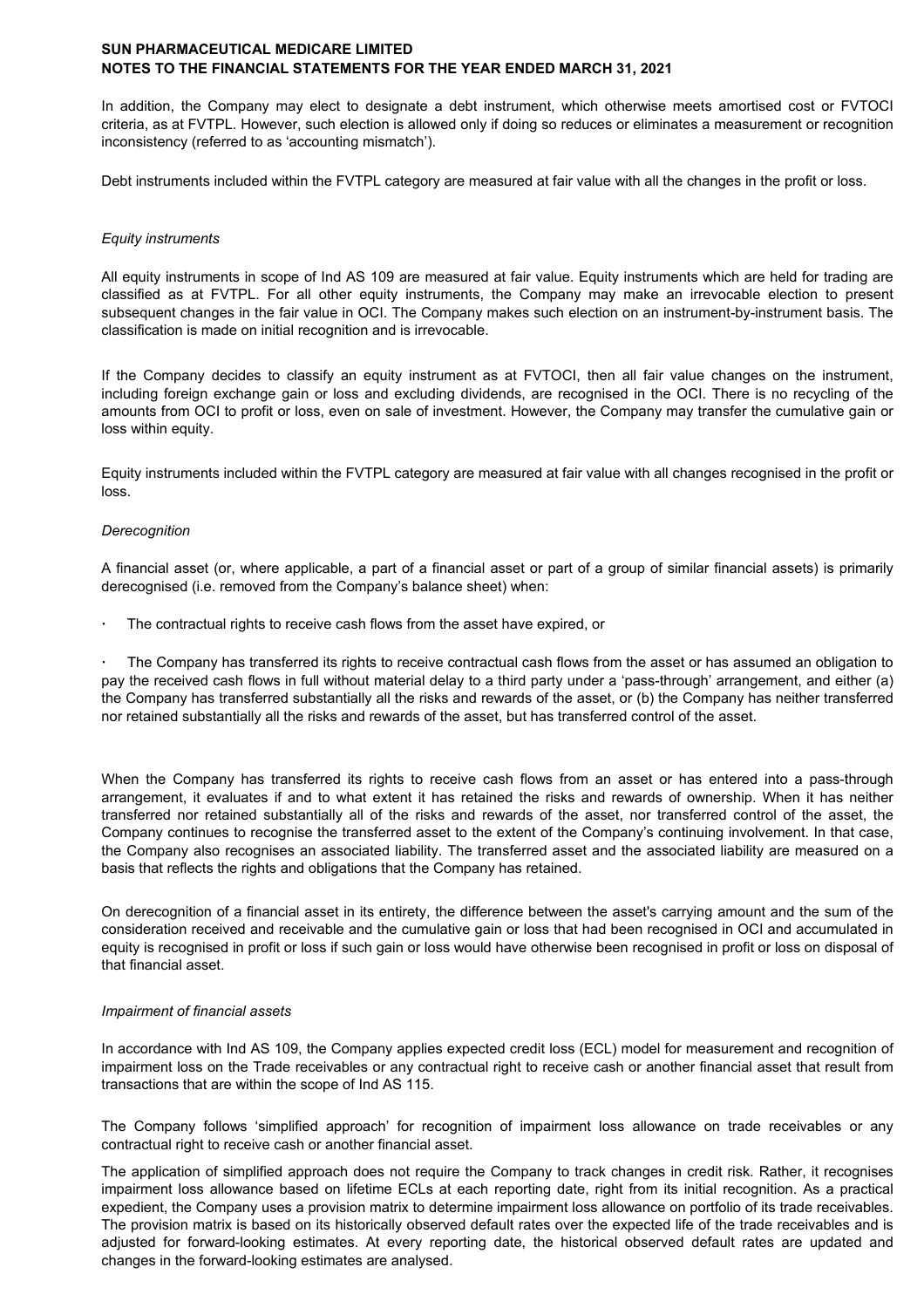## *Financial liabilities and equity instruments*

### *Classification as debt or equity*

Debt and equity instruments issued by the Company are classified as either financial liabilities or as equity in accordance with the substance of the contractual arrangements and the definitions of a financial liability and an equity instrument.

### *Equity instruments*

An equity instrument is any contract that evidences a residual interest in the assets of an entity after deducting all of its liabilities. Equity instruments issued by the Company are recognised at the proceeds received, net of direct issue costs.

Repurchase of the Company's own equity instruments is recognised and deducted directly in equity. No gain or loss is recognised in profit or loss on the purchase, sale, issue or cancellation of the Company's own equity instruments.

### *Compound financial instruments*

The component parts of compound financial instruments (convertible notes) issued by the Company are classified separately as financial liabilities and equity in accordance with the substance of the contractual arrangements and the definitions of a financial liability and an equity instrument.

### *Initial recognition and measurement*

All financial liabilities are recognised initially at fair value and, in the case of loans and borrowings and payables, net of directly attributable transaction costs.

The Company's financial liabilities include trade and other payables, loans and borrowings including bank overdrafts and lease liabilities, financial guarantee contracts and derivative financial instruments.

### *Subsequent measurement*

All financial liabilities are subsequently measured at amortised cost using the effective interest method or at FVTPL.

### *Financial liabilities at fair value through profit or loss*

Financial liabilities are classified as at FVTPL when the financial liability is held for trading or is designated upon initial recognition as at fair value through profit or loss. Financial liabilities are classified as held for trading if they are incurred principally for the purpose of repurchasing in the near term or on initial recognition it is part of a portfolio of identified financial instruments that the Company manages together and has a recent actual pattern of short-term profit-taking. This category also includes derivative financial instruments that are not designated as hedging instruments in hedge relationships as defined by Ind AS 109. Gains or losses on liabilities held for trading are recognised in the profit or loss.

Financial liabilities designated upon initial recognition at fair value through profit or loss are designated as such at the initial date of recognition, and only if the criteria in Ind AS 109 are satisfied. For instruments not held-for-trading financial liabilities designated as at FVTPL, fair value gains/ losses attributable to changes in own credit risk are recognised in OCI, unless the recognition of the effects of changes in the liability's credit risk in OCI would create or enlarge an accounting mismatch in profit or loss, in which case these effects of changes in credit risk are recognised in profit or loss. These gains/ loss are not subsequently transferred to profit or loss. All other changes in fair value of such liability are recognised in the statement of profit or loss.

### *Financial liabilities subsequently measured at amortised cost*

Financial liabilities that are not held-for-trading and are not designated as at FVTPL are measured at amortised cost in subsequent accounting periods. The carrying amounts of financial liabilities that are subsequently measured at amortised cost are determined based on the effective interest rate (EIR) method. Interest expense that is not capitalised as part of costs of an asset is included in the 'Finance costs' line item in the profit or loss.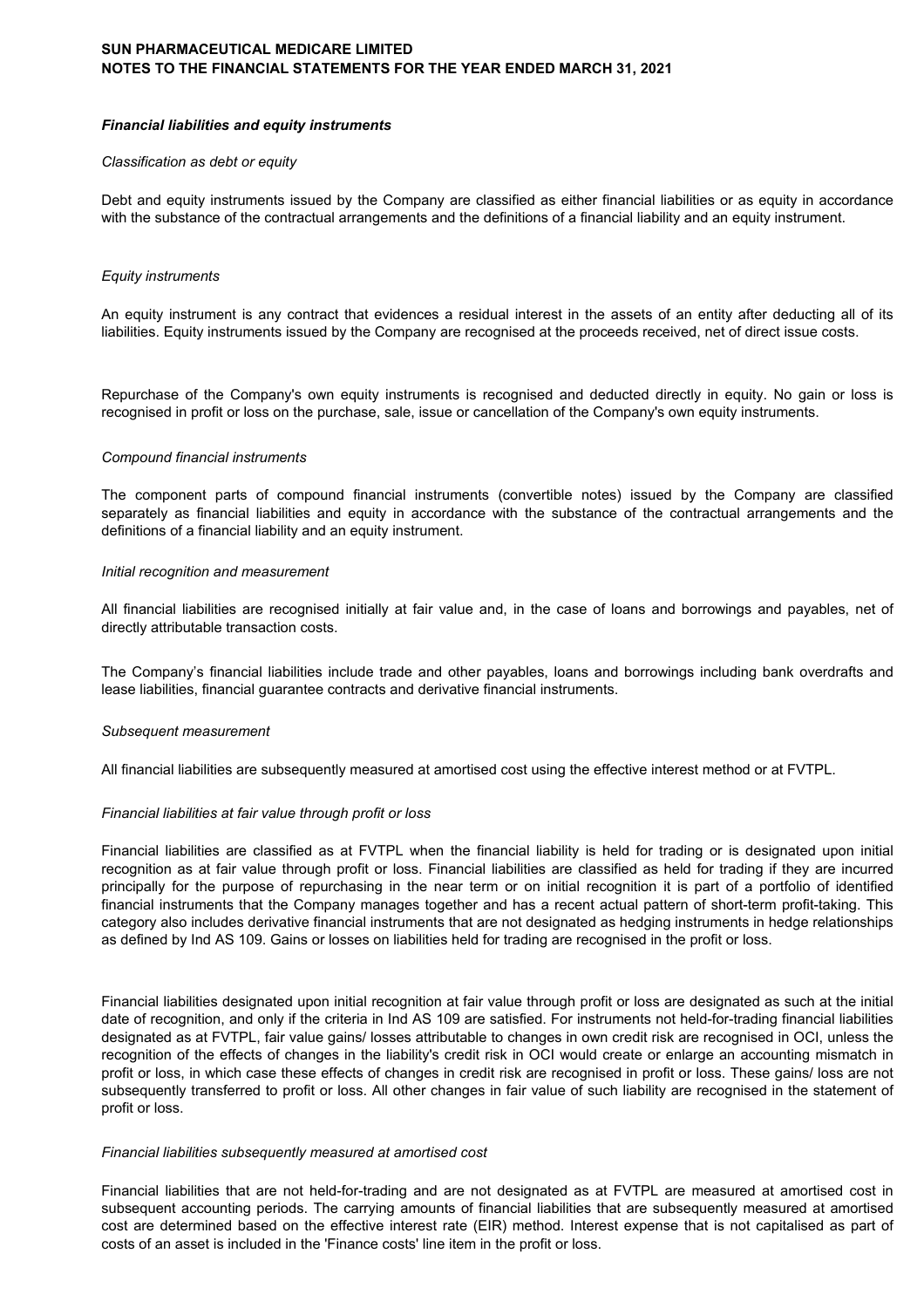After initial recognition, such financial liabilities are subsequently measured at amortised cost using the EIR method. Amortised cost is calculated by taking into account any discount or premium on acquisition and fees or costs that are an integral part of the EIR. The EIR amortisation is included as finance costs in the profit or loss.

## *Financial guarantee contracts*

Financial guarantee contracts are those contracts that require a payment to be made to reimburse the holder for a loss it incurs because the specified debtor fails to make a payment when due in accordance with the terms of a debt instrument. Financial guarantee contracts are recognised initially as a liability at fair value, adjusted for transaction costs that are directly attributable to the issuance of the guarantee. If not designated as at FVTPL, are subsequently measured at the higher of the amount of loss allowance determined as per impairment requirements of Ind AS 109 and the amount initially recognised less cumulative amount of income recognised.

## *Derecognition*

A financial liability is derecognised when the obligation under the liability is discharged or cancelled or expires. When an existing financial liability is replaced by another from the same lender on substantially different terms, or the terms of an existing liability are substantially modified, such an exchange or modification is treated as the derecognition of the original liability and the recognition of a new liability. The difference between the carrying amount of the financial liability derecognised and the consideration paid and payable is recognised in profit or loss.

## *Reclassification of financial assets*

The Company determines classification of financial assets and liabilities on initial recognition. After initial recognition, no reclassification is made for financial assets which are equity instruments and financial liabilities. For financial assets which are debt instruments, a reclassification is made only if there is a change in the business model for managing those assets. Changes to the business model are expected to be infrequent. The Company's senior management determines change in the business model as a result of external or internal changes which are significant to the Company's operations. Such changes are evident to external parties. A change in the business model occurs when the Company either begins or ceases to perform an activity that is significant to its operations. If the Company reclassifies financial assets, it applies the reclassification prospectively from the reclassification date which is the first day of the immediately next reporting period following the change in business model. The Company does not restate any previously recognised gains, losses (including impairment gains or losses) or interest.

### *Dividend distribution to equity holders of the Company*

The Company recognises a liability to make dividend distributions to equity holders of the Company when the distribution is authorised and the distribution is no longer at the discretion of the Company. As per the corporate laws in India, a distribution is authorised when it is approved by the shareholders. A corresponding amount is recognised directly in equity.

#### *i. Leases*

The Company assesses at contract inception whether a contract is, or contains, a lease. That is, if the contract conveys the right to control the use of an identified asset for a period of time in exchange for consideration. To assess whether a contract conveys the right to control the use of an identified asset, the Company assesses whether: (i) the contract involves the use of an identified asset (ii) the Company has substantially all of the economic benefits from use of the asset through the period of the lease and (iii) the Company has the right to direct the use of the asset.

### *Company as a lessee*

The Company applies a single recognition and measurement approach for all leases, except for short-term leases and leases of low-value assets. The Company recognises lease liabilities to make lease payments and right-of-use assets representing the right to use the underlying assets.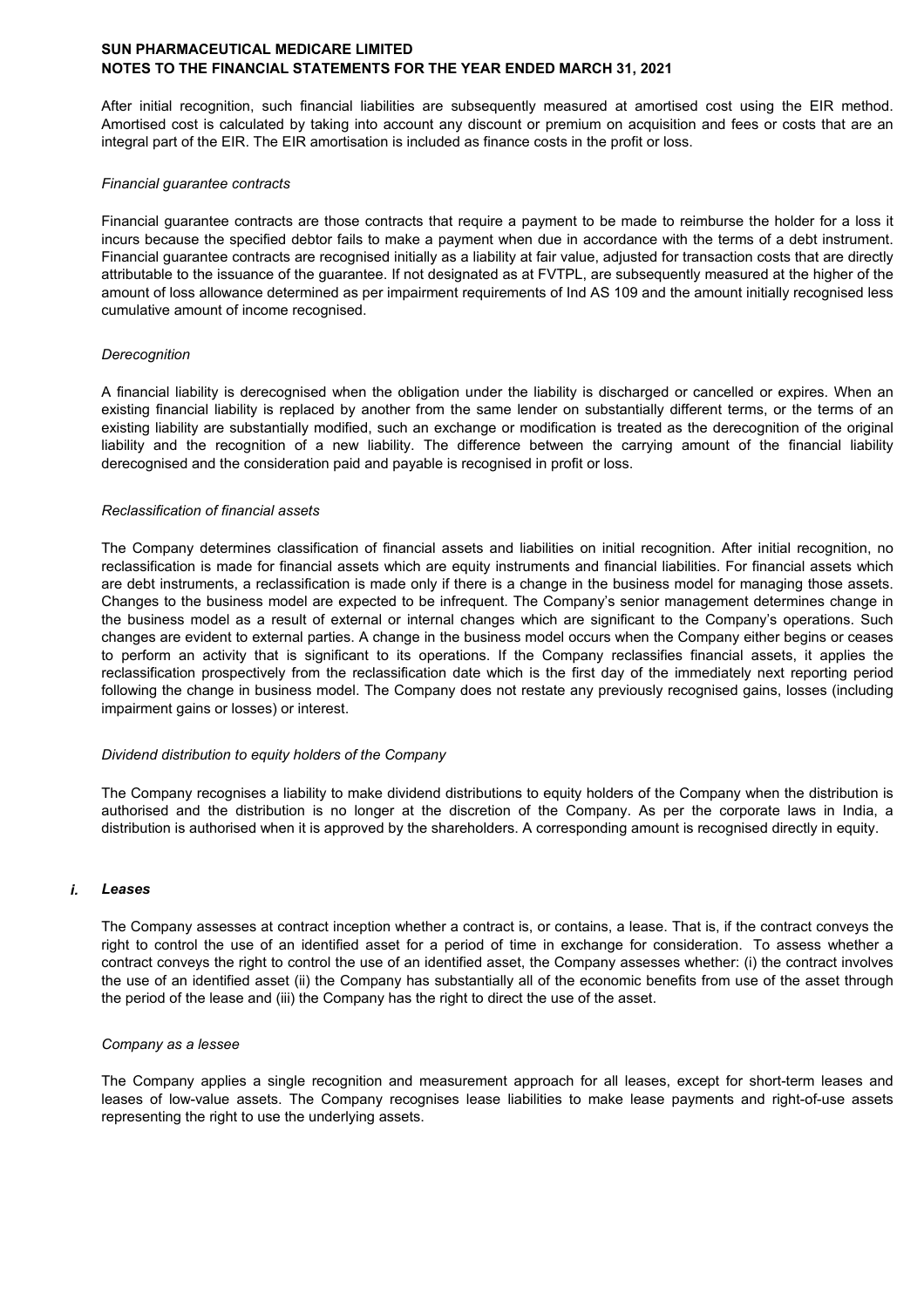### *i) Right-of-use assets*

The Company recognises right-of-use assets at the commencement date of the lease (i.e., the date the underlying asset is available for use). Right-of-use assets are measured at cost, less any accumulated depreciation and impairment losses, and adjusted for any remeasurement of lease liabilities. The cost of right-of-use assets includes the amount of lease liabilities recognised, initial direct costs incurred, and lease payments made at or before the commencement date less any lease incentives received. Right-of-use assets are depreciated on a straight-line basis over the shorter of the lease term and the estimated useful lives of the assets, as follows:

## **·** Building 5-15 years

The right-of-use assets are also subject to impairment. Refer to the accounting policies in section (g) Impairment of nonfinancial assets.

### *ii) Lease Liabilities*

At the commencement date of the lease, the Company recognises lease liabilities measured at the present value of lease payments to be made over the lease term. The lease payments include fixed payments (including in substance fixed payments) less any lease incentives receivable, variable lease payments that depend on an index or a rate, and amounts expected to be paid under residual value guarantees. The lease payments also include the exercise price of a purchase option reasonably certain to be exercised by the Company and payments of penalties for terminating the lease, if the lease term reflects the Company exercising the option to terminate.

In calculating the present value of lease payments, the Company uses its incremental borrowing rate at the lease commencement date because the interest rate implicit in the lease is not readily determinable. After the commencement date, the amount of lease liabilities is increased to reflect the accretion of interest and reduced for the lease payments made. In addition, the carrying amount of lease liabilities is remeasured if there is a modification, a change in the lease term, a change in the lease payments (e.g., changes to future payments resulting from a change in an index or rate used to determine such lease payments) or a change in the assessment of an option to purchase the underlying asset.

### *iii) Short-term leases and leases of low-value assets*

The Company applies the short-term lease recognition exemption to its short-term leases (i.e., those leases that have a lease term of 12 months or less from the commencement date and do not contain a purchase option). It also applies the lease of low-value assets recognition exemption to leases that are considered to be low value. Lease payments on shortterm leases and leases of low-value assets are recognised as expense on a straight-line basis over the lease term.

#### *j. Inventories*

Inventories consisting of raw materials and packing materials, work-in-progress, stores and spares and finished goods are measured at the lower of cost and net realisable value. The cost of all categories of inventories is based on the weighted average method.

Cost of raw materials and packing materials, stores and spares includes cost of purchases and other costs incurred in bringing the inventories to its present location and condition.

Cost of work-in-progress and finished goods comprises direct material, direct labour and an appropriate proportion of variable and fixed overhead expenditure.

Net realisable value is the estimated selling price in the ordinary course of business, less the estimated costs of completion and costs necessary to make the sale.

The factors that the Company considers in determining the allowance for slow moving, obsolete and other non-saleable inventory include estimated shelf life, planned product discontinuances, price changes, ageing of inventory and introduction of competitive new products, to the extent each of these factors impact the Company's business and markets. The Company considers all these factors and adjusts the inventory provision to reflect its actual experience on a periodic basis.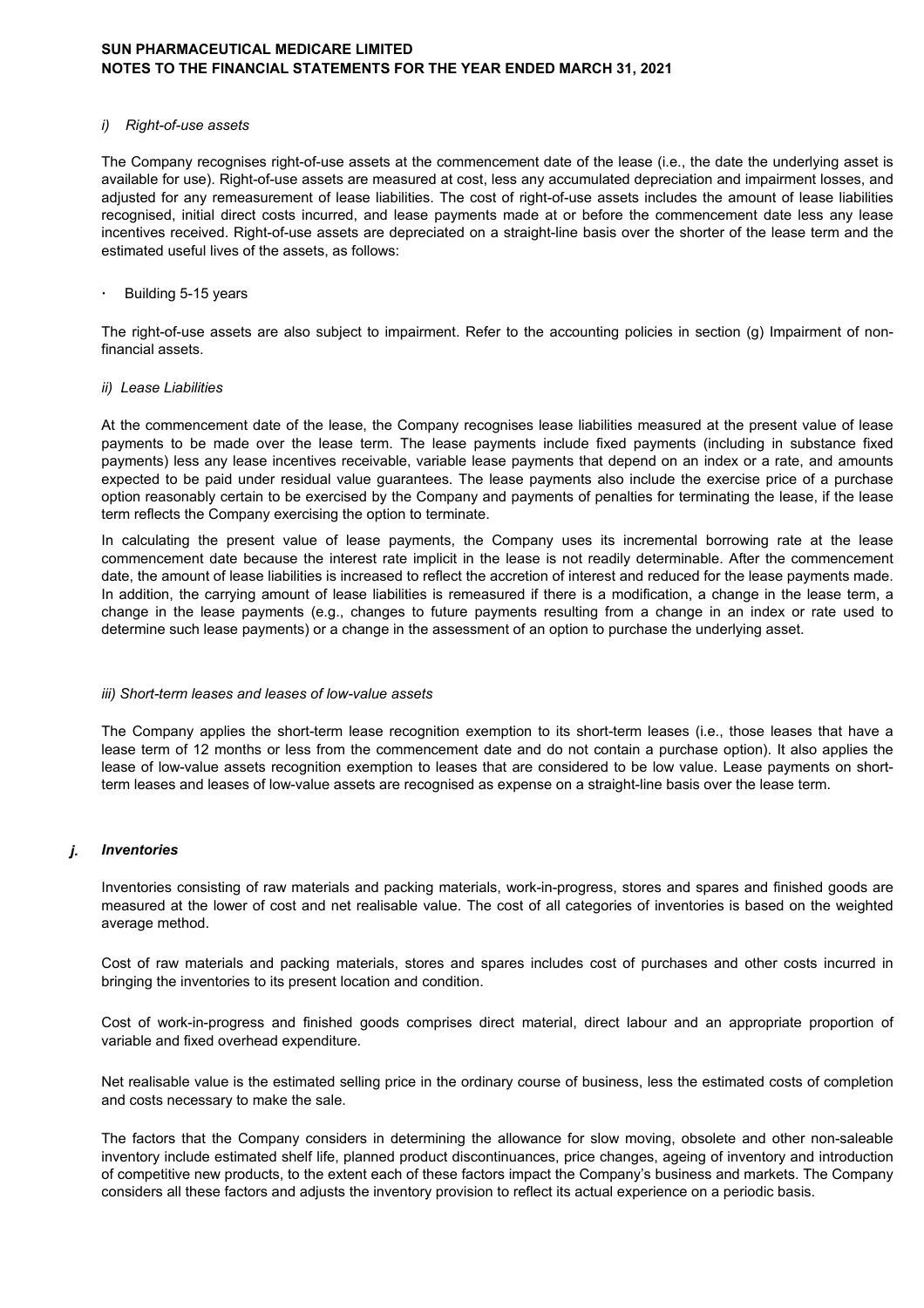#### *k. Cash and cash equivalents*

Cash and cash equivalent in the balance sheet comprise cash at banks and on hand and short-term deposits with an original maturity of three months or less, that are readily convertible to a known amount of cash and subject to an insignificant risk of changes in value.

For the purpose of the statement of cash flows, cash and cash equivalents consist of cash and short-term deposits, as defined above, net of outstanding bank overdrafts as they are considered an integral part of the Company's cash management.

#### *l. Provisions, contingent liabilities and contingent assets*

Provisions are recognised when the Company has a present obligation (legal or constructive) as a result of past event, it is probable that an outflow of resources embodying economic benefits will be required to settle the obligation and a reliable estimate can be made of the amount of obligation. When the Company expects some or all of a provision to be reimbursed, for example, under an insurance contract, the reimbursement is recognised as a separate asset, but only when the reimbursement is certain. The expense relating to a provision is presented in the statement of profit and loss net of any reimbursement.

If the effect of the time value of money is material, provisions are determined by discounting the expected future cash flows at a pre-tax rate that reflects current market assessments of the time value of money and the risks specific to the liability. Where discounting is used, the increase in the provision due to the passage of time is recognised as a finance cost.

### *Onerous contracts*

Present obligations arising under onerous contracts are recognised and measured as provisions. An onerous contract is considered to exist where the Company has a contract under which the unavoidable costs of meeting the obligations under the contract exceed the economic benefit expected to be received from the contract.

# *Contingent liabilities and contingent assets*

Contingent liability is disclosed for,

(i) Possible obligations which will be confirmed only by future events not wholly within the control of the Company, or

(ii) Present obligations arising from past events where it is not probable that an outflow of resources will be required to settle the obligation or a reliable estimate of the amount of the obligation cannot be made.

Contingent assets are not recognised in the financial statements.

### *m. Revenue*

# *Sale of goods*

Revenue from contracts with customers is recognised when control of the goods or services are transferred to the customer at an amount that reflects the consideration to which the Company expects to be entitled in exchange for those goods or services. The Company has generally concluded that it is the principal in its revenue arrangements, since it is the primary obligor in all of its revenue arrangement, as it has pricing latitude and is exposed to inventory and credit risks. Revenue is stated net of goods and service tax and net of returns, chargebacks, rebates and other similar allowances. These are calculated on the basis of historical experience and the specific terms in the individual contracts.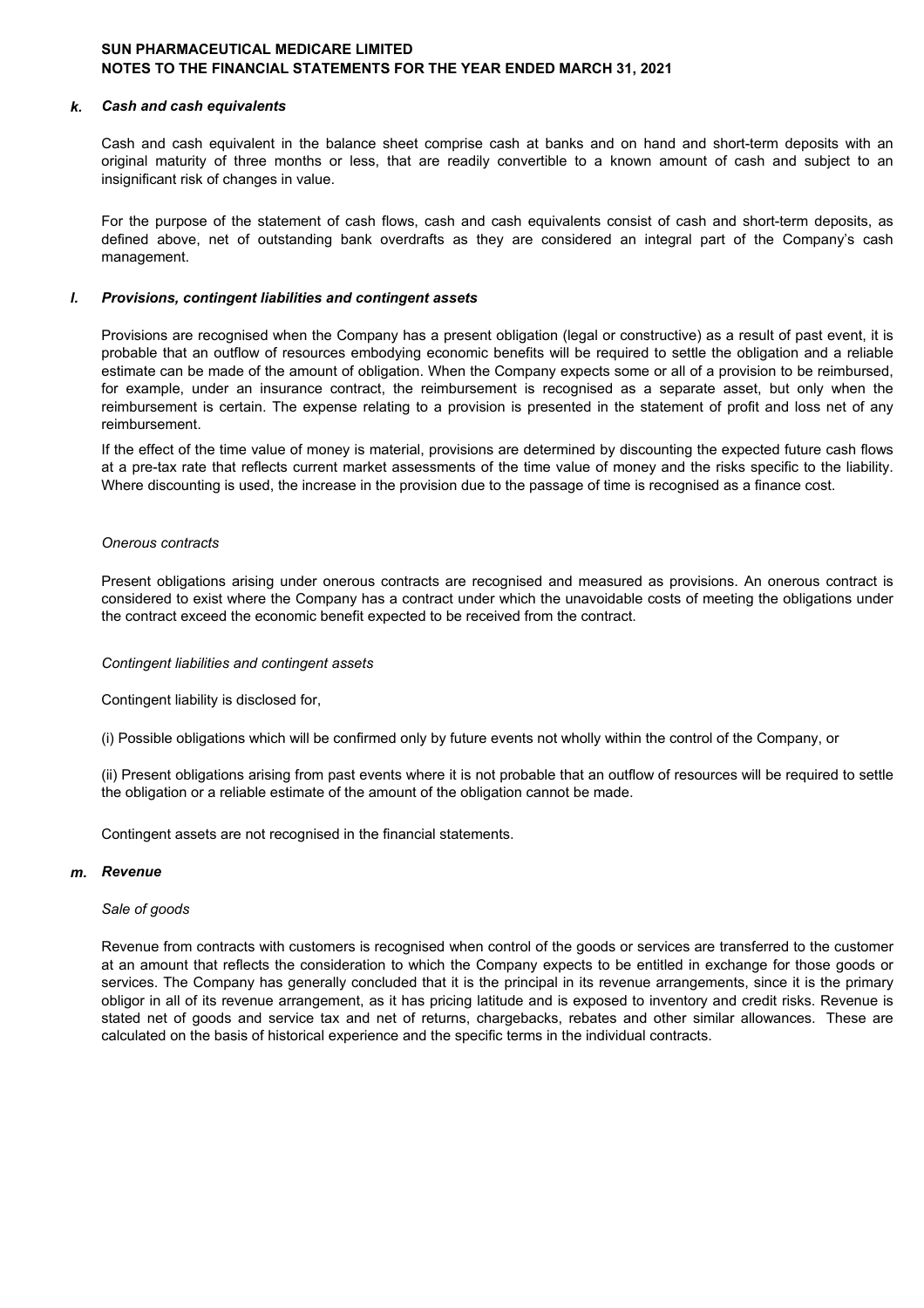In determining the transaction price, the Company considers the effects of variable consideration, the existence of significant financing components, noncash consideration, and consideration payable to the customer (if any). The Company estimates variable consideration at contract inception until it is highly probable that a significant revenue reversal in the amount of cumulative revenue recognised will not occur when the associated uncertainty with the variable consideration is subsequently resolved.

### *Sales returns*

The Company accounts for sales returns accrual by recording an allowance for sales returns concurrent with the recognition of revenue at the time of a product sale. This allowance is based on the Company's estimate of expected sales returns. With respect to established products, the Company considers its historical experience of sales returns, levels of inventory in the distribution channel, estimated shelf life, product discontinuances, price changes of competitive products, and the introduction of competitive new products, to the extent each of these factors impact the Company's business and markets. With respect to new products introduced by the Company, such products have historically been either extensions of an existing line of product where the Company has historical experience or in therapeutic categories where established products exist and are sold either by the Company or the Company's competitors.

### *Contract balances*

### *Contract assets*

A contract asset is the right to consideration in exchange for goods or services transferred to the customer. If the Company performs by transferring goods or services to a customer before the customer pays consideration or before payment is due, a contract asset is recognised for the earned consideration that is conditional.

### *Trade receivables*

A receivable represents the Company's right to an amount of consideration that is unconditional (i.e., only the passage of time is required before payment of the consideration is due).

### *Contract liabilities*

A contract liability is the obligation to transfer goods or services to a customer for which the Company has received consideration (or an amount of consideration is due) from the customer. If a customer pays consideration before the Company transfers goods or services to the customer, a contract liability is recognised when the payment is made or the payment is due (whichever is earlier). Contract liabilities are recognised as revenue when the Company performs under the contract.

### *Rendering of services*

Revenue from services rendered is recognised in the profit or loss as the underlying services are performed. Upfront nonrefundable payments received are deferred and recognised as revenue over the expected period over which the related services are expected to be performed.

#### *n. Interest income*

Interest income from a financial asset is recognised when it is probable that the economic benefits will flow to the Company and the amount of income can be measured reliably. Interest income is accrued on a time basis, by reference to the principal outstanding and at the effective interest rate applicable, which is the rate that exactly discounts estimated future cash receipts through the expected life of the financial asset to that asset's net carrying amount on initial recognition.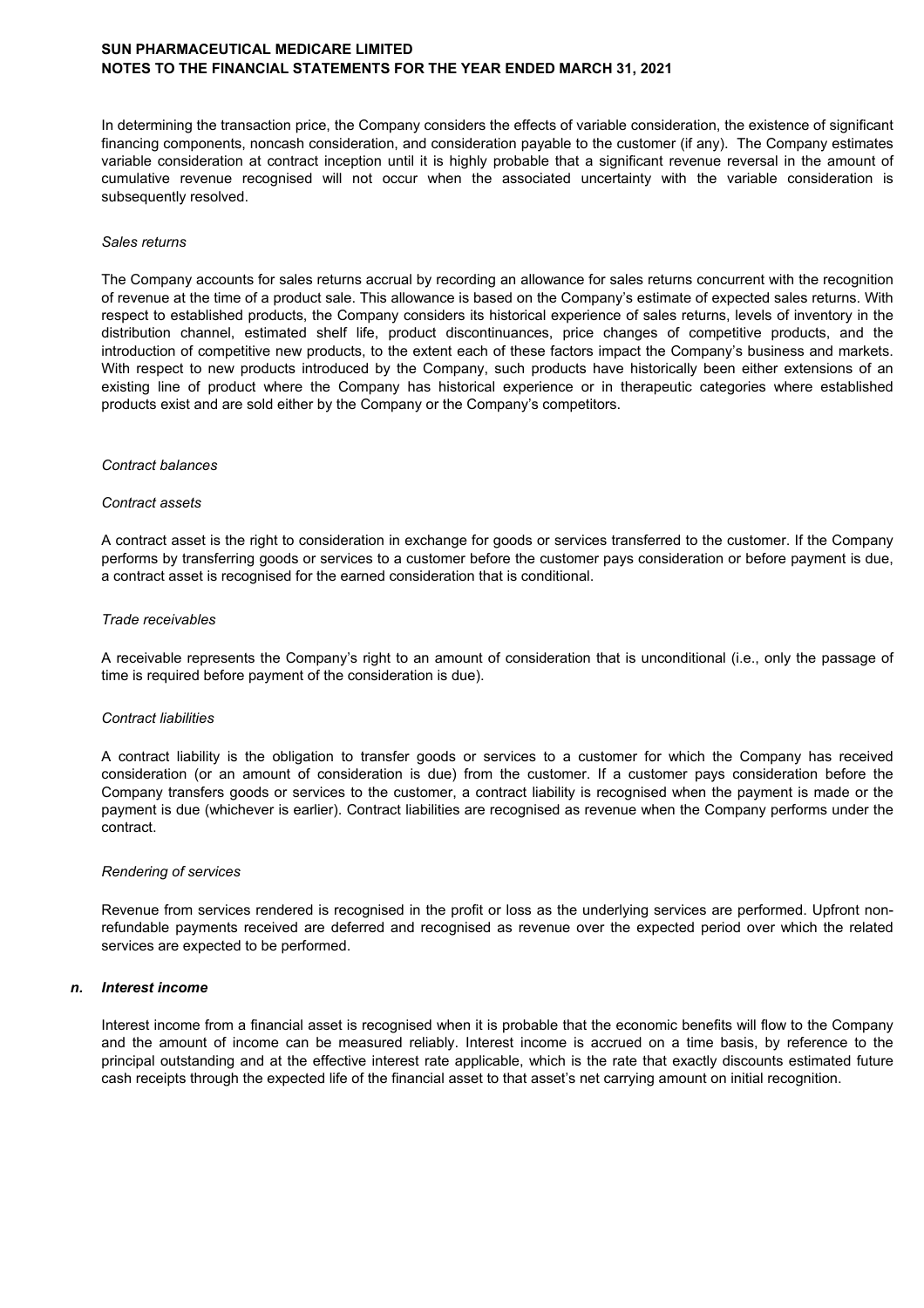#### *o. Employee benefits*

### *Defined benefit plans*

The Company operates a defined benefit gratuity plan which requires contribution to be made to a separately administered fund.

The liability in respect of defined benefit plans is calculated using the projected unit credit method with actuarial valuations being carried out at the end of each annual reporting period. The present value of the defined benefit obligation is determined by discounting the estimated future cash outflows by reference to market yields at the end of the reporting period on government bonds. The currency and term of the government bonds shall be consistent with the currency and estimated term of the post-employment benefit obligations. The current service cost of the defined benefit plan, recognised in the profit or loss as employee benefits expense, reflects the increase in the defined benefit obligation resulting from employee service in the current year, benefit changes, curtailments and settlements. Past service costs are recognised in profit or loss in the period of a plan amendment. The net interest cost is calculated by applying the discount rate to the net balance of the defined benefit obligation and the fair value of plan assets. This cost is included in employee benefit expense in profit or loss. Actuarial gains and losses arising from experience adjustments and changes in actuarial assumptions are charged or credited to OCI in the period in which they arise and is reflected immediately in retained earnings and is not reclassified to profit or loss.

## *Termination benefits*

Termination benefits are recognised as an expense at the earlier of the date when the Company can no longer withdraw the offer of those benefits and when the entity recognises costs for a restructuring that is within the scope of Ind AS 37 and involves the payment of termination benefits.

## *Short-term and Other long-term employee benefits*

Accumulated leave, which is expected to be utilised within the next 12 months, is treated as short-term employee benefit. The Company measures the expected cost of such absences as the additional amount that it expects to pay as a result of the unused entitlement that has accumulated at the reporting date.

The Company treats accumulated leave expected to be carried forward beyond twelve months, as long-term employee benefit for measurement purposes. Such long-term compensated absences are provided for based on the actuarial valuation using the projected unit credit method at the year-end. Actuarial gains/losses are immediately taken to the statement of profit and loss and are not deferred.

The Company's net obligation in respect of other long term employee benefits is the amount of future benefit that employees have earned in return for their service in the current and previous periods. That benefit is discounted to determine its present value.

# *Defined contribution plans*

The Company's contributions to defined contribution plans are recognised as an expense as and when the services are received from the employees entitling them to the contributions. The Company does not have any obligation other than the contribution made.

#### *p. Borrowing costs*

Borrowing costs that are directly attributable to the construction or production of a qualifying asset are capitalised as part of the cost of that asset. All other borrowing costs are expensed in the period in which they occur. Borrowing costs consist of interest and other costs that an entity incurs in connection with the borrowing of funds. A qualifying asset is one that necessarily takes substantial period of time to get ready for its intended use.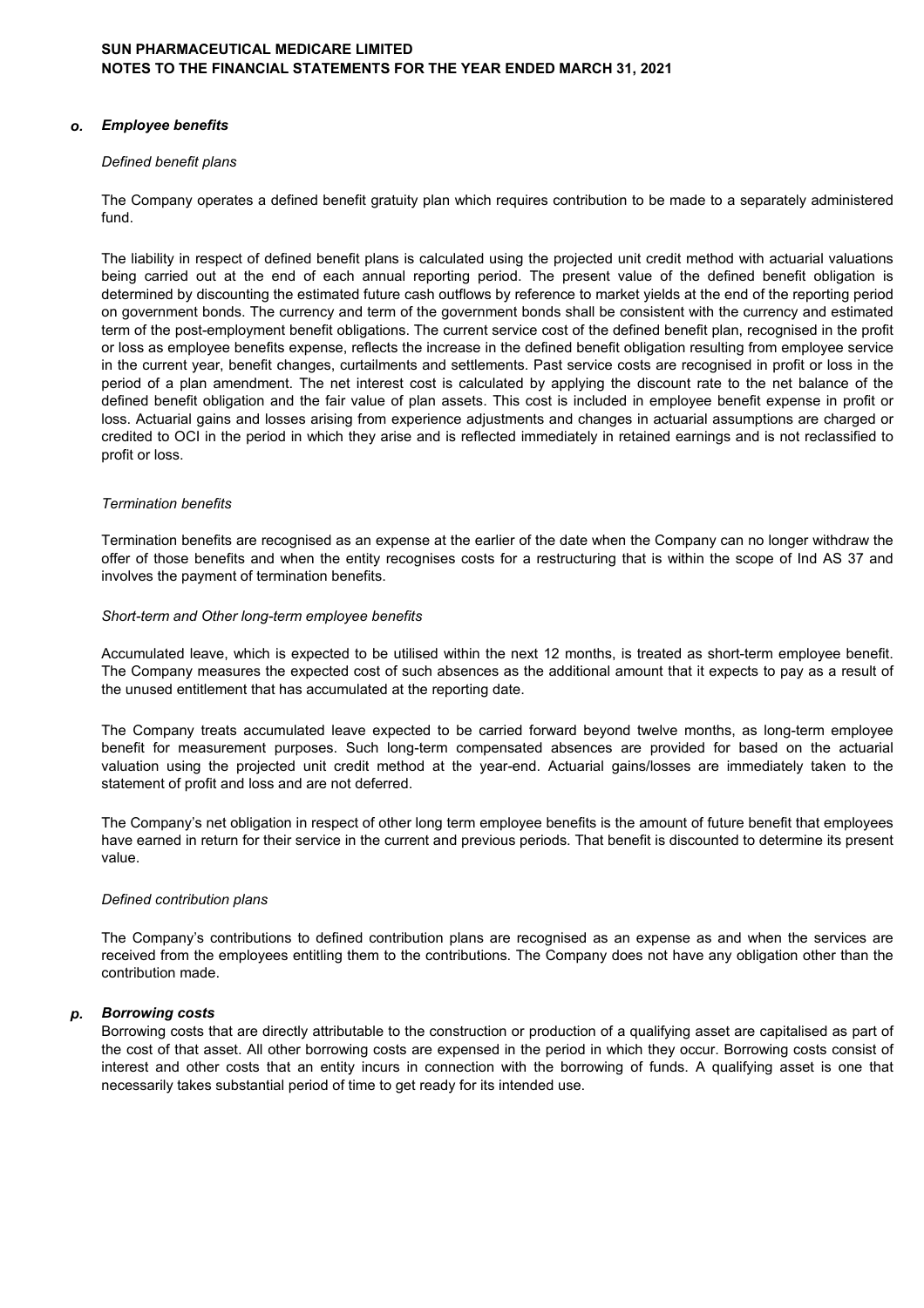#### *q. Income tax*

Income tax expense consists of current and deferred tax. Income tax expense is recognised in profit or loss except to the extent that it relates to items recognised in OCI or directly in equity, in which case it is recognised in OCI or directly in equity respectively. Current tax is the expected tax payable on the taxable profit for the year, using tax rates enacted or substantively enacted by the end of the reporting period, and any adjustment to tax payable in respect of previous years. Current tax assets and tax liabilities are offset where the Company has a legally enforceable right to offset and intends either to settle on a net basis, or to realise the asset and settle the liability simultaneously.

Deferred tax is recognised on temporary differences between the carrying amounts of assets and liabilities in the financial statements and the corresponding tax bases used in the computation of taxable profit.

Deferred tax is measured at the tax rates that are expected to be applied to the temporary differences when they reverse, based on the laws that have been enacted or substantively enacted by the end of the reporting period. Deferred tax assets and liabilities are offset if there is a legally enforceable right to set off corresponding current tax assets against current tax liabilities and the deferred tax assets and deferred tax liabilities relate to income taxes levied by the same tax authority on the Company.

A deferred tax asset is recognised to the extent that it is probable that future taxable profits will be available against which the temporary difference can be utilised. Deferred tax assets are reviewed at each reporting date and are reduced to the extent that it is no longer probable that the related tax benefit will be realised. Withholding tax arising out of payment of dividends to shareholders under the Indian Income tax regulations is not considered as tax expense for the Company and all such taxes are recognised in the statement of changes in equity as part of the associated dividend payment.

Minimum Alternate Tax ('MAT') credit is recognised as deferred tax asset only when and to the extent there is convincing evidence that the Company will pay normal income tax during the period for which the MAT credit can be carried forward for set-off against the normal tax liability. MAT credit recognised as an asset is reviewed at each Balance Sheet date and written down to the extent the aforesaid convincing evidence no longer exists.

#### *r. Earnings per share*

The Company presents basic and diluted earnings per share ("EPS") data for its equity shares. Basic EPS is calculated by dividing the profit or loss attributable to equity shareholders of the Company by the weighted average number of equity shares outstanding during the period. Diluted EPS is determined by adjusting the profit or loss attributable to equity shareholders and the weighted average number of equity shares outstanding for the effects of all dilutive potential ordinary shares, which includes all stock options granted to employees.

The number of equity shares and potentially dilutive equity shares are adjusted retrospectively for all periods presented for any share splits and bonus shares issues including for changes effected prior to the approval of the financial statements by the Board of Directors.

### *2.3 Recent Accounting pronouncements*

Standards issued but not yet effective and not early adopted by the Company:

The Ministry of Corporate Affairs ("MCA") notifies new standards or amendments to the existing standards. There is no such notification which would have been applicable from April 1, 2021.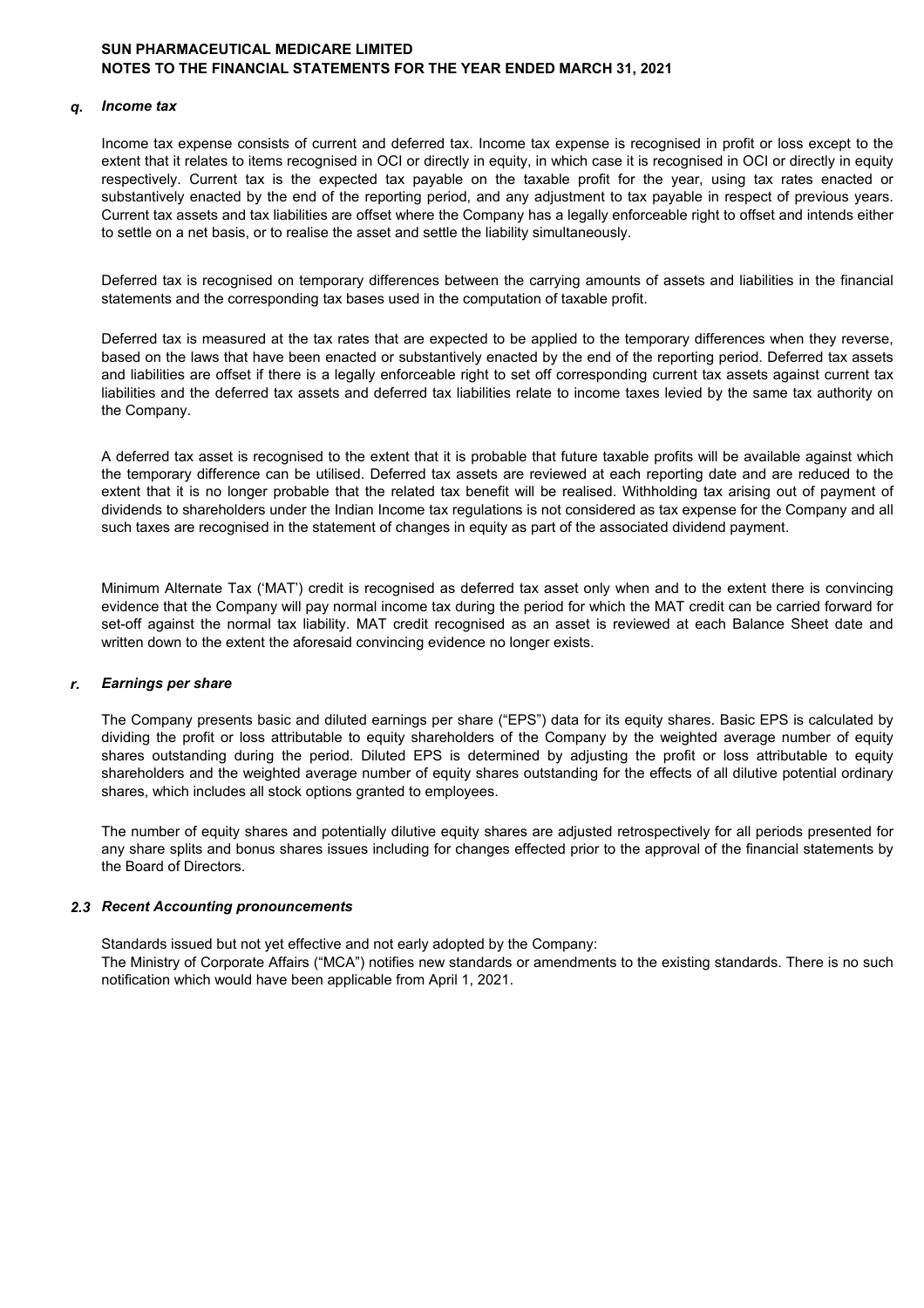**NOTE : 3 (a)**

**PROPERTY, PLANT AND EQUIPMENT**

|                                 |                  |                  |               |                      | ₹ in Million |
|---------------------------------|------------------|------------------|---------------|----------------------|--------------|
|                                 | <b>Plant and</b> | <b>Vehicles</b>  | <b>Office</b> | <b>Furniture and</b> | <b>Total</b> |
| <b>Particulars</b>              | equipment        |                  | equipment     | fixtures             |              |
|                                 |                  |                  |               |                      |              |
| At cost                         |                  |                  |               |                      |              |
| As at April 01, 2019            | 1,918.3          | 5.3              | 1.1           | 123.0                | 2,047.7      |
|                                 |                  |                  |               |                      |              |
| <b>Additions</b>                | 540.8            |                  | 0.1           | 16.9                 | 557.8        |
| <b>Disposals</b>                | 6.9              |                  |               | 2.2                  | 9.1          |
| As at March 31, 2020            | 2,452.2          | 5.3              | 1.2           | 137.7                | 2,596.4      |
|                                 |                  |                  |               |                      |              |
| <b>Additions</b>                | 177.6            |                  | 0.6           | 5.0                  | 183.2        |
| <b>Disposals</b>                | 25.3             |                  |               | 0.3                  | 25.6         |
| As at March 31, 2021            | 2,604.5          | 5.3              | 1.8           | 142.4                | 2,754.0      |
| <b>Accumulated depreciation</b> |                  |                  |               |                      |              |
| As at April 01, 2019            | 139.6            | 1.6              | 0.2           | 9.9                  | 151.3        |
|                                 |                  |                  |               |                      |              |
| Depreciation expense            | 167.2            | 1.0              | 0.3           | 13.5                 | 182.0        |
| Disposals                       | 0.8              |                  |               | 0.4                  | 1.2          |
| As at March 31, 2020            | 306.0            | 2.6              | 0.5           | 23.0                 | 332.1        |
|                                 |                  |                  |               |                      |              |
| Depreciation expense            | 202.3            | 1.0              | 0.2           | 15.0                 | 218.5        |
| <b>Disposals</b>                | 5.2<br>503.1     | 3.6              | 0.7           | 0.3<br>37.7          | 5.5<br>545.1 |
| As at March 31, 2021            |                  |                  |               |                      |              |
| Net book value                  |                  |                  |               |                      |              |
| As at March 31, 2020            | 2,146.2          | $\overline{2.7}$ | 0.7           | 114.7                | 2,264.3      |
| As at March 31, 2021            | 2,101.4          | 1.7              | 1.1           | 104.7                | 2,208.9      |
|                                 |                  |                  |               |                      |              |

### **NOTE : 3 (b) RIGHT-OF-USE ASSETS**

|                                                 |                  |              | ₹ in Million |
|-------------------------------------------------|------------------|--------------|--------------|
|                                                 | <b>Buildings</b> | Leasehold    | <b>Total</b> |
|                                                 |                  | improvements |              |
|                                                 |                  |              |              |
| As at April 01, 2019                            |                  |              |              |
| Addition on account of transition to Ind AS 116 | 135.7            |              | 135.7        |
| Addition<br>Disposals                           |                  | 4.7          | 4.7          |
| As at March 31, 2020                            | 135.7            | 4.7          | 140.4        |
|                                                 |                  |              |              |
| Addition<br>Disposals                           |                  | 3.6          | 3.6          |
| As at March 31, 2021                            | 135.7            | 8.3          | 144.0        |
|                                                 |                  |              |              |
| <b>Accumulated depreciation</b>                 |                  |              |              |
| As at April 01, 2019                            |                  | ۰            |              |
| Depreciation expense<br>Disposals               | 9.3              | 0.1          | 9.4          |
| As at March 31, 2020                            | 9.3              | 0.1          | 9.4          |
|                                                 |                  |              |              |
| Depreciation expense                            | 9.3              | 0.2          | 9.5          |
| <b>Disposals</b>                                |                  |              |              |
| As at March 31, 2021                            | 18.6             | 0.3          | 18.9         |
|                                                 |                  |              |              |
| Net book value                                  |                  |              |              |
| As at March 31, 2020                            | 126.4            | 4.6          | 131.0        |
| As at March 31, 2021                            | 117.1            | 8.0          | 125.1        |
|                                                 |                  |              |              |

For details of Ind AS 116 - 'Leases' disclosure refer note 36.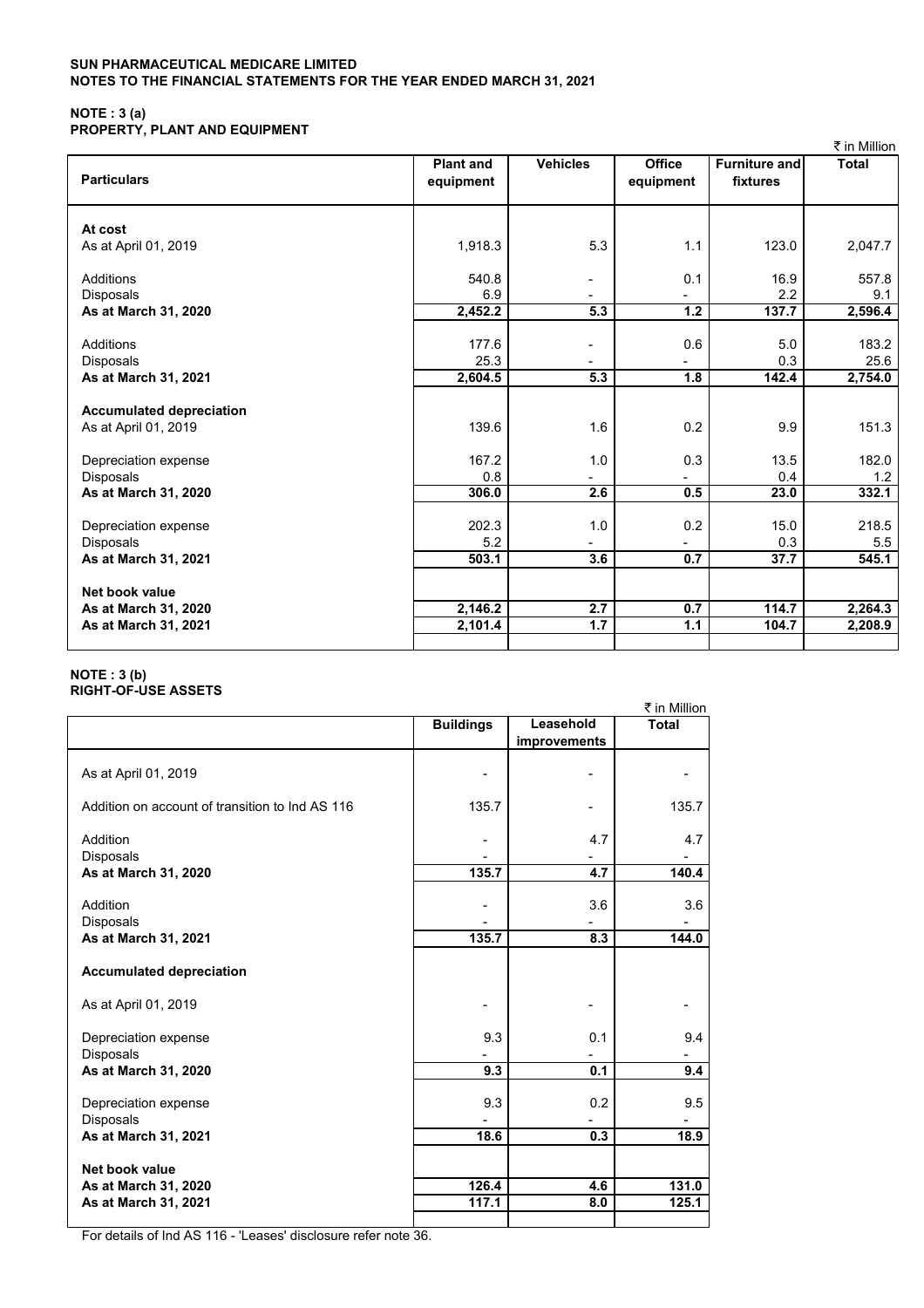**NOTE : 4**

| OTHER FINANCIAL ASSETS (NON-CURRENT) |                         | ₹ in Million            |
|--------------------------------------|-------------------------|-------------------------|
| <b>Particulars</b>                   | As at<br>March 31, 2021 | As at<br>March 31, 2020 |
| Unsecured, considered good           |                         |                         |
| Security deposits                    | 11.9                    | 11.9                    |
|                                      | 11.9                    | 11.9                    |
|                                      |                         |                         |

### **NOTE : 5**

| <b>DEFERRED TAX ASSETS (NET)</b>                                         |                |                  |               | ₹ in Million       |
|--------------------------------------------------------------------------|----------------|------------------|---------------|--------------------|
|                                                                          | Opening        | Recognised in    | Recognised in | Closing balance as |
| <b>Particulars</b>                                                       | balance as at  | the statement of | other         | at                 |
|                                                                          | April 01, 2020 | profit and loss  | comprehensive | March 31, 2021     |
|                                                                          |                |                  | income        |                    |
| Deferred tax (liabilities) / assets in relation to:                      |                |                  |               |                    |
| Difference between written down value of property plant and equipment as |                |                  |               |                    |
| per books of accounts and income tax                                     | (139.3)        | (21.6)           |               | (160.9)            |
| Expenses claimed for tax purpose on payment basis                        | 14.4           | (2.7)            | 1.6           | 13.3               |
| Allowance for doubtful debts                                             |                | 5.6              |               | 5.6                |
| Unabsorbed depreciation / carried forward losses                         | 124.9          | 17.1             |               | 142.0              |
|                                                                          |                | (1.6)            | 1.6           |                    |
|                                                                          |                |                  |               |                    |

|                                                                                                             |                | ₹ in Million   |
|-------------------------------------------------------------------------------------------------------------|----------------|----------------|
| <b>Particulars</b>                                                                                          |                | As at          |
|                                                                                                             | March 31, 2021 | March 31, 2020 |
| Unused tax losses for which no deferred tax assets have been recognised are attributable to the following : |                |                |
| Tax losses *                                                                                                | 1.892.2        | 1,333.6        |
| Unabsorbed depreciation                                                                                     | 1.213.1        | 854.4          |
|                                                                                                             | 3,105.3        | 2,188.0        |
|                                                                                                             |                |                |

\* Unused tax losses will expire from financial year 2025-26 to 2029-30

### **NOTE : 6**

# **INCOME TAX ASSETS (NON-CURRENT) in Million in All 2009 in Million in All 2009 in Million i**n Million

| <b>Particulars</b> |                | As at          |
|--------------------|----------------|----------------|
|                    | March 31, 2021 | March 31, 2020 |
| Advance income tax | 24.9           | 16.6           |
|                    | 24.9           | 16.6           |
|                    |                |                |

### **NOTE : 7**

| <b>OTHER ASSETS (NON-CURRENT)</b> |                       | ₹ in Million   |
|-----------------------------------|-----------------------|----------------|
| <b>Particulars</b>                |                       | As at          |
|                                   | <b>March 31, 2021</b> | March 31, 2020 |
| Capital advances                  | 3.9                   | 29.3           |
|                                   | 3.9                   | 29.3           |
|                                   |                       |                |

# **NOTE : 8**

| INVENTORIES                                                                             |                         | ₹ in Million            |
|-----------------------------------------------------------------------------------------|-------------------------|-------------------------|
| <b>Particulars</b>                                                                      | As at<br>March 31, 2021 | As at<br>March 31, 2020 |
| Valued of lower of cost and net realisable value<br>Raw materials and packing materials | 365.5                   | 195.2                   |
| Work-in-progress                                                                        | 21.5                    | 12.2                    |
| Finished goods                                                                          | 156.2                   | 27.8                    |
| Stores and spares                                                                       | 83.4                    | 90.4                    |
|                                                                                         | 626.6                   | 325.6                   |
|                                                                                         |                         |                         |

(i) Inventory write downs are accounted considering the nature of inventory, estimated shelf life, planned product discontinuances, price changes, ageing of inventory and introduction of competitive new products as well as the provisioning policy. Write downs of inventories amounted to  $\overline{\tau}$  137.7 Million (March 31, 2020: 153.6 Million). The changes in write downs are recognised as an expense in the statement of profit and loss.

(ii) The cost of inventories recognised as an expense is disclosed in note 23, 24 and 27.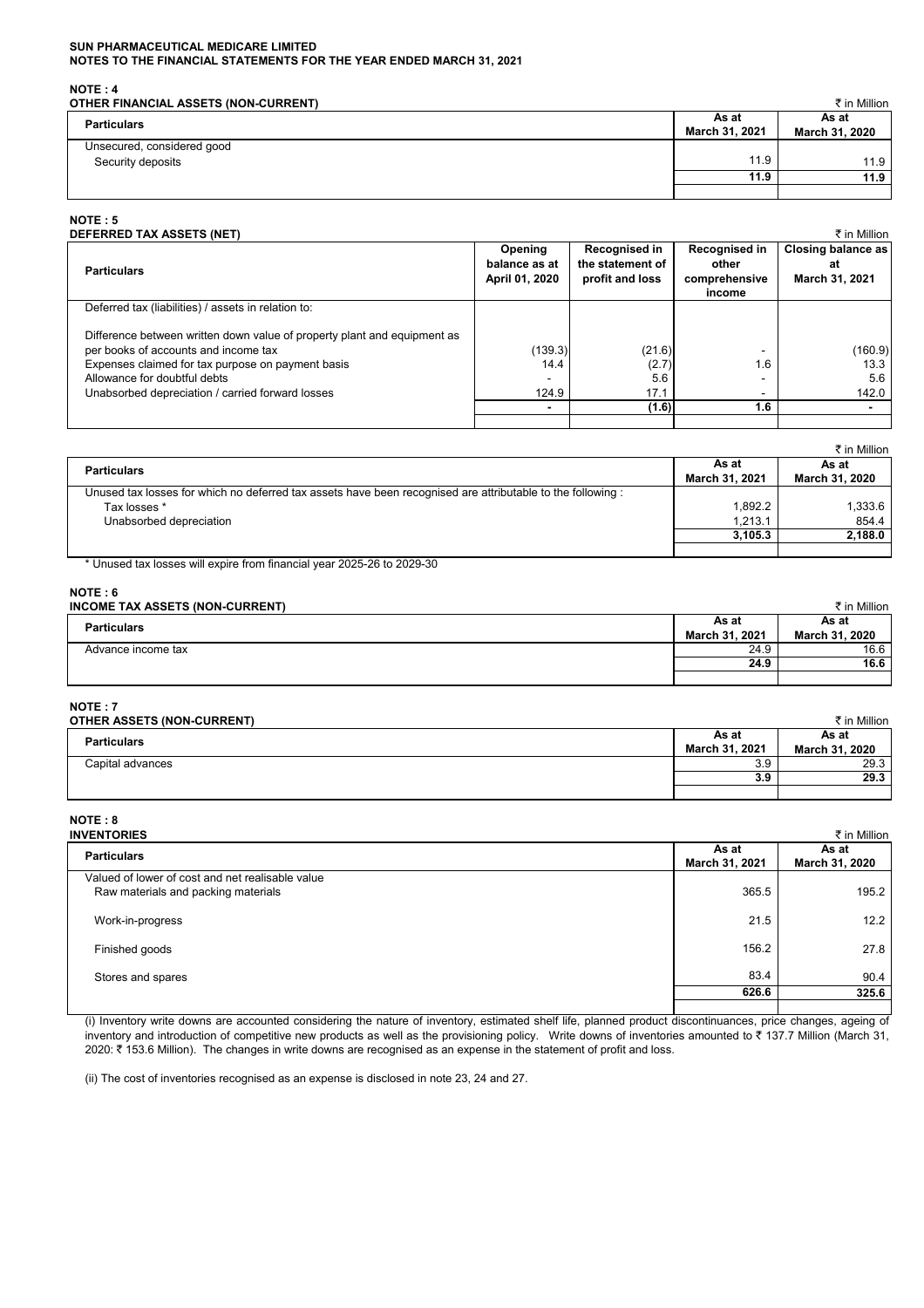**NOTE : 9**

| <b>TRADE RECEIVABLES</b>                                            |                | ₹ in Million   |
|---------------------------------------------------------------------|----------------|----------------|
| <b>Particulars</b>                                                  | As at          | As at          |
|                                                                     | March 31, 2021 | March 31, 2020 |
| Unsecured                                                           |                |                |
| Considered good                                                     | 450.0          | 74.8           |
| Credit impaired                                                     | 21.4           |                |
|                                                                     | 471.4          | 74.8           |
|                                                                     |                |                |
| Less: Allowance for doubtful debts (expected credit loss allowance) | (21.4)         |                |
|                                                                     | 450.0          | 74.8           |
|                                                                     |                |                |

# **NOTE : 10**

| <b>CASH AND CASH EQUIVALENTS</b> |                         | ₹ in Million            |
|----------------------------------|-------------------------|-------------------------|
| <b>Particulars</b>               | As at<br>March 31, 2021 | As at<br>March 31, 2020 |
| Balances with banks              |                         |                         |
| In current accounts              | 6.8                     | 5.5                     |
| Cash on hand                     | 0.1                     | 0.2                     |
|                                  | 6.9                     | 5.7                     |
|                                  |                         |                         |

# **NOTE : 11**

| <b>LOANS (CURRENT)</b>                          |                         | ₹ in Million            |
|-------------------------------------------------|-------------------------|-------------------------|
| <b>Particulars</b>                              | As at<br>March 31, 2021 | As at<br>March 31, 2020 |
| Unsecured, considered good<br>Loan to employees | 4.2                     | 2.9                     |
|                                                 | 4.2                     | 2.9                     |
|                                                 |                         |                         |

# **NOTE : 12**

| <b>OTHER ASSETS (CURRENT)</b>             |                         | ₹ in Million            |
|-------------------------------------------|-------------------------|-------------------------|
| <b>Particulars</b>                        | As at<br>March 31, 2021 | As at<br>March 31, 2020 |
| Unsecured considered good                 |                         |                         |
| Balances with government authorities *    | 696.3                   | 636.2                   |
| Advances for supply of goods and services | 12.3                    | 33.7                    |
| Prepaid expenses                          | 4.0                     | 5.1                     |
|                                           | 712.6                   | 675.0                   |
|                                           |                         |                         |

\* includes balance of goods and services tax

### **NOTE : 13 EQUITY SHARE CAPITAL**

|                                      |                | As at        |                | As at        |
|--------------------------------------|----------------|--------------|----------------|--------------|
| <b>Particulars</b>                   | March 31, 2021 |              | March 31, 2020 |              |
|                                      | Number of      | ₹ in Million | Number of      | ₹ in Million |
|                                      | shares         |              | shares         |              |
| Authorised share capital             |                |              |                |              |
| Equity shares of ₹10 each            | 250.000        | 2.5          | 250,000        | 2.5          |
|                                      | 250.000        | 2.5          | 250.000        | 2.5          |
| Issued, subscribed and fully paid up |                |              |                |              |
| Equity shares of ₹10 each            | 250.000        | 2.5          | 250,000        | 2.5          |
|                                      | 250.000        | 2.5          | 250,000        | 2.5          |

### **(a) Reconciliation of the number of equity shares and amount outstanding at the beginning and at the end of reporting period**

|                                      | For the year ended       |                          | For the year ended |              |
|--------------------------------------|--------------------------|--------------------------|--------------------|--------------|
| <b>Particulars</b>                   | <b>March 31, 2021</b>    |                          | March 31, 2020     |              |
|                                      | Number of                | ₹ in Million             | Number of          | ₹ in Million |
|                                      | shares                   |                          | shares             |              |
|                                      |                          |                          |                    |              |
| Opening balance                      | 250.000                  | 2.5                      | 250.000            | 2.5          |
| Add: shares allotted during the year | $\overline{\phantom{0}}$ | $\overline{\phantom{0}}$ | -                  |              |
| Closing balance                      | 250.000                  | $2.5\,$                  | 250.000            | 2.5          |

### **(b) Details of shareholders holding more than 5% in the Company / Shares held by holding company**

|                                 |           | As at          |           | As at          |
|---------------------------------|-----------|----------------|-----------|----------------|
| <b>Particulars</b>              |           | March 31, 2021 |           | March 31, 2020 |
|                                 | Number of | % of holding   | Number of | % of holding   |
|                                 | shares    |                | shares    |                |
| Sun Pharma Laboratories Limited | 250.000   | 100%           | 250.000   | 100%           |
|                                 |           |                |           |                |

### **(c) Rights, preference and restrictions attached to equity shares:**

The equity shares of the Company, having par value of  $\bar{\tau}$  10 per share, rank pari passu in all respects including voting rights and entitlement to dividend.

**(d)** No equity share have been issued as bonus or shares issued for consideration other than cash or bought back during the period of five years immediately preceding the reporting date.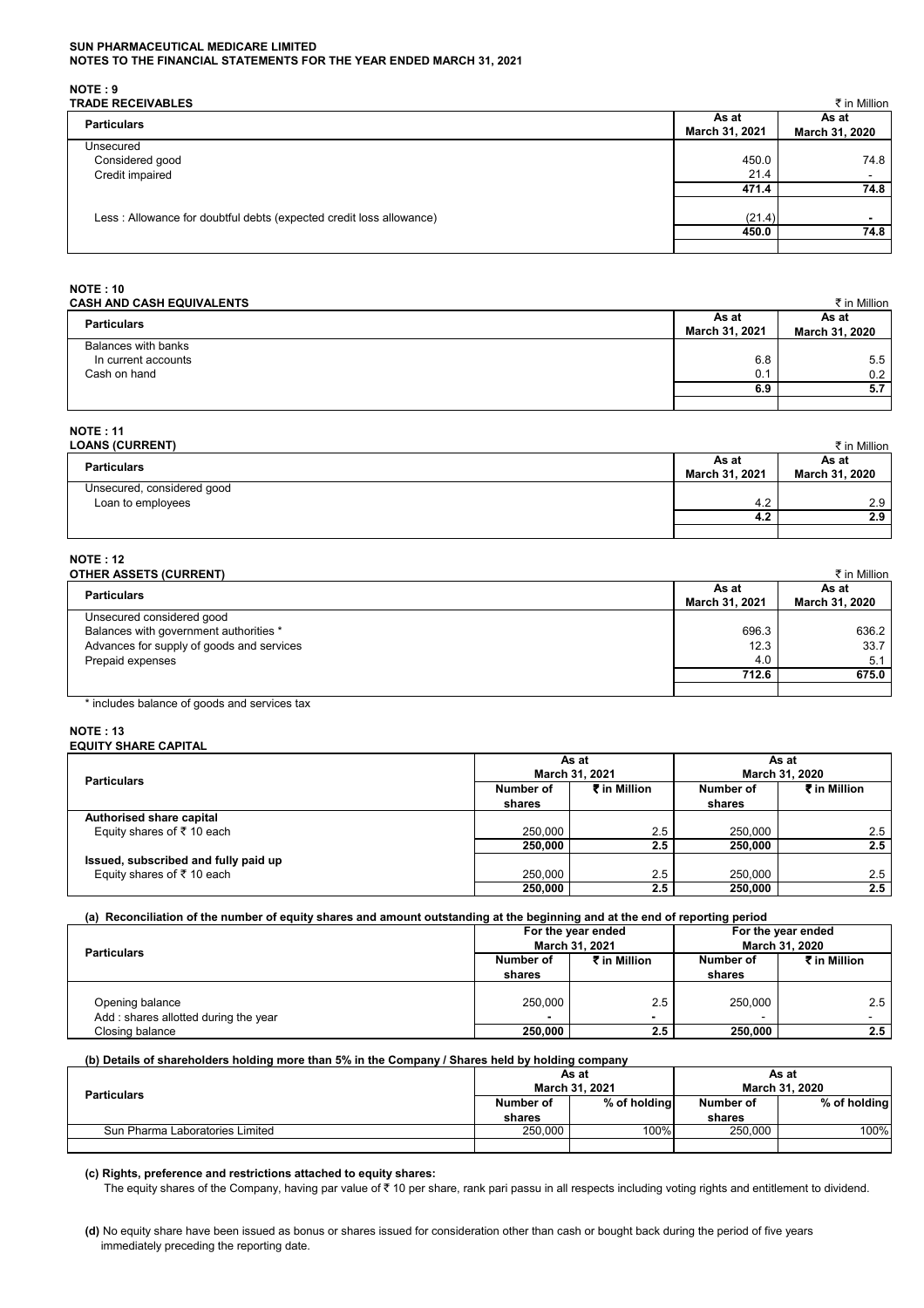**NOTE : 14**

| <b>OTHER EQUITY</b> |                         | ₹ in Million            |
|---------------------|-------------------------|-------------------------|
| <b>Particulars</b>  | As at<br>March 31, 2021 | As at<br>March 31, 2020 |
| Reserve and surplus |                         |                         |
| Retained earnings   | (2,751.2)               | (1,883.9)               |
|                     | (2,751.2)               | (1,883.9)               |
|                     |                         |                         |

Refer statement of changes in equity for detailed movement in other equity balance

## **NOTE : 15**

| <b>BORROWINGS (NON-CURRENT)</b>                  |                         | ₹ in Million            |
|--------------------------------------------------|-------------------------|-------------------------|
| <b>Particulars</b>                               | As at<br>March 31, 2021 | As at<br>March 31, 2020 |
| Unsecured                                        |                         |                         |
| Loan from related parties (refer note 37 and 44) | 6,751.1                 |                         |
| Lease liabilities (refer note 36)                | 131.2                   | 133.5                   |
|                                                  | 6.882.3                 | 133.5                   |
|                                                  |                         |                         |

# **NOTE : 16**

| <b>PROVISIONS (NON-CURRENT)</b>   |                | ₹ in Million   |
|-----------------------------------|----------------|----------------|
| <b>Particulars</b>                | As at          | As at          |
|                                   | March 31, 2021 | March 31, 2020 |
| Employee benefits (refer note 35) | 25.7           | 26.8           |
|                                   | 25.7           | 26.8           |
|                                   |                |                |

# **NOTE : 17**

| <b>BORROWINGS (CURRENT)</b>                                                  |                         | ₹ in Million            |
|------------------------------------------------------------------------------|-------------------------|-------------------------|
| <b>Particulars</b>                                                           | As at<br>March 31, 2021 | As at<br>March 31, 2020 |
| Unsecured<br>Loan from related parties [repayable on demand (refer note 37)] |                         | 5,195.2                 |
|                                                                              |                         | 5,195.2                 |
|                                                                              |                         |                         |

## **NOTE : 18**

| OTHER FINANCIAL LIABILITIES (CURRENT)                             |                         | ₹ in Million            |
|-------------------------------------------------------------------|-------------------------|-------------------------|
| <b>Particulars</b>                                                | As at<br>March 31, 2021 | As at<br>March 31, 2020 |
| Current maturities of long-term lease liabilities (refer note 36) | 2.3                     | 1.5 .                   |
| Payable on purchase of property, plant and equipment              | 26.5                    | 50.6                    |
| Payable to employees                                              | 30.1                    | 28.0                    |
| Security deposits                                                 | 0.6                     | 0.6                     |
|                                                                   | 59.5                    | 80.7                    |
|                                                                   |                         |                         |

# **NOTE : 19**

| <b>OTHER CURRENT LIABILITIES</b> |                | ₹ in Million   |
|----------------------------------|----------------|----------------|
| <b>Particulars</b>               | As at          | As at          |
|                                  | March 31, 2021 | March 31, 2020 |
| Statutory remittances            | 42.6           | 51.3           |
| Advance from customers           | 0.6            |                |
|                                  | 43.2           | 51.3           |
|                                  |                |                |

### **NOTE : 20**

| <b>PROVISIONS (CURRENT)</b>       |                | ₹ in Million   |
|-----------------------------------|----------------|----------------|
| <b>Particulars</b>                | As at          | As at          |
|                                   | March 31, 2021 | March 31, 2020 |
| Employee benefits (refer note 35) | 14.3           | 10.3           |
|                                   | 14.3           | 10.3           |
|                                   |                |                |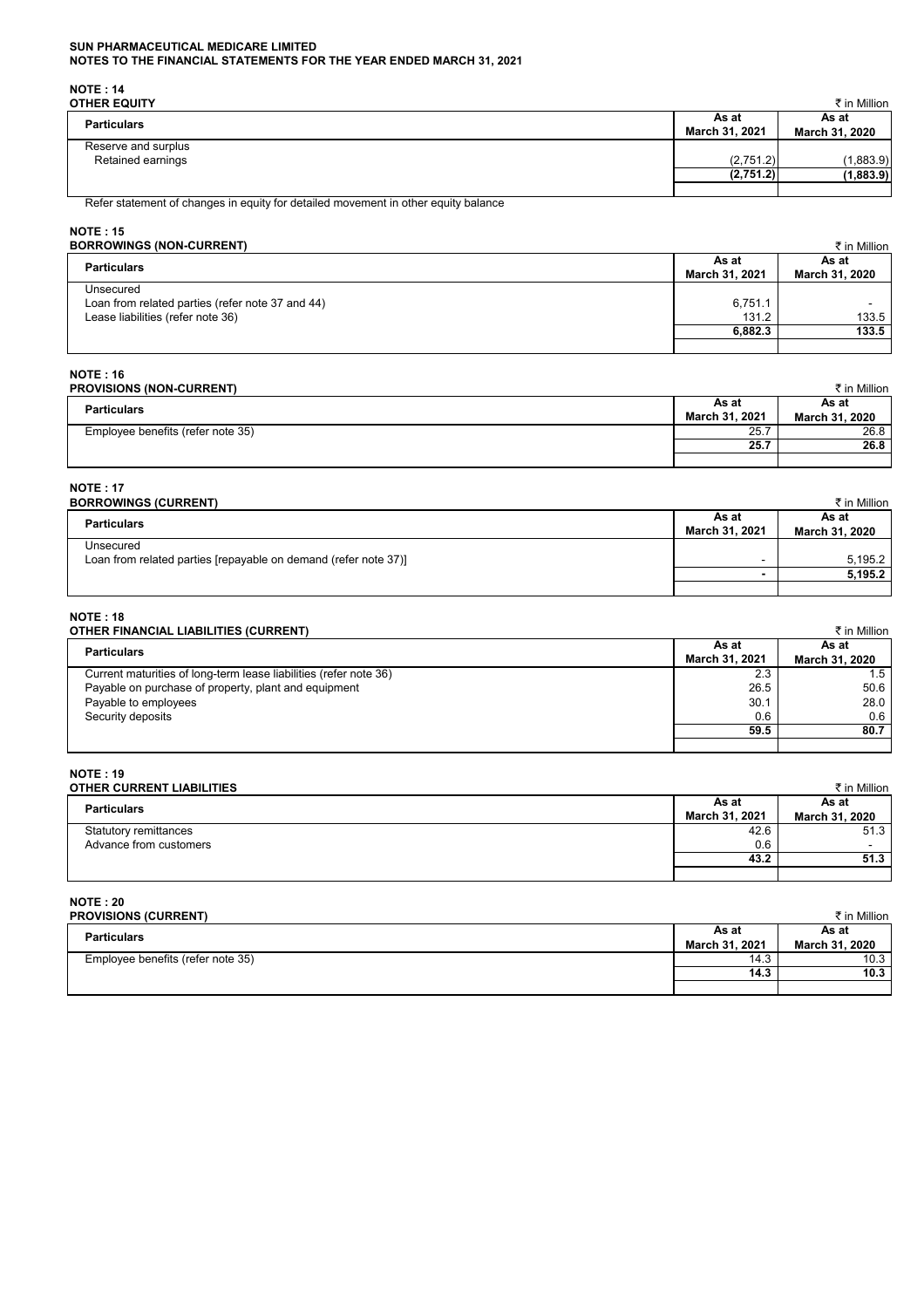**NOTE : 21**

| <b>REVENUE FROM OPERATIONS</b>                        |                       | ₹ in Million      |
|-------------------------------------------------------|-----------------------|-------------------|
| <b>Particulars</b>                                    | Year ended            | <b>Year ended</b> |
|                                                       | <b>March 31, 2021</b> | March 31, 2020    |
| Revenue from contracts with customers (refer note 40) | 1,078.3               | 713.0             |
| Other operating revenues                              | 309.1                 | 86.2              |
|                                                       | 1.387.4               | 799.2             |
|                                                       |                       |                   |

# **NOTE : 22**

| <b>OTHER INCOME</b>                               |                          | ₹ in Million   |
|---------------------------------------------------|--------------------------|----------------|
| <b>Particulars</b>                                |                          | Year ended     |
|                                                   | March 31, 2021           | March 31, 2020 |
| Interest income on :                              |                          |                |
| Loans at amortised cost                           | 0.2                      | 0.2            |
| <b>Others</b>                                     | 0.7                      | 0.5            |
| <b>Total Interest income</b>                      | 0.9                      | 0.7            |
| Net gain on sale of property, plant and equipment | $\overline{\phantom{0}}$ | 2.4            |
| Insurance claim                                   | 1.5                      |                |
| Net gain on foreign currency transactions         | 5.0                      |                |
| Miscellaneous income                              | 0.6                      |                |
|                                                   | 8.0                      | 3.1            |
|                                                   |                          |                |

## **NOTE : 23**

| <b>COST OF MATERIALS CONSUMED</b>        |                              | ₹ in Million                 |
|------------------------------------------|------------------------------|------------------------------|
| <b>Particulars</b>                       | Year ended<br>March 31, 2021 | Year ended<br>March 31, 2020 |
| Raw materials and packing materials      |                              |                              |
| Inventories at the beginning of the year | 195.2                        | 362.8                        |
| Purchases during the year                | 637.4                        | 345.3                        |
| Inventories at the end of the year       | (365.5)                      | (195.2)                      |
|                                          | 467.1                        | 512.9                        |
|                                          |                              |                              |

# **NOTE : 24**

| <b>CHANGES IN INVENTORIES OF FINISHED GOODS AND WORK-IN-PROGRESS</b> |                | ₹ in Million   |
|----------------------------------------------------------------------|----------------|----------------|
| <b>Particulars</b>                                                   |                | Year ended     |
|                                                                      | March 31, 2021 | March 31, 2020 |
| Inventories at the beginning of the year                             | 39.9           | 35.1           |
| Inventories at the end of the year                                   | (177.7)        | (40.0)         |
|                                                                      | (137.8)        | (4.9)          |
|                                                                      |                |                |

# **NOTE : 25**

| <b>EMPLOYEE BENEFITS EXPENSE</b>                              |                | ₹ in Million   |
|---------------------------------------------------------------|----------------|----------------|
| <b>Particulars</b>                                            | Year ended     | Year ended     |
|                                                               | March 31, 2021 | March 31, 2020 |
| Salaries, wages and bonus                                     | 320.8          | 294.0          |
| Contribution to provident and other funds (*) (refer note 35) | 25.2           | 21.7           |
| Staff welfare expenses                                        | 34.6           | 23.6           |
|                                                               | 380.6          | 339.3          |
|                                                               |                |                |

\* includes gratuity expense of 8.6 million (March 31, 2020 : 8.3 million)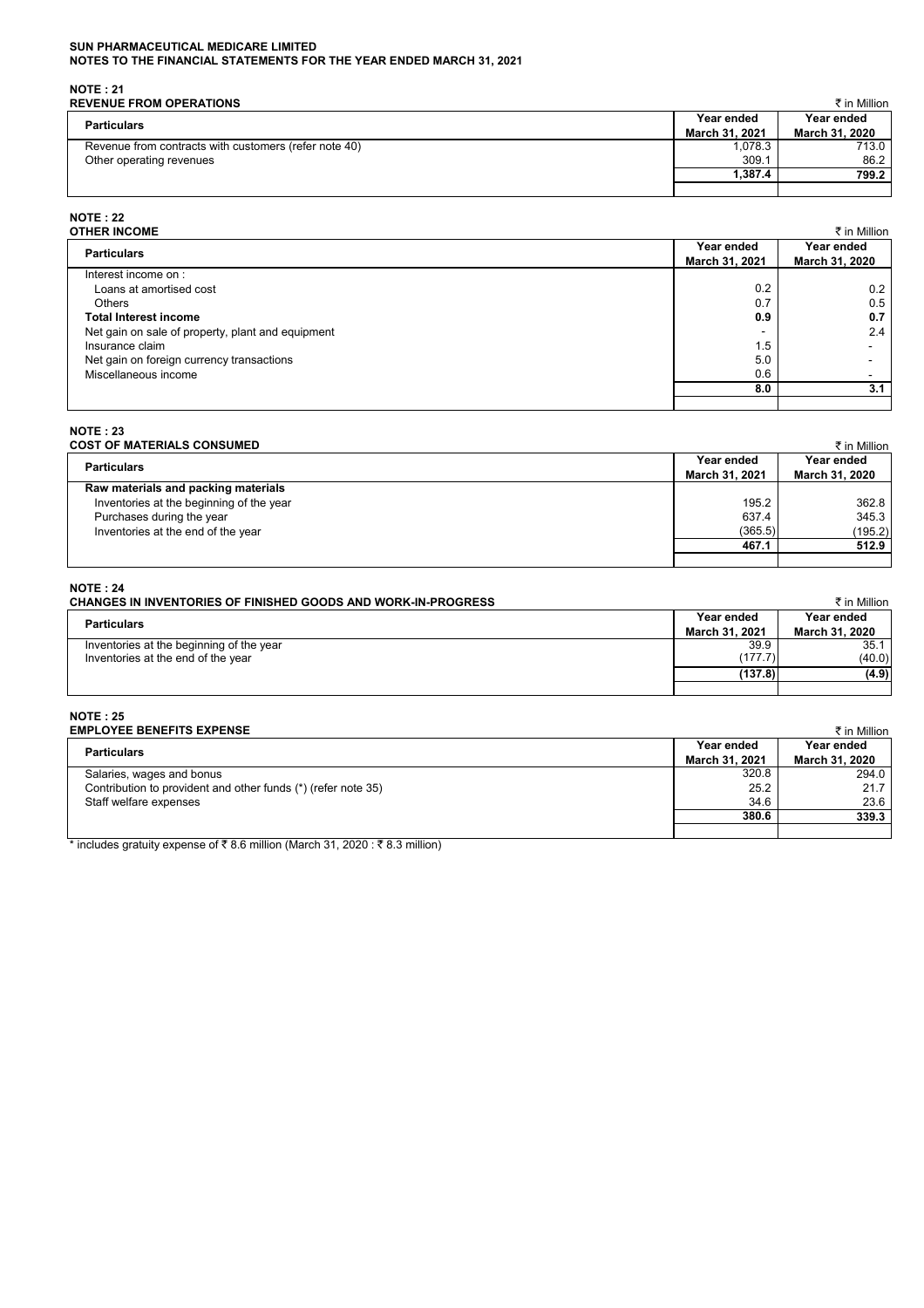**NOTE : 26**

| <b>FINANCE COSTS</b>                                                 |                       | ₹ in Million   |
|----------------------------------------------------------------------|-----------------------|----------------|
| <b>Particulars</b>                                                   |                       | Year ended     |
|                                                                      | <b>March 31, 2021</b> | March 31, 2020 |
| Interest expense for financial liabilities carried at amortised cost | 455.1                 | 348.4          |
| Interest expense others                                              | 11.5                  | 11.6           |
|                                                                      | 466.6                 | 360.0          |
|                                                                      |                       |                |

# **NOTE : 27**

| <b>OTHER EXPENSES</b>                                           |                | ₹ in Million   |
|-----------------------------------------------------------------|----------------|----------------|
| <b>Particulars</b>                                              | Year ended     | Year ended     |
|                                                                 | March 31, 2021 | March 31, 2020 |
| Consumption of materials, stores and spare parts                | 360.2          | 315.8          |
| Conversion and other manufacturing charges                      | 56.0           | 56.3           |
| Power and fuel                                                  | 218.2          | 215.4          |
| Rent                                                            | 0.5            | 0.5            |
| Rates and taxes                                                 | 25.8           | 7.9            |
| Insurance                                                       | 18.3           | 9.3            |
| Repairs and maintenance                                         | 128.4          | 135.4          |
| Printing and stationery                                         | 6.7            | 6.5            |
| Travelling and conveyance                                       | 2.5            | 5.4            |
| Freight outward and handling charges                            | 7.1            | 8.0            |
| Communication                                                   | 1.7            | 1.9            |
| Sundry balances written off, net                                | 0.2            | 0.9            |
| Provision for doubtful trade receivables                        | 21.4           |                |
| Professional, legal and consultancy                             | 4.1            | 2.4            |
| Net loss on sale of property, plant and equipment               | 2.0            |                |
| Net loss on foreign currency transactions                       |                | 1.7            |
| Payments to auditors (net of input credit, wherever applicable) |                |                |
| As audit fees                                                   | 0.9            | 1.0            |
| Reimbursement of expenses ( $\bar{\tau}$ 29,328)                |                | 0.0            |
| Miscellaneous expenses                                          | 10.5           | 31.4           |
|                                                                 | 864.5          | 799.8          |
|                                                                 |                |                |

# **NOTE : 28**

| <b>TAX RECONCILIATION</b>                                                         |                | ₹ in Million   |
|-----------------------------------------------------------------------------------|----------------|----------------|
| <b>Particulars</b>                                                                | Year ended     | Year ended     |
|                                                                                   | March 31, 2021 | March 31, 2020 |
| <b>Reconciliation of tax expense</b>                                              |                |                |
| Loss before tax                                                                   | (873.6)        | (1, 396.2)     |
| Enacted income tax rate $(\%)$ #                                                  | 26.0%          | 26.0%          |
| Tax expense                                                                       | (227.1)        | (363.0)        |
| Effect of unused tax losses and tax offsets not recognised as deferred tax assets | 227.1          | 363.0          |
| Effect of tax on Other Comprehensive Income                                       | (1.6)          | 0.1            |
| Total tax expense recognised in the statement of profit and loss                  | (1.6)          | 0.1            |
|                                                                                   |                |                |

# The tax rate used for reconciliation above is the corporate tax rate of 26.0% (March 31, 2020: 26.0%) at which the company is liable to pay tax on taxable income under the Indian Tax Law.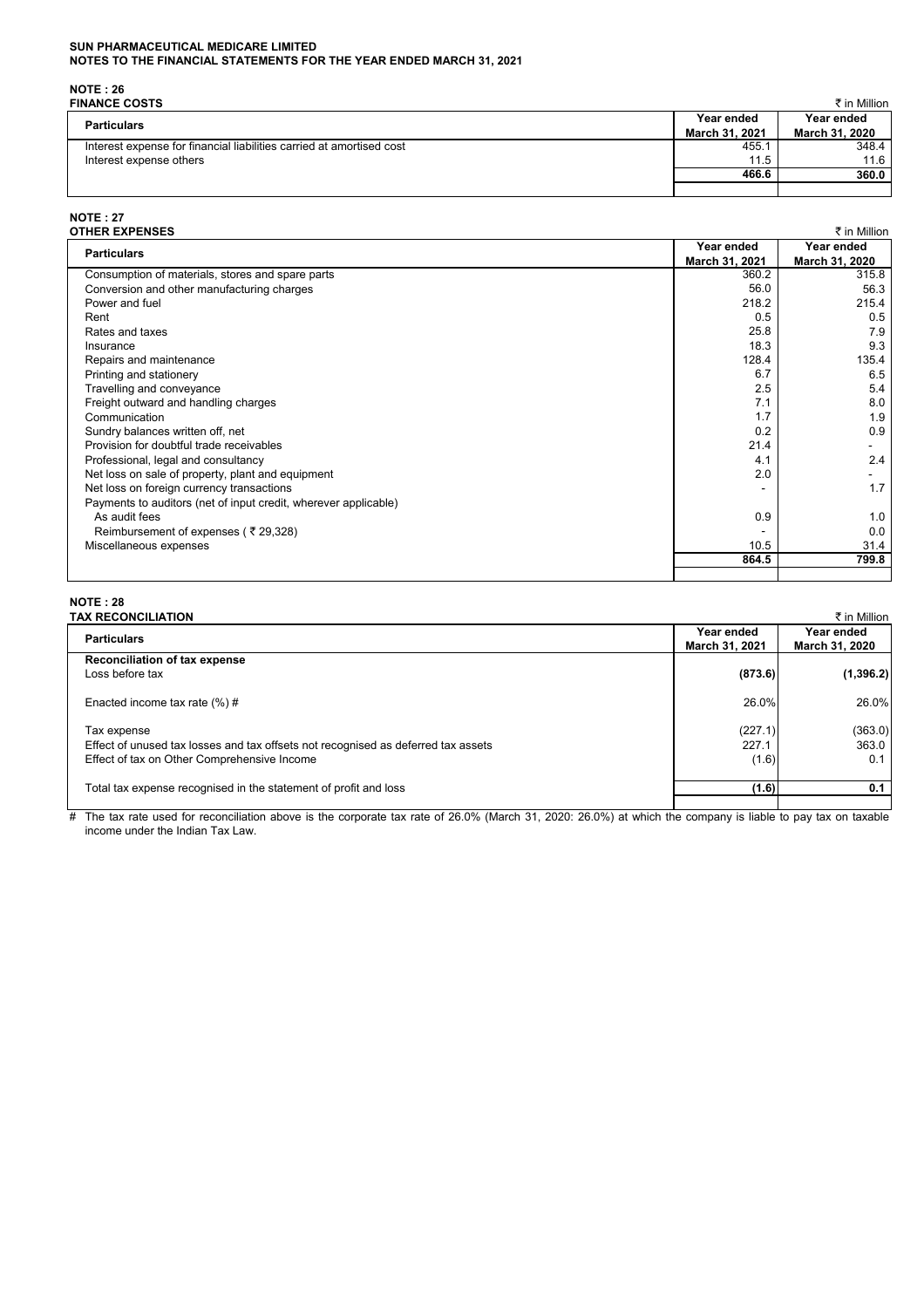### **NOTE : 29**

|                    | <b>CONTINGENT LIABILITIES AND COMMITMENTS (TO THE EXTENT NOT PROVIDED FOR)</b>                                                                                                                        |       | ₹ in Million   |
|--------------------|-------------------------------------------------------------------------------------------------------------------------------------------------------------------------------------------------------|-------|----------------|
| <b>Particulars</b> |                                                                                                                                                                                                       | As at | As at          |
|                    |                                                                                                                                                                                                       |       | March 31, 2020 |
|                    | <b>Contingent liabilities</b>                                                                                                                                                                         |       |                |
|                    | There are no contingent liabilities on pending litigations or proceedings against the Company that could result in a potential claim,<br>liability or cash outgo of a material nature on the Company. |       |                |
|                    | Commitments<br>Estimated amount of contracts remaining to be executed on capital account (net of advances)                                                                                            | 162.4 | 331.0          |
|                    |                                                                                                                                                                                                       |       |                |

**NOTE : 30**

| <b>CATEGORIES OF FINANCIAL INSTRUMENTS</b>            |                   |                          | ₹ in Million          |
|-------------------------------------------------------|-------------------|--------------------------|-----------------------|
|                                                       |                   | As at                    |                       |
|                                                       |                   | March 31, 2021           |                       |
| <b>Particulars</b>                                    | <b>Fair value</b> | Fair value through       | <b>Amortised cost</b> |
|                                                       | through profit or | other                    |                       |
|                                                       | loss              | comprehensive            |                       |
|                                                       |                   | income                   |                       |
| <b>Financial assets</b>                               |                   |                          |                       |
| Loan to employees                                     |                   | $\overline{\phantom{a}}$ | 4.2                   |
| Security deposits                                     |                   | $\overline{\phantom{a}}$ | 11.9                  |
| Trade receivables                                     |                   | $\overline{\phantom{a}}$ | 450.0                 |
| Cash and cash equivalents                             |                   | $\overline{\phantom{a}}$ | 6.9                   |
|                                                       | $\blacksquare$    | $\blacksquare$           | 473.0                 |
| <b>Financial liabilities</b>                          |                   |                          |                       |
| <b>Borrowings</b>                                     |                   | $\overline{\phantom{a}}$ | 6,751.1               |
| Lease liabilities                                     |                   | $\overline{\phantom{a}}$ | 131.2                 |
| Trade payables                                        |                   | $\overline{\phantom{a}}$ | 335.0                 |
| Current maturities of long-term lease liabilities     |                   | $\overline{\phantom{a}}$ | 2.3                   |
| Payables on purchase of property, plant and equipment |                   | $\overline{\phantom{a}}$ | 26.5                  |
| Payable to employees                                  |                   | $\overline{\phantom{a}}$ | 30.1                  |
| Security deposits                                     |                   | $\overline{\phantom{a}}$ | 0.6                   |
|                                                       | $\blacksquare$    | $\blacksquare$           | 7,276.8               |
|                                                       |                   |                          |                       |

|                                                       |                          | As at<br>March 31, 2020  |                       |
|-------------------------------------------------------|--------------------------|--------------------------|-----------------------|
| <b>Particulars</b>                                    | <b>Fair value</b>        | Fair value through       | <b>Amortised cost</b> |
|                                                       | through profit or        | other                    |                       |
|                                                       | loss                     | comprehensive            |                       |
|                                                       |                          | income                   |                       |
| <b>Financial assets</b>                               |                          |                          |                       |
| Loan to employees                                     | ٠                        | $\overline{\phantom{a}}$ | 2.9                   |
| Security deposits                                     |                          |                          | 11.9                  |
| Trade receivables                                     |                          | $\overline{\phantom{a}}$ | 74.8                  |
| Cash and cash equivalents                             |                          |                          | 5.7                   |
|                                                       | $\overline{\phantom{a}}$ |                          | 95.3                  |
| <b>Financial liabilities</b>                          |                          |                          |                       |
| Borrowings                                            | $\overline{\phantom{a}}$ | $\overline{\phantom{a}}$ | 5,195.2               |
| Lease liabilities                                     |                          |                          | 133.5                 |
| Trade payables                                        |                          |                          | 217.7                 |
| Current maturities of long-term lease liabilities     | -                        |                          | 1.5                   |
| Payables on purchase of property, plant and equipment |                          | $\overline{\phantom{a}}$ | 50.6                  |
| Payable to employees                                  |                          |                          | 28.0                  |
| Security deposits                                     |                          | $\overline{\phantom{a}}$ | 0.6                   |
|                                                       | $\overline{\phantom{a}}$ | ۰                        | 5,627.1               |
|                                                       |                          |                          |                       |

### **NOTE : 31**

**CAPITAL MANAGEMENT**

The Company's capital management objectives are:

- to ensure the Company's ability to continue as a going concern; and

- to provide an adequate return to shareholders through optimisation of debts and equity balance.

The Company monitors capital on the basis of the carrying amount of debt as presented on the face of the financial statements .The Company's objective for capital management is to maintain an optimum overall financial structure.

| Debt equity ratio                                                                        |                         | ₹ in Million            |
|------------------------------------------------------------------------------------------|-------------------------|-------------------------|
| <b>Particulars</b>                                                                       | As at<br>March 31, 2021 | As at<br>March 31, 2020 |
| Debt (includes non-current, current borrowings and current maturities of long-term debt) | 6,884.6                 | 5,330.2                 |
| Total equity, including reserves                                                         | (2,748.7)               | (1,881.4)               |
| Net debt to total equity ratio                                                           | $-250%$                 | $-283%$                 |
|                                                                                          |                         |                         |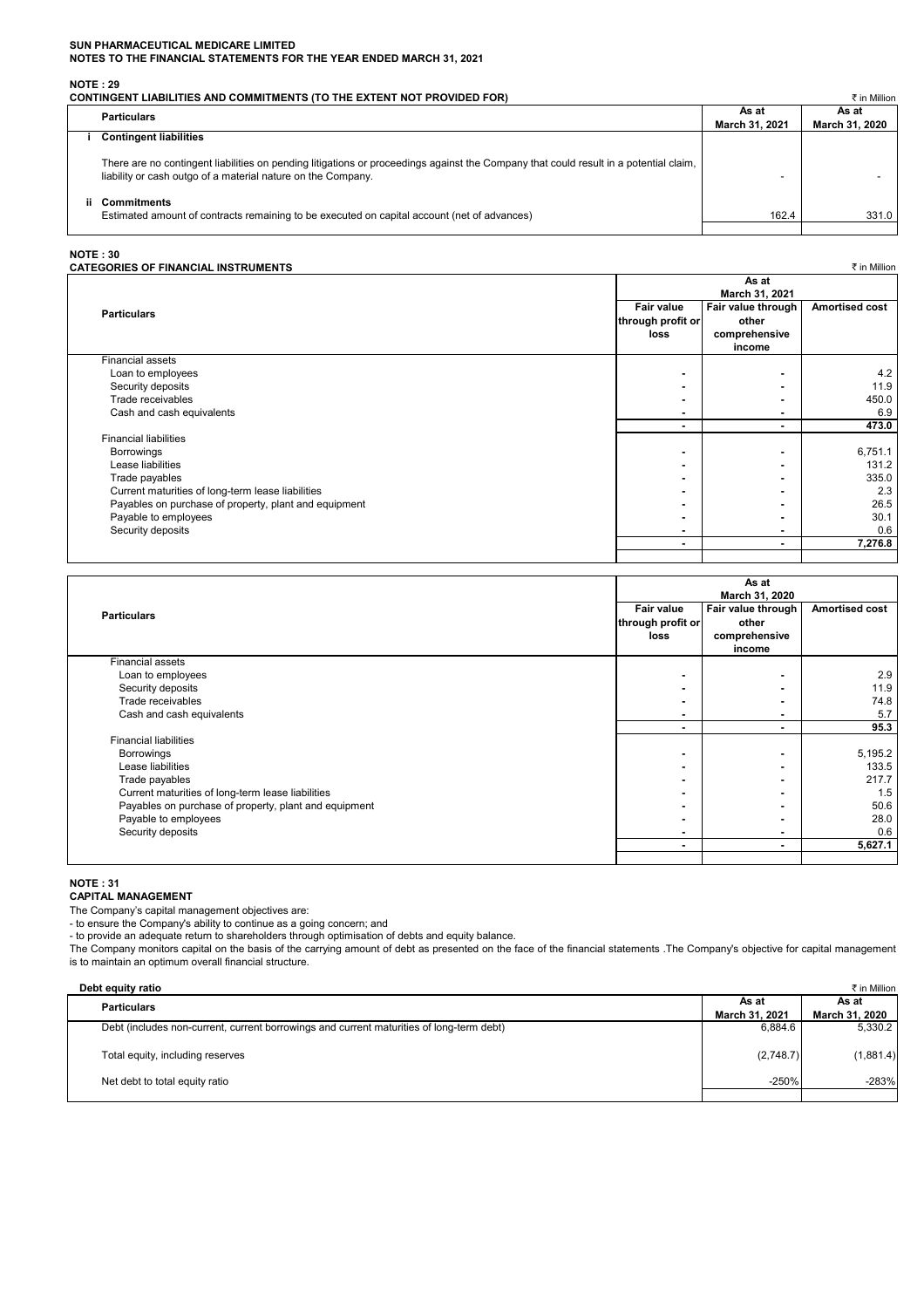### **NOTE : 32**

### **FINANCIAL RISK MANAGEMENT**

The Company's activities expose it to a variety of financial risks, including market risk, credit risk and liquidity risk. The Company's risk management assessment and policies and processes are established to identify and analyse the risks faced by the Company, to set appropriate risk limits and controls, and to monitor such risks and compliance with the same. Risk assessment and management policies and processes are reviewed regularly to reflect changes in market conditions and the Company's activities.

### **Credit risk**

Credit risk is the risk of financial loss to the Company if a customer or counterparty to a financial instrument fails to meet its contractual obligations, and arises principally from the Company's receivables from customers, loans and investments. Credit risk is managed through credit approvals, establishing credit limits and continuously monitoring the creditworthiness of counterparty to which the Company grants credit terms in the normal course of business.

| <b>Trade receivables</b>                                                              |                | ₹ in Million   |
|---------------------------------------------------------------------------------------|----------------|----------------|
| <b>Particulars</b>                                                                    |                | As at          |
|                                                                                       | March 31, 2021 | March 31, 2020 |
| Financial assets for which loss allowances is measured using the expected credit loss |                |                |
| Trade receivables                                                                     |                |                |
| Less than 180 days                                                                    | 448.9          | 48.3           |
| 180 - 365 days                                                                        | 0.7            | 4.8            |
| beyond 365 days                                                                       | 21.8           | 21.7           |
| Total                                                                                 | 471.4          | 74.8           |
|                                                                                       |                |                |

|                                                                     |                              | ₹ in Million                 |
|---------------------------------------------------------------------|------------------------------|------------------------------|
| <b>Particulars</b>                                                  | Year ended<br>March 31, 2021 | Year ended<br>March 31, 2020 |
| Movement in the expected credit loss allowance on trade receivables |                              |                              |
| Balance at the beginning of the year                                | ۰                            |                              |
| Addition                                                            | 21.4                         |                              |
| Recoveries                                                          | $\sim$                       |                              |
| Balance at the end of the year                                      | 21.4                         |                              |
|                                                                     |                              |                              |

### **Liquidity risk**

Liquidity risk is the risk that the Company will not be able to meet its financial obligations as they become due. The Company manages its liquidity risk by ensuring, as far as possible, that it will always have sufficient liquidity to meet its liabilities when due, under both normal and stressed conditions, without incurring unacceptable losses or risk to the Company's reputation.

in Million

The Company has unutilised working capital lines from banks of ₹300.0 Million as on March 31, 2021 (March 31, 2020 : ₹ Nil).

The table below provides details regarding the contractual maturities of significant financial liabilities as at March 31, 2021 and as at March 31, 2020

| <b>Particulars</b>          | Less than 1 | $1 - 3$ years            | More than 3 years        | As at          |
|-----------------------------|-------------|--------------------------|--------------------------|----------------|
|                             | year        |                          |                          | March 31, 2021 |
| Borrowings                  |             | 6,751.1                  | $\overline{\phantom{a}}$ | 6,751.1        |
| Lease liabilities           | 2.3         | 0.1                      | 131.1                    | 133.5          |
| Trade payables              | 335.0       | $\overline{\phantom{a}}$ | -                        | 335.0          |
| Other financial liabilities | 57.2        | $\overline{\phantom{a}}$ | $\overline{\phantom{a}}$ | 57.2           |
|                             | 394.5       | 6,751.2                  | 131.1                    | 7,276.8        |
|                             |             |                          |                          |                |
| <b>Particulars</b>          | Less than 1 | $1 - 3$ years            | More than 3 years        | As at          |
|                             | year        |                          |                          | March 31, 2020 |
| <b>Borrowings</b>           | 5,195.2     | $\overline{\phantom{a}}$ | $\overline{\phantom{a}}$ | 5,195.2        |
| Lease liabilities           | 1.5         | 8.9                      | 124.6                    | 135.0          |
| Trade payables              | 217.7       | $\overline{\phantom{a}}$ | -                        | 217.7          |
| Other financial liabilities | 79.2        | $\overline{\phantom{a}}$ | $\overline{\phantom{a}}$ | 79.2           |
|                             | 5,493.6     | 8.9                      | 124.6                    | 5,627.1        |
|                             |             |                          |                          |                |

### **Foreign exchange risk**

The Company's foreign exchange risk arises from its foreign operations, foreign currency revenues and expenses, (primarily in U.S. dollars, Euros). As a result, if the value of the Indian rupee appreciates relative to these foreign currencies, the Company's revenues and expenses measured in Indian rupees may decrease or increase and vice-versa. The exchange rate between the Indian rupee and these foreign currencies have changed substantially in recent periods and may continue to fluctuate substantially in the future.

| a) Foreign currency risk exposure |                          |                          |                          | ₹ in Million |
|-----------------------------------|--------------------------|--------------------------|--------------------------|--------------|
|                                   |                          |                          | As at                    |              |
| <b>Particulars</b>                |                          |                          | March 31, 2021           |              |
|                                   | <b>USD</b>               | <b>EUR</b>               | <b>Others</b>            | Total        |
| Financial assets                  |                          |                          |                          |              |
| Trade receivables                 | $\overline{\phantom{a}}$ | $\overline{\phantom{a}}$ | $\overline{\phantom{a}}$ |              |
|                                   |                          | ۰                        | ۰                        | $\sim$       |
| <b>Financial liabilities</b>      |                          |                          |                          |              |
| Trade payables                    | 44.7                     | 17.0                     | 2.8                      | 64.4         |
|                                   | 44.7                     | 17.0                     | 2.8                      | 64.4         |
|                                   |                          |                          |                          |              |
|                                   |                          |                          | As at                    |              |
| <b>Particulars</b>                |                          |                          | March 31, 2020           |              |
|                                   | <b>USD</b>               | <b>EUR</b>               | <b>Others</b>            | Total        |
| Financial assets                  |                          |                          |                          |              |
| Trade receivables                 | $\overline{\phantom{a}}$ | 0.8                      | $\overline{\phantom{a}}$ | 0.8          |
|                                   | ۰.                       | 0.8                      | ٠                        | 0.8          |
| <b>Financial liabilities</b>      |                          |                          |                          |              |
| Trade payables                    | 56.9                     | 33.8                     | 16.5                     | 107.2        |
|                                   | 56.9                     | 33.8                     | 16.5                     | 107.2        |
|                                   |                          |                          |                          |              |
|                                   |                          |                          |                          |              |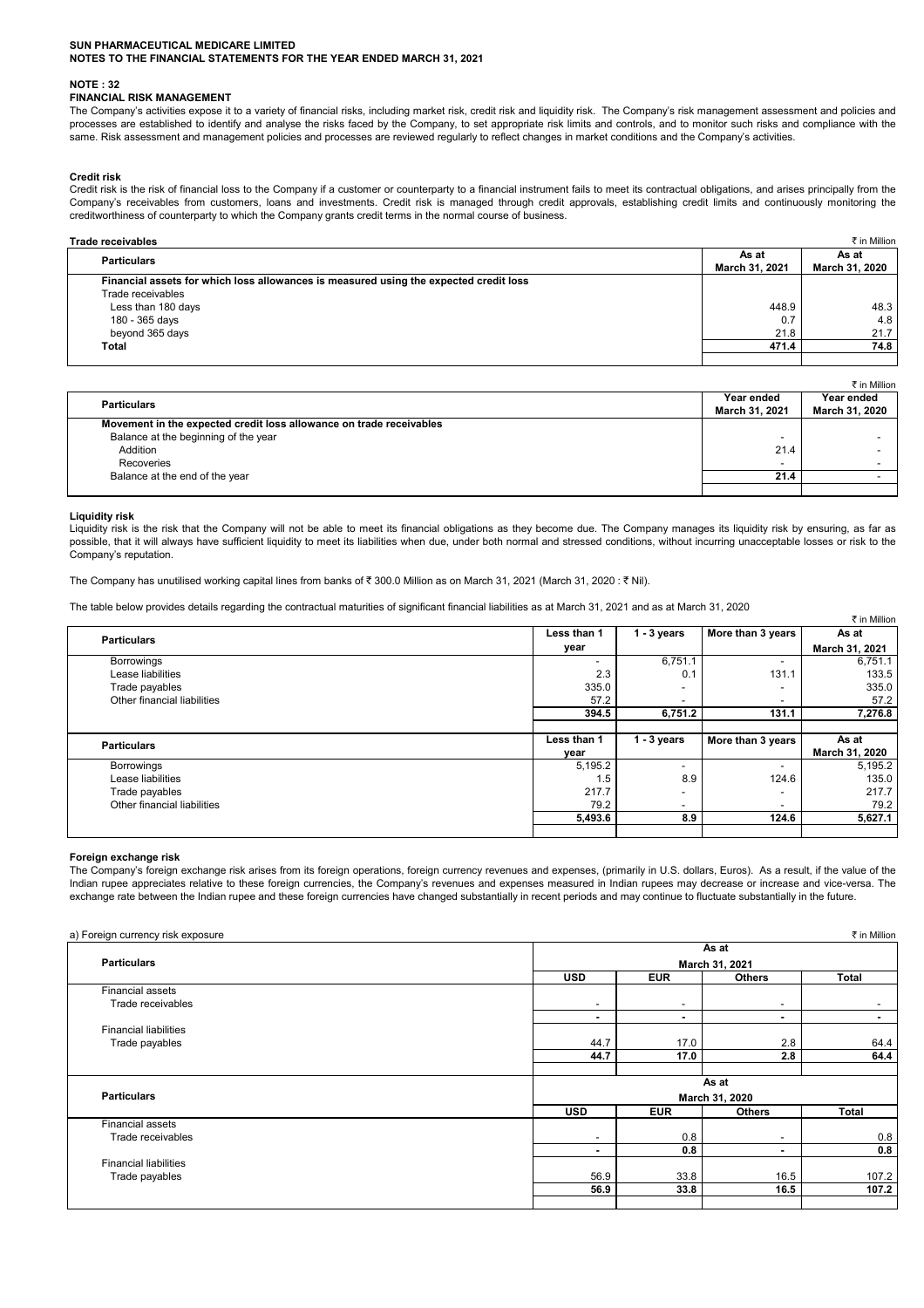### b) Sensitivity

For the years ended March 31, 2021 and March 31, 2020, every 5% strengthening in the exchange rate between the Indian rupee and the respective currencies for the above mentioned financial assets/liabilities would decrease the Company's loss and increase the Company's equity by approximately ₹ 3.2 Million and ₹ 5.3 Million respectively. A 5% weakening of the Indian rupee and the respective currencies would lead to an equal but opposite effect.

In management's opinion, the sensitivity analysis is unrepresentative of the inherent foreign exchange risk because the exposure at the end of the reporting period does not reflect the exposure during the year.

### **NOTE : 33**

### **DISCLOSURES UNDER THE MICRO, SMALL AND MEDIUM ENTERPRISES DEVELOPMENT ACT, 2006**

The information regarding Micro and Small Enterprises has been determined to the extent such parties have been identified on the basis of information available with the Company. This has been relied upon by the auditors.

|                                                                                        |                         | ₹ in Million            |
|----------------------------------------------------------------------------------------|-------------------------|-------------------------|
| <b>Particulars</b>                                                                     | As at<br>March 31, 2021 | As at<br>March 31, 2020 |
| Principal amount remaining unpaid to any supplier as at the end of the accounting year | 58.8                    | 40.5                    |
|                                                                                        | 58.8                    | 40.5                    |
|                                                                                        |                         |                         |

There are no amounts of interest paid / due / payable during the year / previous year / succeeding year. Also, there is no amount of interest accrued and remaining unpaid at the end of current accounting year / previous accounting year.

### **NOTE : 34**

### **LOSS PER EQUITY SHARE**

| <b>Particulars</b>                                                                              | Year ended<br>March 31, 2021 | Year ended<br>March 31, 2020 |
|-------------------------------------------------------------------------------------------------|------------------------------|------------------------------|
| Loss for the year ( $\bar{\tau}$ in million) - used as numerator for calculating loss per share | (872.0)                      | (1,396.3)                    |
| Weighted average number of shares used in computing basic and diluted loss per equity share     | 250.000                      | 250,000                      |
| Nominal value per share (in $\bar{z}$ )                                                         | 10                           | 10                           |
| Basic and Diluted loss per equity share (in $\bar{\tau}$ )                                      | (3.488.0)                    | (5,585.4)                    |

### **NOTE : 35 EMPLOYEE BENEFIT PLANS**

### **a. Defined contribution plan**

₹ in Million Contributions are made to Regional Provident Fund (RPF), Family Pension Fund, Employees State Insurance Scheme (ESIC) and other Funds which covers all regular employees. While both the employees and the Company make predetermined contributions to the Provident Fund and ESIC, contribution to the Family Pension Fund and other Statutory Funds are made only by the Company. The contributions are normally based on a certain percentage of the employee's salary. Amount recognised as expense in respect of these defined contribution plans, aggregate to ₹ 16.6 Million (March 31, 2020: ₹ 15.5 Million)

| <b>Particulars</b>                                                   | Year ended     | Year ended     |
|----------------------------------------------------------------------|----------------|----------------|
|                                                                      | March 31, 2021 | March 31, 2020 |
| Contribution to Provident Fund and Family Pension Fund               | 16.1           | 15.1           |
| Contribution to ESIC and Employees Deposit Linked Insurance (EDLI)   | 0.5            | 0.4            |
| Contribution to Labour Welfare Fund ₹ 5,484 (March 31, 2020 ₹ 7,948) | 0.0            | 0.0            |
| Total                                                                | 16.6           | 15.5           |

### **b. Defined benefit plan**

### **(i) Gratuity**

In respect of Gratuity, a defined benefit plan, contributions are made to LIC's Recognised Group Gratuity Fund Scheme. It is governed by the Payment of Gratuity Act, 1972, as amended from time to time. Under the Gratuity Act, employees are entitled to specific benefit at the time of retirement or termination of the employment on completion of five years or death while in employment. The level of benefit provided depends on the member's length of service and salary at the time of retirement/termination age. Provision for Gratuity is based on actuarial valuation done by an independent actuary as at the year end. Each year, the Company reviews the level of funding in gratuity fund. The Company decides its contribution based on the results of its annual review. The Company aims to keep annual contributions relatively stable at a level such that the fund assets meets the requirements of gratuity payments in short to medium term.

### **Risks**

These plans typically expose the Company to actuarial risks such as: investment risk, interest rate risk, longevity risk and salary risk.

i) Investment risk - The present value of the defined benefit plan liability is calculated using a discount rate determined by reference to the market yields on government bonds denominated in Indian Rupees. If the actual return on plan asset is below this rate, it will create a plan deficit. However, the risk is partially mitigated by investment in LIC managed fund.

ii) Interest rate risk - A decrease in the bond interest rate will increase the plan liability. However, this will be partially offset by an increase in the return on the plan's debt investments.

iii) Longevity risk - The present value of the defined benefit plan liability is calculated by reference to the best estimate of the mortality of plan participants both during and after their employment. An increase in the life expectancy of the plan participants will increase the plan's liability.

iv) Salary risk - The present value of the defined benefit plan liability is calculated by reference to the future salaries of plan participants. As such, an increase in the salary of the plan participants will increase the plan's liability.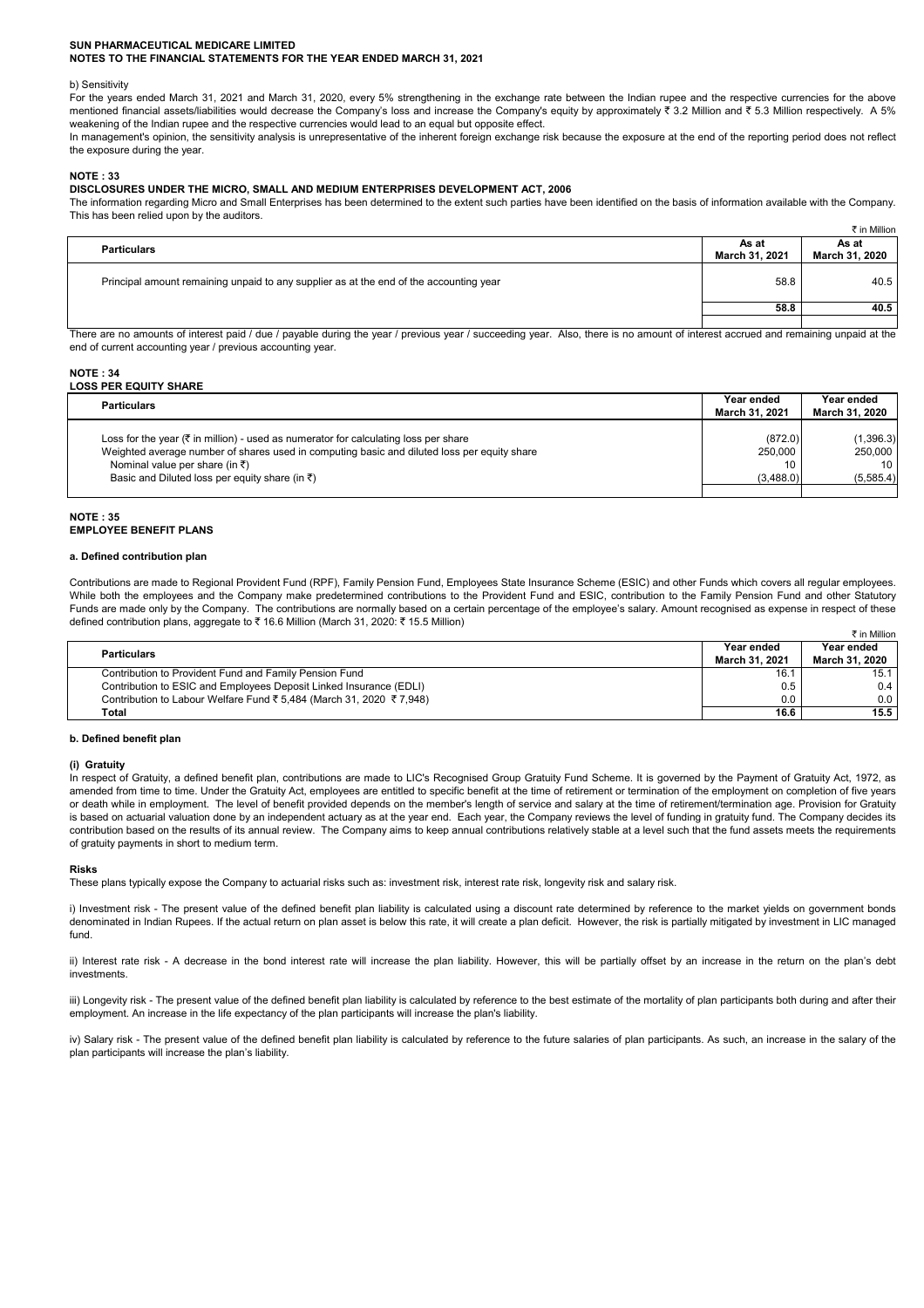### **(ii) Other long term benefit plan - Compensated absences**

Actuarial valuation for compensated absences is done as at the year end and the provision is made as per Company rules with corresponding charge to the statement of profit and loss amounting to ₹ 9.5 Million (March 31,2020: ₹ 3.6 Million) and it covers all regular employees. Major drivers in actuarial assumptions, typically, are years of service and employee compensation.

 in Million Obligation in respect of defined benefit plan and other long term employee benefit plans are actuarially determined as at the year end using the 'Projected Unit Credit' method. Gains or losses on changes in actuarial assumptions relating to defined benefit obligation are recognised in other comprehensive income whereas gains and loses in respect of other long term employee benefit plans are recognised in the statement of profit and loss.

|                                                                                    |                | ₹ in Million   |
|------------------------------------------------------------------------------------|----------------|----------------|
|                                                                                    | Year ended     | Year ended     |
| <b>Particulars</b>                                                                 | March 31, 2021 | March 31, 2020 |
|                                                                                    | Gratuity       | Gratuity       |
|                                                                                    | (Funded)       | (Funded)       |
| Expense recognised in the statement of profit and loss                             |                |                |
| Current service cost                                                               | 7.6            | 7.1            |
| Interest cost                                                                      | 3.4            | 2.9            |
| Expected returns on plan assets                                                    | (2.4)          | (1.7)          |
| Expense charged to the statement of profit and loss                                | 8.6            | 8.3            |
| Measurement of defined benefit obligation recognised in other comprehensive income |                |                |
| Actuarial loss / (gain) on defined benefit obligation                              | (6.3)          | 0.5            |
| Expense / (income) charged to other comprehensive income                           | (6.3)          | 0.5            |
| Reconciliation of defined-benefit obligation                                       |                |                |
| Obligation as at the beginning of the year                                         | 51.6           | 41.1           |
| Current service cost                                                               | 7.6            | 7.1            |
| Interest cost                                                                      | 3.4            | 2.9            |
| Actuarial (gains) / losses on obligations                                          |                |                |
| - due to change in demographic assumptions                                         | (4.5)          | 0.2            |
| - due to change in financial assumptions [March 31, 2020 ₹ (17,693)]               | (0.7)          | (0.0)          |
| - due to experience                                                                | (1.1)          | 0.3            |
| Benefits paid                                                                      | (0.5)          |                |
| Obligation as at the year end                                                      | 55.8           | 51.6           |
| Reconciliation of liability / (asset) recognised in the Balance sheet              |                |                |
| Present value of commitments (as per Actuarial Valuation)                          | 55.8           | 51.6           |
| Fair value of plan assets                                                          | 43.6           | 36.7           |
| Net liability recognised in the financial statement                                | 12.2           | 14.9           |
| Reconciliation of plan assets                                                      |                |                |
| Plan assets as at the beginning of the year                                        | 36.7           | 23.7           |
| Interest Income                                                                    | 2.4            | 1.7            |
| Employer's contribution during the year                                            | 5.0            | 11.3           |
| Benefits paid                                                                      | (0.5)          |                |
| Plan assets as at the year end                                                     | 43.6           | 36.7           |

|                                                                                                                                 |                      | ₹ in Million         |
|---------------------------------------------------------------------------------------------------------------------------------|----------------------|----------------------|
|                                                                                                                                 | As at                | As at                |
| <b>Particulars</b>                                                                                                              | March 31, 2021       | March 31, 2020       |
|                                                                                                                                 | Gratuity             | Gratuity             |
|                                                                                                                                 | (Funded)             | (Funded)             |
| <b>Significant actuarial assumptions:</b>                                                                                       |                      |                      |
| Discount rate                                                                                                                   | 6.25%                | 6.50%                |
| Expected return on plan assets                                                                                                  | 6.25%                | 6.50%                |
| Expected rate of salary increase                                                                                                | 9.00%                | 9.38%                |
| Mortality                                                                                                                       | 100% of Indian       | 100% of Indian       |
|                                                                                                                                 | <b>Assured Lives</b> | <b>Assured Lives</b> |
|                                                                                                                                 | Mortality (2012-14)  | Morality (2012-14)   |
|                                                                                                                                 |                      |                      |
| Withdrawal                                                                                                                      | 13.45%               | 8.00%                |
| Retirement age (years)                                                                                                          | 60 years             | 60 years             |
|                                                                                                                                 |                      |                      |
| Sensitivity analysis:                                                                                                           |                      |                      |
| The sensitivity analysis have been determined based on method that extrapolates the impact on defined benefit obligation as a   |                      |                      |
| reasonable change in key assumptions occurring at the end of the reporting period                                               |                      |                      |
| Impact on defined benefit obligation                                                                                            |                      |                      |
| Delta effect of +1% change in discount rate                                                                                     | (3.6)                | (4.6)                |
| Delta effect of -1% change in discount rate                                                                                     | 3.9                  | 5.5                  |
| Delta effect of +1% change in salary escalation rate                                                                            | 3.8                  | 5.3                  |
| Delta effect of -1% change in salary escalation rate                                                                            | (3.5)                | (4.5)                |
| Delta effect of +1% change in rate of employee turnover                                                                         | (0.6)                | (1.0)                |
| Delta effect of -1% change in rate of employee turnover                                                                         | 0.6                  | 1.2                  |
| Maturity analysis of projected benefits obligation for next                                                                     |                      |                      |
| 1st year                                                                                                                        | 6.4                  | 3.1                  |
| 2nd year                                                                                                                        | 6.5                  | 3.4                  |
| 3rd year                                                                                                                        | 6.6                  | 3.7                  |
| 4th year                                                                                                                        | 5.9                  | 4.2                  |
| 5th year                                                                                                                        | 5.9                  | 3.8                  |
| Thereafter                                                                                                                      | 60.4                 | 93.9                 |
| The major categories of plan assets as a percentage of total plan assets are as under                                           |                      |                      |
| Insurer managed funds                                                                                                           | 100%                 | 100%                 |
|                                                                                                                                 |                      |                      |
| The contribution expected to be made by the Company for gratuity, during financial year ending March 31, 2022 is ₹ 19.0 Million |                      |                      |
| [March 31, 2021: ₹ 22.4 Million]                                                                                                |                      |                      |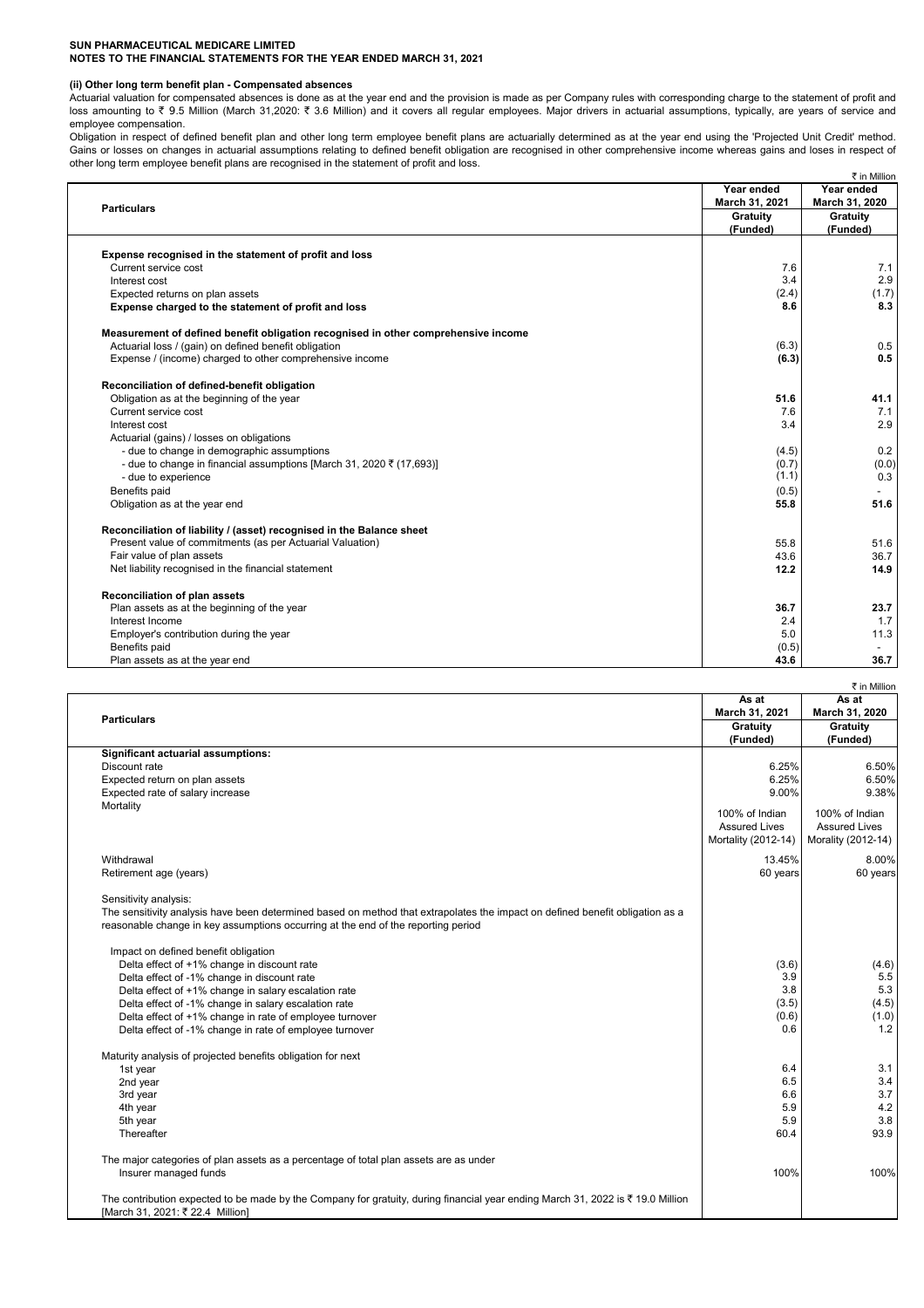### **NOTE : 36 LEASES**

Effective April 01, 2019, the Company has adopted lnd AS 116 "Leases", and applied to all lease contracts existing on April 01, 2019 using the modified retrospective method. Accordingly, the Company has recognised a lease liability measured at the present value of the remaining lease payments, and right-of-use (ROU) asset at an amount equal to lease liability (adjusted for any related prepayments). Management has excercised judgement in determining whether extension and termination options are reasonably certain to be excercised. Expenses relating to short-term leases and low value assets for the year ended March 31, 2021 is ₹ 0.5 Million [March 31, 2020: ₹ 0.5 Million]

|                                                                             |                         | ₹ in Million            |
|-----------------------------------------------------------------------------|-------------------------|-------------------------|
| <b>Particulars</b>                                                          | As at<br>March 31, 2021 | As at<br>March 31, 2020 |
| Lease liabilities - Maturity analysis - contractual undiscounted Cash flows |                         |                         |
| Not later than one year                                                     | 13.7                    | 13.0                    |
| Later than one year and not later than five years                           | 60.1                    | 57.7                    |
| Later than five years                                                       | 161.2                   | 177.3                   |
|                                                                             | 235.0                   | 248.0                   |
|                                                                             |                         |                         |

|                                                 |                | ₹ in Million   |
|-------------------------------------------------|----------------|----------------|
|                                                 | Year ended     | Year ended     |
|                                                 | March 31, 2021 | March 31, 2020 |
| <b>Movement of lease liabilities</b>            |                |                |
| Opening balance                                 | 135.0          |                |
| Addition on account of transition to Ind AS 116 | -              | 135.7          |
| Interest on lease liabilities                   | 11.5           | 11.6           |
| Payment towards lease liabilities               | (13.0)         | (12.3)         |
| Closing balance                                 | 133.5          | 135.0          |
|                                                 |                |                |

### **NOTE : 37**

### **RELATED PARTY DISCLOSURES (Ind AS 24) AS PER ANNEXURE "A"**

### **NOTE : 38**

The date of implementation of the Code on Wages 2019 and the Code on Social Security, 2020 is yet to be notified by the Government. The Company will assess the impact of these Codes and give effect in the financial statements when the Rules / Schemes thereunder are notified.

### **NOTE : 39 SEGMENT REPORTING**

The Company has only one reportable segment namely 'Pharmaceuticals'.

### **NOTE : 40**

### **REVENUE FROM CONTRACTS WITH CUSTOMERS**

The reconciling items of revenue recognised in the statement of profit and loss with the contracted price are as follows

|                                                 |                | . III IVIIIIUII          |
|-------------------------------------------------|----------------|--------------------------|
| <b>Particulars</b>                              | Year ended     | Year ended               |
|                                                 | March 31, 2021 | March 31, 2020           |
| Revenue as per contracted price, net of returns | 1.078.3        | 713.0                    |
| Less: Provision for sales return                |                | $\overline{\phantom{0}}$ |
| Revenue from contract with customers            | 1.078.3        | 713.0                    |
|                                                 |                |                          |

in Million

|                                                                              |                         |              | ₹ in Million            |
|------------------------------------------------------------------------------|-------------------------|--------------|-------------------------|
| <b>Particular</b>                                                            | As at<br>March 31, 2021 |              | As at<br>March 31, 2020 |
| <b>Contract balances</b><br>Trade receivables<br><b>Contract liabilities</b> |                         | 450.0<br>0.6 | 74.8<br>$\sim$          |
|                                                                              |                         |              |                         |

Contract liabilities are on account of the upfront revenue received from customer for which performance obligation has not yet been completed.

The performance obligation is satisfied when control of the goods or services are transferred to the customers based on the contractual terms. Payment terms with customers vary depending upon the contractual terms of each contract.

### **NOTE : 41**

As on March 31, 2021, the Company's accumulated loss of ₹2751.3 Million (March 31, 2020: ₹1,883.9 Million) exceeds the shareholders' funds. Out of the net loss for the year of ₹ 872.0 Million (March 31, 2020: ₹ 1,396.3 Million), an amount of ₹ 466.6 Million (March 31, 2020: ₹ 360 Million) is interest on debt and ₹ 228.0 Million (March 31, 2020: ₹ 191.4 Million) is on account of depreciation and amortization expense, being an expenditure of a non-cash nature. As the Company is assured of continuing operational and financial support from its ultimate holding company, these financial statements have been prepared on the 'going concern' assumption.

### **NOTE : 42**

The Company continues to monitor the impact of Covid-19 on its business, including its impact on customers, supply-chain, employees and logistics. Due care has been exercised, in concluding on significant accounting judgements and estimates, including in relation to recoverability of receivables, assessment of impairment of goodwill and intangibles, investments and inventory, based on the information available to date, while preparing the Company's financial results as of and for the year ended March 31, 2021.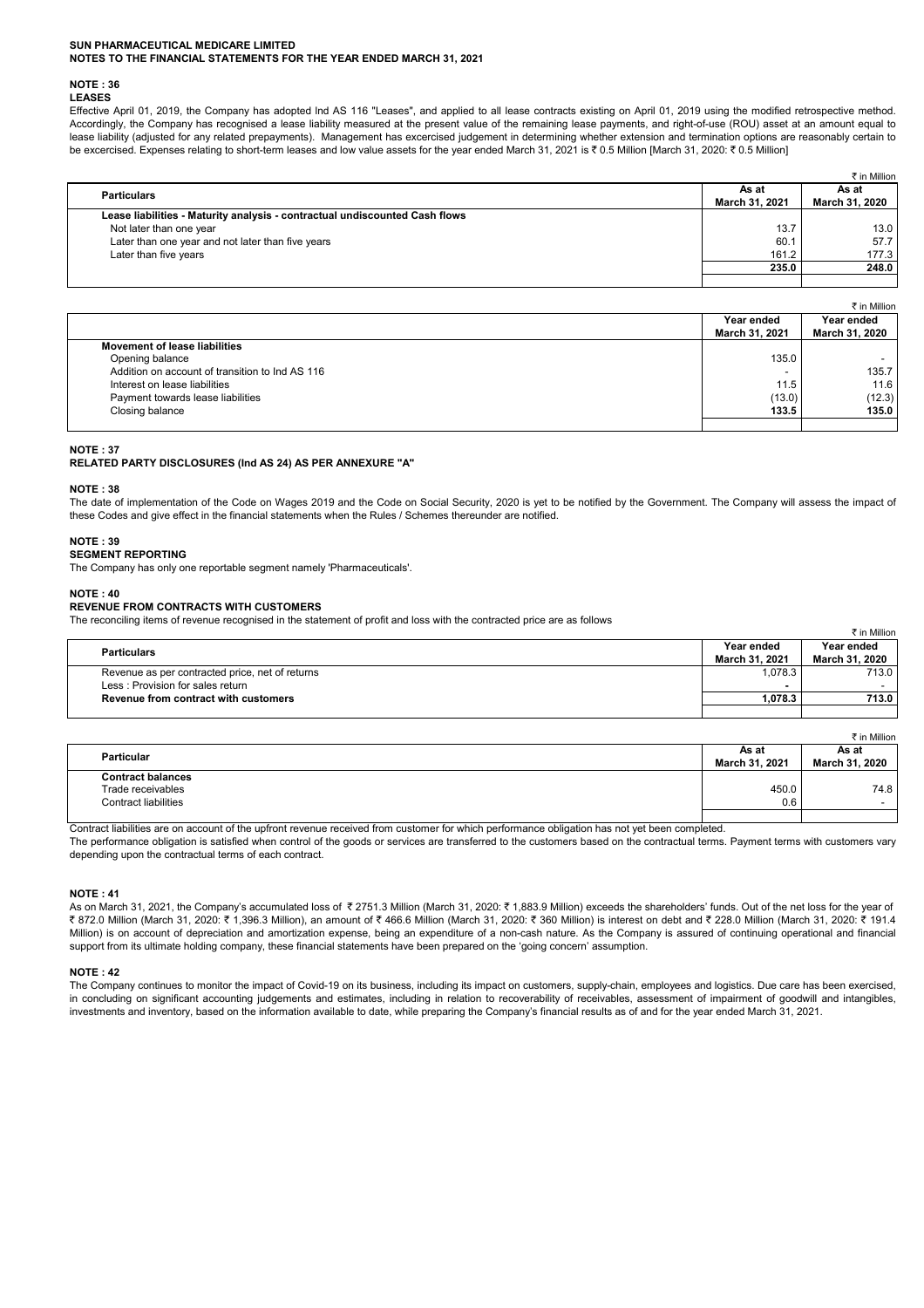### **NOTE : 43**

### **USE OF ESTIMATES, JUDGMENTS AND ASSUMPTIONS**

The preparation of the Company's financial statements requires the management to make judgements, estimates and assumptions that affect the reported amounts of revenues, expenses, assets and liabilities, and the accompanying disclosures, and the disclosure of contingent liabilities. Actual results may differ from these estimates. Estimates and underlying assumptions are reviewed on an ongoing basis. Revisions to accounting estimates are recognised in the period in which the estimates are revised and in any future periods affected. In particular, information about significant areas of estimation uncertainty and critical judgments in applying accounting policies that have the most significant effect on the amounts recognised in the financial statements is included in the following notes:

a) Litigations [Refer note 2(2.2) (l) and note 29] b) Revenue [Refer note 2(2.2)(m) and note 40]

### **NOTE : 44**

Unsecured loan from related party ₹ 6,751.1 Million (March 31, 2020: ₹ Nil). The loan is repayable by March 30, 2024. The loan has been availed at 6.50%

### **NOTE : 45**

Previous year's figure has been regrouped / reclassified, wherever necessary, to conform to this year's classification.

As per our report of even date

**For S R B C & CO LLP**<br>
Chartered Accountants<br>
Chartered Accountants ICAI Firm Registration No. : 324982E/E300003

**SUN PHARMACEUTICAL MEDICARE LIMITED** 

**per Nishant Mankodi Sailesh Trambaklal Desai** Partner Director Communication and the communication of the communication of the Director Membership no.: 107515 DIN: 00005443 Date: May 25, 2021

**Ashok Indulal Bhuta** Director DIN: 00065307

**Rakeshchandra Jagdishprasad Sinha Director** DIN: 07340998 Date: May 25, 2021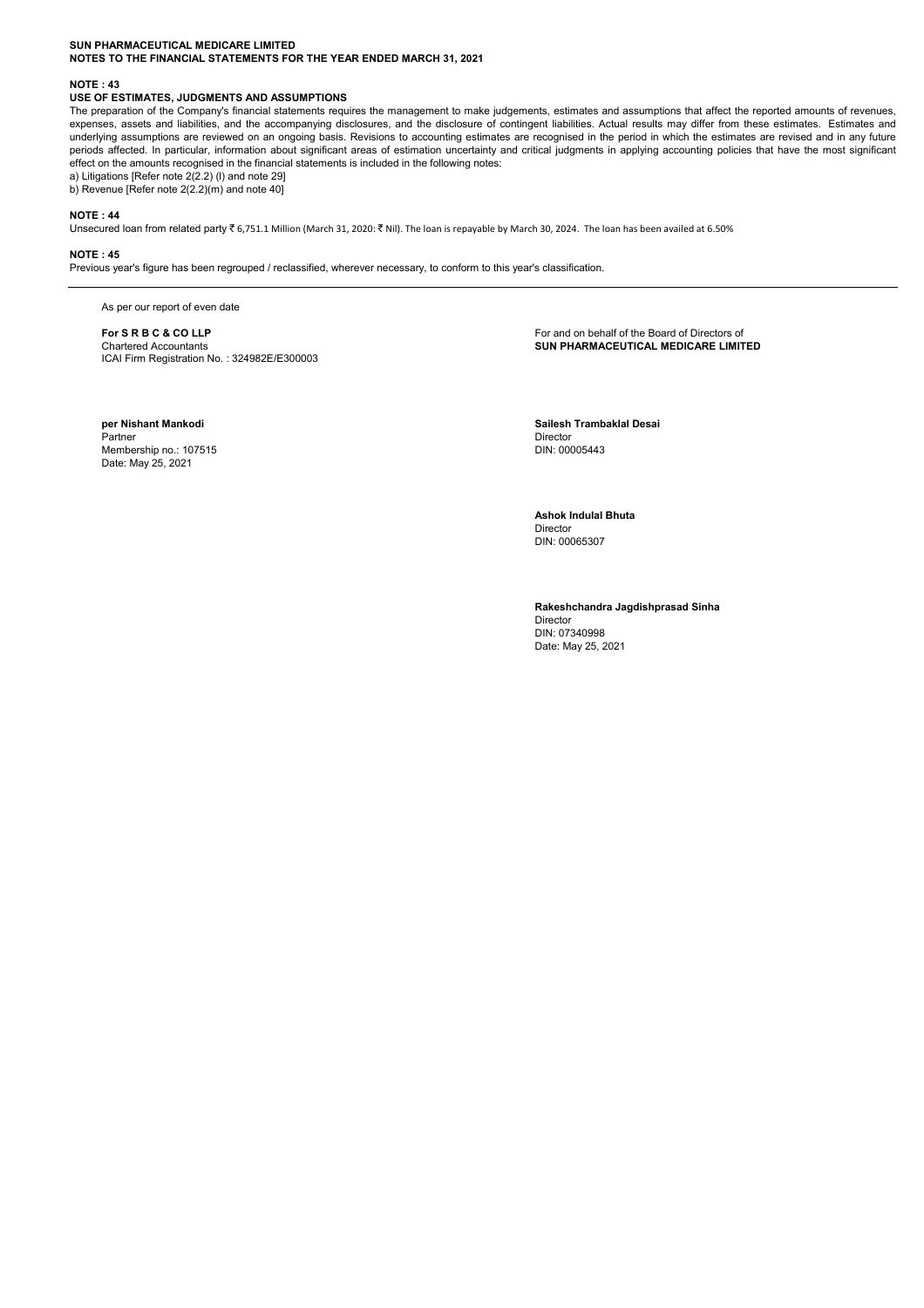|     | <b>ANNEXURE "A"</b> |                                                                                                                                                                                                                                                                                                                                                                                                                                  |  |
|-----|---------------------|----------------------------------------------------------------------------------------------------------------------------------------------------------------------------------------------------------------------------------------------------------------------------------------------------------------------------------------------------------------------------------------------------------------------------------|--|
|     |                     |                                                                                                                                                                                                                                                                                                                                                                                                                                  |  |
|     |                     | Disclosure pursuant to Ind AS 24 'Related Party Disclosures':                                                                                                                                                                                                                                                                                                                                                                    |  |
| (A) |                     | Name of related parties and description of relationship:                                                                                                                                                                                                                                                                                                                                                                         |  |
|     | (i)                 | <b>Ultimate Holding Company</b><br>Sun Pharmaceutical Industries Limited                                                                                                                                                                                                                                                                                                                                                         |  |
|     | (ii)                | <b>Holding Company</b><br>Sun Pharma Laboratories Limited                                                                                                                                                                                                                                                                                                                                                                        |  |
|     | (iii)               | <b>Fellow subsidiaries</b><br>Sun Pharmaceutical Industries Inc.<br>Sun Pharmaceutical Industries (Europe) B.V.<br>Sun Pharma ANZ Pty Ltd (Formerly Ranbaxy Australia Pty Ltd)<br>Taro Pharmaceutical Industries Ltd<br>Sun Pharma Japan Ltd<br>Sun Pharmaceuticals Germany GmbH<br>Terapia S.A.<br>Sun Pharma Laboratorios S.L.U (Formerly Laborat Ranbaxy SLU)<br>Zenotech Laboratories Limited<br>Sun Pharma Distributors Ltd |  |
|     | (iv)                | Others (Entities in which the KMP and relatives of KMP have control or significant influence)<br>Sun Pharma Advanced Research Company Ltd<br>Aditya Medisales Limited                                                                                                                                                                                                                                                            |  |

# **(B) Summary of the transactions with related parties as per Ind AS- 24**

| ₹ in Million                               |                |                |
|--------------------------------------------|----------------|----------------|
| Type of transaction                        | Year ended     | Year ended     |
|                                            | March 31, 2021 | March 31, 2020 |
| Purchase of goods                          | 83.1           | 95.6           |
| <b>Ultimate Holding Company</b>            | 80.1           | 87.9           |
|                                            |                |                |
| <b>Holding Company</b>                     | 3.0            | 7.4            |
| <b>Fellow subsidiaries</b>                 |                | 0.3            |
| <b>Receiving of service</b>                | 8.8            |                |
| <b>Ultimate Holding Company</b>            | 8.8            |                |
| Purchase of property, plant and equipment  | 2.5            | 0.3            |
| <b>Ultimate Holding Company</b>            | 2.5            | 0.3            |
| Revenue from contracts with customers, net | 1,076.9        | 698.1          |
| <b>Ultimate Holding Company</b>            | 1,041.6        | 666.9          |
| <b>Holding Company</b>                     | 32.6           | 3.6            |
| <b>Fellow subsidiaries</b>                 | 2.7            | 27.6           |
|                                            |                |                |
| Sale of property, plant and equipment      | 15.4           | 7.9            |
| <b>Ultimate Holding Company</b>            | 13.4           | 7.2            |
| <b>Holding Company</b>                     | 2.0            | 0.7            |
| Others (March 31, 2020: ₹ 35,000)          |                | 0.0            |
| <b>Rendering of service</b>                | 301.9          | 82.8           |
| <b>Ultimate Holding Company</b>            | 301.9          | 82.7           |
| <b>Others</b>                              |                | 0.1            |
|                                            |                |                |
| Reimbursement of expenses paid             | 22.8           | 32.3           |
| Ultimate Holding Company (₹13,579)         | 0.0            |                |
| <b>Fellow subsidiaries</b>                 | 22.8           | 31.6           |
| <b>Others</b>                              |                | 0.7            |
| Reimbursement of expenses received         |                | 1.1            |
| <b>Ultimate Holding Company</b>            |                | 0.7            |
| <b>Others</b>                              |                | 0.4            |
| Loan taken                                 | 7,978.0        | 1,398.5        |
| <b>Ultimate Holding Company</b>            | 1,228.0        | 1,398.5        |
| <b>Holding Company</b>                     | 6,750.0        |                |
|                                            |                |                |
| Loan repaid                                | 6,423.2        | 263.4          |
| <b>Ultimate Holding Company</b>            | 5,445.2        |                |
| <b>Holding Company</b>                     | 978.0          | 263.4          |
| Interest expense                           | 455.1          | 348.4          |
| <b>Ultimate Holding Company</b>            | 380.7          | 270.7          |
| <b>Holding Company</b>                     | 74.4           | 77.7           |
|                                            |                |                |